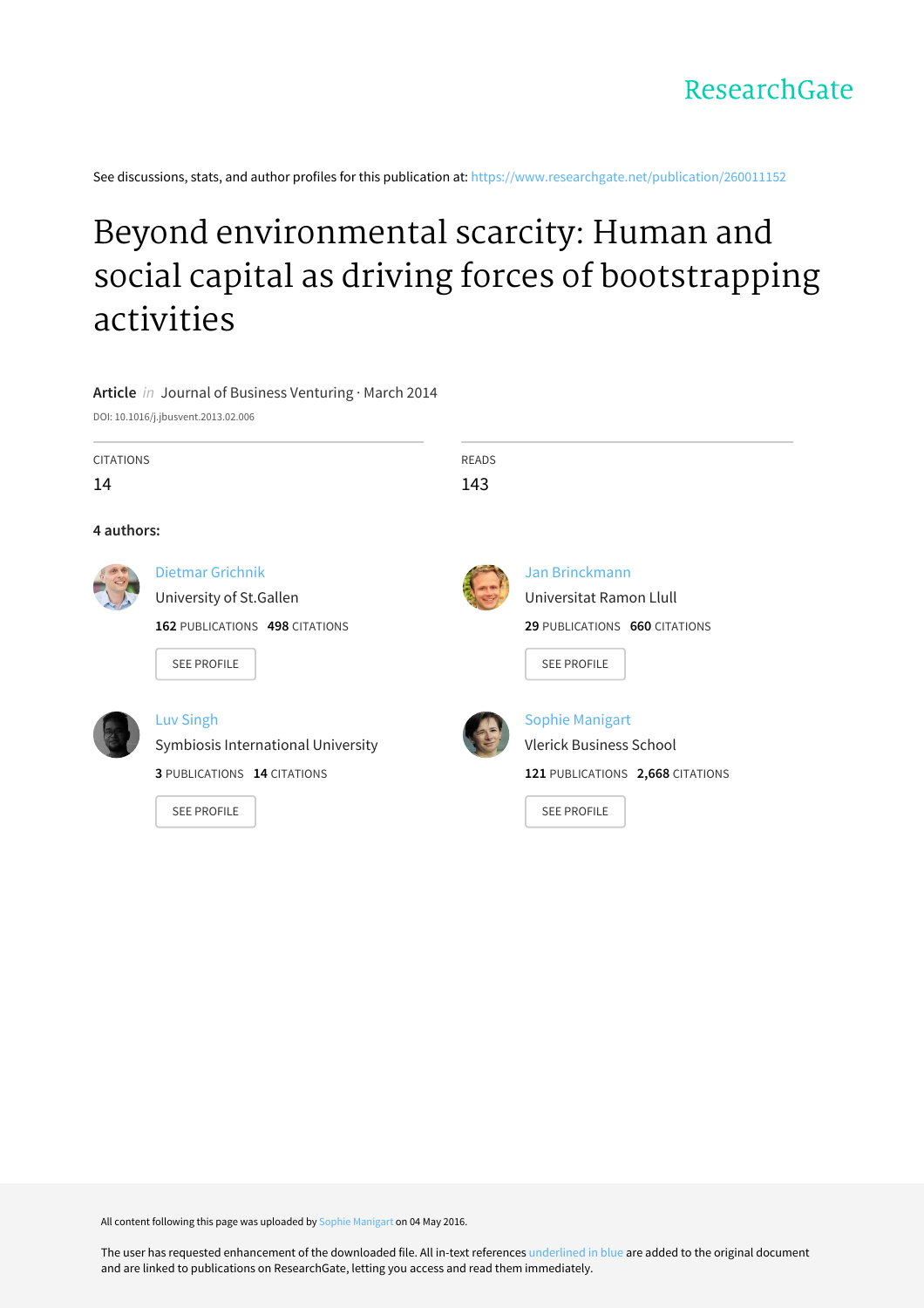

Contents lists available at [ScienceDirect](http://www.sciencedirect.com/science/journal/08839026)

## Journal of Business Venturing

### Beyond environmental scarcity: Human and social capital as driving forces [of](http://crossmark.crossref.org/dialog/?doi=10.1016/j.jbusvent.2013.02.006&domain=pdf)  $\prod$  Cros bootstrapping activities

Dietmar Grichnik a,<sup>\*</sup>, Jan Brinckmann  $b$ ,<sup>1</sup>, Luv Singh <sup>c,2</sup>, Sophie Manigart d,<sup>3</sup>

<sup>a</sup> Center for Entrepreneurship, University of St. Gallen, Dufourstrasse 40a, CH-9000 St. Gallen, Switzerland

b ESADE Graduate School of Business, Avenida Pedralbes 60-62, 08034 Barcelona, Spain

<sup>c</sup> WHU, Otto Beisheim School of Management, Vallendar 56179, Germany

<sup>d</sup> Vlerick Business School and Ghent University, Reep 1, 9000 Ghent, Belgium

#### article info abstract

Article history: Received 1 December 2011 Received in revised form 28 February 2013 Accepted 28 February 2013 Available online 26 March 2013

Field Editor: G. Cassar

Keywords: Bootstrapping Human capital Social capital Environmental munificence Nascent ventures

#### 1. Executive summary

Although entrepreneurship scholars highlight bootstrapping as a key resource acquisition approach to respond to the inherent resource constraints that nascent ventures face, little is known about what causes nascent ventures to engage in bootstrapping. Theory highlights the environment as an important determinant of bootstrapping activity. Analyzing bootstrapping behavior of 298 nascent ventures, we find that beyond perceived environmental factors, individual characteristics of the nascent entrepreneurs and factors relating to the embeddedness of the entrepreneurs in the environment determine their venture's bootstrapping behavior. In a more fine-grained analysis we gain insights into how these antecedents shape the use of particular bootstrapping strategies. Findings contribute to our understanding of factors driving resource management approaches in nascent ventures.

© 2013 Elsevier Inc. All rights reserved.

鹰

of BURNALS

The acquisition of resources to pursue the identified opportunities is a key challenge in the entrepreneurial process. Entrepreneurship scholars highlight the importance of bootstrapping as a key resource acquisition approach to respond to the inherent resource constraints that nascent ventures face. Drawing on extant literature, we view bootstrapping as an alternative resource management approach directed at avoiding market-based resource transactions [\(Ebben and Johnson, 2006; Harrison et](#page-16-0) [al., 2004; Venkataraman, 2003; Winborg and Landström, 2001\)](#page-16-0). Hence, bootstrapping can enable nascent firms to pursue business opportunities, which go beyond means/end combinations, that would be achievable based on conventional market transactions.

However, little is known about what causes nascent ventures to engage in bootstrapping. Extant scholarly work suggests that environmental and organizational antecedents explain bootstrapping activity (e.g., [Ebben, 2009; Harrison et al., 2004; Van Auken](#page-16-0)[,](https://www.researchgate.net/publication/228315293_Differences_in_the_Usage_of_Bootstrap_Financing_Among_Technology-Based_Versus_Nontechnology-Based_Firms?el=1_x_8&enrichId=rgreq-4ec0cca50bc7534f32b4d70224e43ad0-XXX&enrichSource=Y292ZXJQYWdlOzI2MDAxMTE1MjtBUzozNTc5ODE2MDM1NDkxODZAMTQ2MjM2MDg3MzQ5Mg==) [200](https://www.researchgate.net/publication/228315293_Differences_in_the_Usage_of_Bootstrap_Financing_Among_Technology-Based_Versus_Nontechnology-Based_Firms?el=1_x_8&enrichId=rgreq-4ec0cca50bc7534f32b4d70224e43ad0-XXX&enrichSource=Y292ZXJQYWdlOzI2MDAxMTE1MjtBUzozNTc5ODE2MDM1NDkxODZAMTQ2MjM2MDg3MzQ5Mg==)[5](#page-16-0)), as exemplified by initial findings that the utilization of bootstrapping methods decreases when ventures mature ([E](#page-16-0)[bben](https://www.researchgate.net/publication/222269245_Bootstrapping_in_small_firms_An_empirical_analysis_of_change_over_time?el=1_x_8&enrichId=rgreq-4ec0cca50bc7534f32b4d70224e43ad0-XXX&enrichSource=Y292ZXJQYWdlOzI2MDAxMTE1MjtBUzozNTc5ODE2MDM1NDkxODZAMTQ2MjM2MDg3MzQ5Mg==) [and Johnson, 2006\)](#page-16-0). This suggests that bootstrapping is an approach driven by environmental necessities, leaving little room for entrepreneurial agency.

<sup>⁎</sup> Corresponding author. Tel.: +41 71 224 72 01.

E-mail addresses: [dietmar.grichnik@unisg.ch](mailto:dietmar.grichnik@unisg.ch) (D. Grichnik), [jan.brinckmann@esade.edu](mailto:jan.brinckmann@esade.edu) (J. Brinckmann), [luv.singh@whu.edu](mailto:luv.singh@whu.edu) (L. Singh),

[Sophie.manigart@vlerick.be](mailto:Sophie.manigart@vlerick.be) (S. Manigart).

 $1$  Tel.: +34 93 280 61 62.

 $2$  Tel.: +49 151 5801 1267.

 $3$  Tel.: +32 9 210 97 11.

<sup>0883-9026/\$</sup> – see front matter © 2013 Elsevier Inc. All rights reserved. <http://dx.doi.org/10.1016/j.jbusvent.2013.02.006>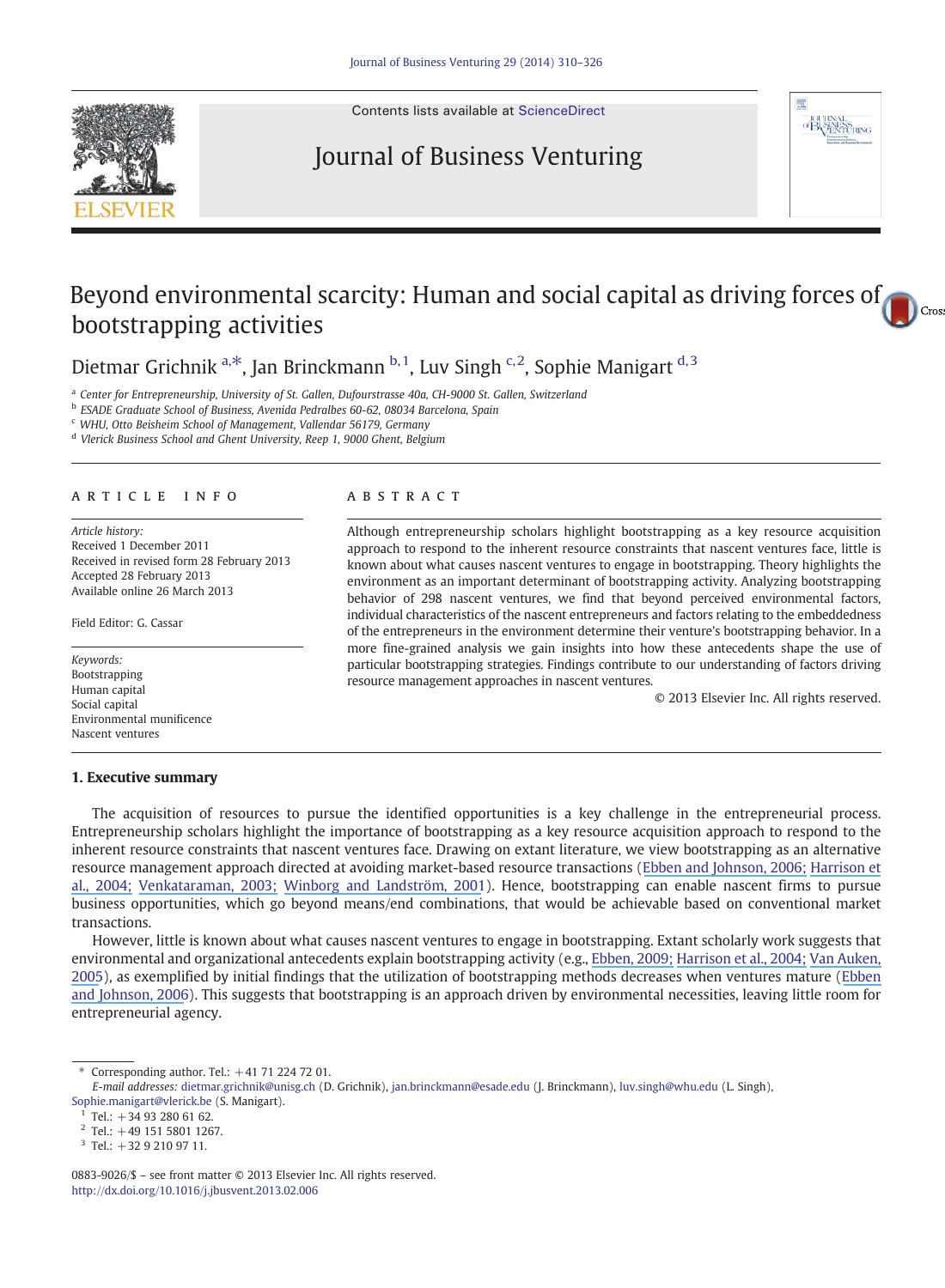In this paper, we theorize and subsequently scrutinize about the relevance of an individual's human capital (entrepreneurial and managerial experiences as well as academic education) and social capital (further distinguishing strong ties and weak ties) in addition to perceived environmental characteristics for bootstrapping behavior.

Analyzing bootstrapping behavior of 298 nascent ventures, we find that that the use of bootstrapping strategies in nascent ventures is an individualistic choice of entrepreneurs beyond what a venture's environment dictates. As such, our findings supplement the recently developing literature stream that views entrepreneurs as agents who seek to overcome the bounded capacities of their ventures and avoid resource dependencies ([Edelman and Yli-Renko, 2010; Haynie et al., 2010\)](#page-16-0). We find that nascent entrepreneurs with greater levels of human capital in different areas employ more bootstrapping activities. Entrepreneurs with managerial experience and those who have pursued higher levels of academic education or specific business training engage in bootstrapping to a greater extent. This shows that both specific direct experiences and education can affect bootstrapping. However, surprisingly, we do not discover any impact of prior entrepreneurial experience. It appears that with regard to preferences and abilities to engage in bootstrapping or engage in alternative resource acquisition approaches, entrepreneurial experience does not have a strong impact. Moreover, we discover interesting findings regarding the social capital of nascent entrepreneurs. Nascent entrepreneurs draw especially on their weak tie network for bootstrapping activities, but not on their strong tie network. Hence, our result supplements and nuances previous research stating that nascent entrepreneurs with more contacts are more likely to launch and successfully establish new ventures ([De Carolis et al., 2009](#page-16-0)). As expected, we find that perceived hostile business environments or with insufficient access to external financial capital lead to a higher propensity of engaging in bootstrapping activities. This suggests that accessing resources through bootstrapping strategies supplements market-based resource acquisition strategies in nascent ventures.

The central finding of our study is that nascent ventures not only engage more in bootstrapping activities in environments perceived as hostile, but also when the entrepreneurs have higher levels of social and human capital. This aligns with recent insights from the entrepreneurship literature implying that bootstrapping is not a matter of last resort ([Winborg, 2009\)](#page-17-0). Nascent ventures' bootstrapping activities are largely a result of the entrepreneurs' individualistic backgrounds. Our conclusion advocates that entrepreneurs have decisive influence on the destiny of their nascent ventures and should be placed center stage in the strategy-formulation process in which bootstrapping appears to play a central role ([Foss et al., 2008; Holcomb et al., 2009\)](#page-16-0).

#### 2. Introduction

The entrepreneurship and strategic management literature stipulates that resource management is a key factor for initial survival and subsequent progress of organizations, especially in a context of environmental dynamism and resource scarcity (e.g., [Brush et al., 2001; Sirmon and Hitt, 2003](#page-16-0)). Purposeful resource management can optimize the way that resources are acquired, integrated, and deployed to cope with resource dependencies in a unique manner ([Pfeffer and Salancik, 1978; Sirmon et al., 2007](#page-17-0)).

Nascent firms in the process of establishing new means/end relationships in the marketplace are inherently confronted with a dynamic and resource scarce business context ([Davidsson and Honig, 2003\)](#page-16-0). During the turbulent phase of organizational emergence, most nascent firms have to overcome the initial lack of substantial managerial, financial, organizational, and physical resources, which is usually supplemented by the burden of lacking legitimacy in the eyes of important resource providers [\(Stinchcombe, 1965; Wiklund et al., 2010](#page-17-0)). These circumstances limit the bargaining power of nascent firms, resulting in unfavorable resource dependencies ([Ebben and Johnson, 2006; Packalen, 2007; Pfeffer and Salancik, 1978; Stinchcombe, 1965\)](#page-16-0). Therefore, confronted with an unfavorable point of departure for competing on the resource markets, nascent firms must attract, develop, and utilize – that is, manage – their resources in purposeful ways (e.g., [Bhidé, 1992; Brush et al., 2001](#page-16-0)).

Despite the immediate relevance of resource management for the survival and subsequent growth of nascent ventures, little is known about adequate resource management approaches in this context. Nonetheless, the entrepreneurship literature introduced the concept of bootstrapping as an approach to mitigate resource dependencies (e.g., [Freear et al., 1995; Winborg](#page-16-0) [and Landström, 2001](#page-16-0)). Reconciling the multitude of prior descriptions of the bootstrapping phenomenon, we view bootstrapping as an alternative resource management approach directed at avoiding market-based resource transactions [\(Ebben and Johnson,](#page-16-0) [2006; Harrison et al., 2004; Venkataraman, 2003; Winborg and Landström, 2001](#page-16-0)). Hence, bootstrapping can enable nascent firms to pursue business opportunities, which go beyond means/end combinations, that would be achievable based on conventional market transactions.

Main contributions in the bootstrapping literature relate to establishing typologies for bootstrapping activities [\(Freear et al.,](#page-16-0) [1995; Winborg and Landström, 2001](#page-16-0)). Some studies created an initial understanding concerning how the utilization of different bootstrapping methods changes over the organization's life cycle ([Ebben and Johnson, 2006](#page-16-0)) and how it relates to a venture's growth ([Vanacker et al., 2011\)](#page-17-0). Extant scholarly work suggests that environmental and organizational antecedents explain bootstrapping activity (e.g., [Ebben, 2009; Harrison et al., 2004; Van Auken, 2005](#page-16-0)), as exemplified by initial findings that the utilization of bootstrapping methods decreases when ventures mature ([Ebben and Johnson, 2006](#page-16-0)). This suggests that bootstrapping is an approach driven by environmental necessities, leaving little room for entrepreneurial agency. However, strategy focused entrepreneurship literature suggests that the entrepreneurs have an important role in determining a nascent firm's trajectory [\(Edelman and Yli-Renko, 2010; Haynie et al., 2010\)](#page-16-0). Hence, questions arise whether firms' bootstrapping activities are mere responses to environmental demands or if bootstrapping is used beyond environmental conditions as a conscious or unconscious, yet characteristic, approach that reflects the background of the founders.

With the current study, we aim to contribute to the scholarly understanding of bootstrapping by scrutinizing how the founders' backgrounds shape bootstrapping activities in nascent firms. Therefore, this analysis follows prominent literature that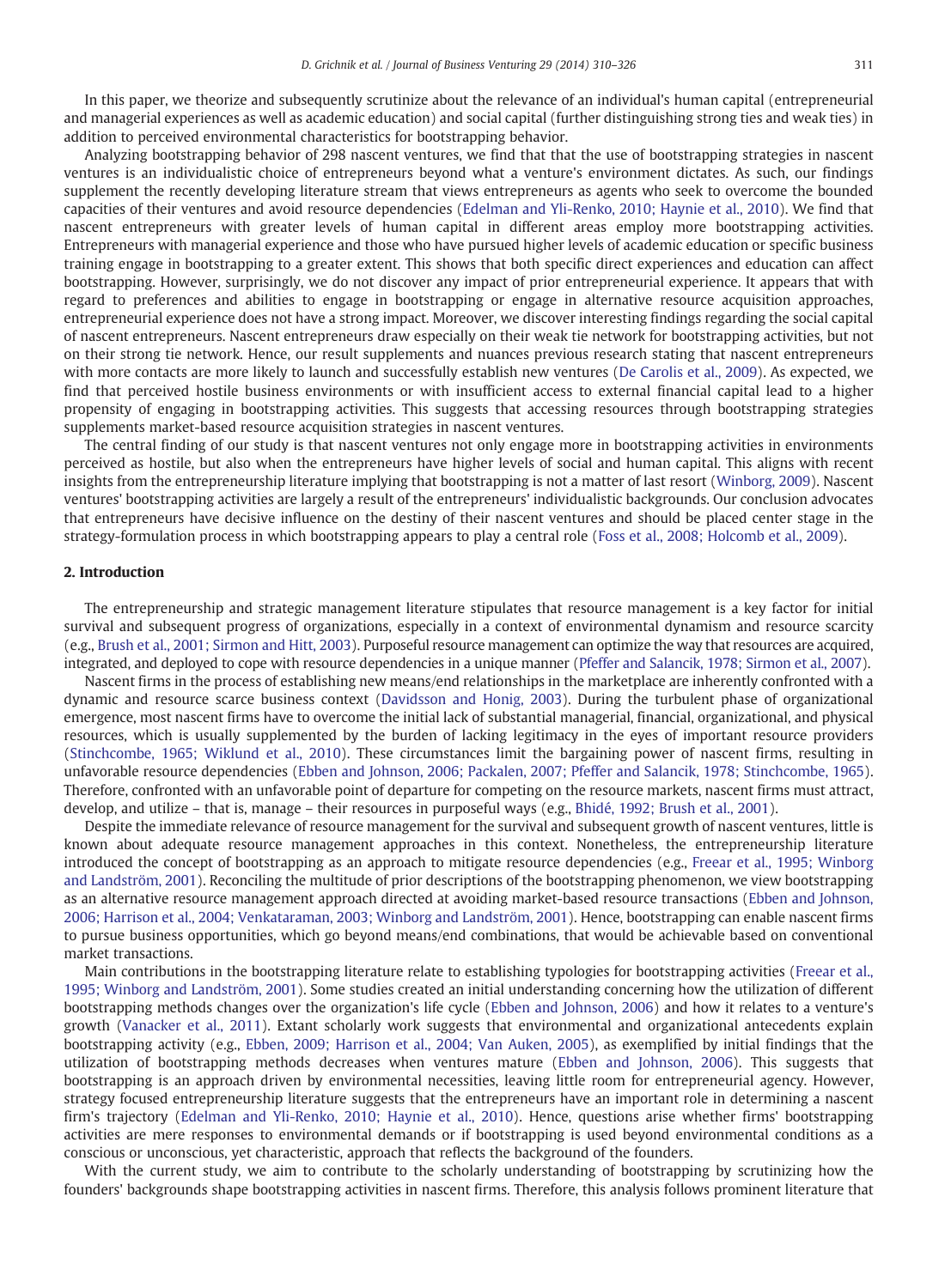sees nascent firms as extensions of their founders and entrepreneurs as the driving force of strategic decisions and actions in their firms [\(Chandler and Hanks, 1994](#page-16-0)). Our analysis offers three main contributions to the literature.

First, we strive to contribute to a better understanding of the bootstrapping phenomenon. Theoretical arguments refer to bootstrapping as an innovative resource management activity in the earliest phases of firm development, but empirical analyses predominantly analyze bootstrapping in young or small incumbent firms. However, resource scarcity, resource dependence, and unfavorable terms of market resource exchange likely are most pronounced when the firm is not yet existent, and the fledging entrepreneur is struggling to establish the firm. Therefore, this study focuses specifically on bootstrapping activities deployed in nascent firms. By analyzing bootstrapping in nascent ventures, we seek a better understanding of associated resource management behaviors and its antecedents. By comparing different bootstrapping conceptions and measurements in diverging contexts, we further aim to establish a core understanding of the bootstrapping phenomenon and to depict its contextual dependence.

Second, we evaluate specific environmental antecedents that affect bootstrapping behavior in the nascent venture context. Following resource dependency theory, we investigate the effects of the founders' perceived environmental munificence and their social capital. In particular, we add to extant literature by comparing the effects of strong and weak ties of entrepreneurs on bootstrapping behavior, which allows us to identify the type of resource access or lack thereof that thrusts nascent ventures into bootstrapping. In addition, we further explore whether the environmental munificence, as perceived by the founders, or rather more objective regional economic conditions affect the bootstrapping activities of the nascent firms. This analysis contributes to prior literature that found that the regional context is a salient predictor of bootstrapping behavior ([Winborg and Landström](#page-17-0)[,](https://www.researchgate.net/publication/4967874_Financial_bootstrapping_in_small_businesses_Examining_small_business_managers) [200](https://www.researchgate.net/publication/4967874_Financial_bootstrapping_in_small_businesses_Examining_small_business_managers)[1](#page-17-0)).

Third, while controlling for various environmental conditions and the founders' access to resources in their environment, we analyze the importance that founders' human capital plays in determining bootstrapping behavior. By scrutinizing the effects of the founders' background – such as their education and work experience – on their bootstrapping behavior, we can infer resulting individual cognitions<sup>4</sup> that determine unique resource management approaches and subsequently shape the trajectory of the emerging firms ([Boeker, 1987\)](#page-16-0). Our research contributes to this line of research by fostering our understanding of entrepreneurial agency as a way to address resource constraints and achieve outcomes that might not be attainable using more traditional resource management approaches. Entrepreneurship theorists underline that the central function which entrepreneurs fulfill is in introducing new means/end combinations in the market place ([Schumpeter, 1934\)](#page-17-0). Our analysis depicts specific mechanisms of how entrepreneurs achieve ends with means that would not be achievable using conventional approaches. In other words, while the innovative, entrepreneurial resource management approach can be an outcome of entrepreneurial agency, our research also indicates that certain founders apply this approach in the process of developing new offerings.

#### 3. Theoretical framework and hypotheses

The question whether individual characteristics of founders or organizational and environmental factors reasonably explain strategic actions of their ventures has occupied a key position in the study of entrepreneurship ([Mitchell](https://www.researchgate.net/publication/227546970_The_Central_Question_in_Entrepreneurial_Cognition_Research_2007?el=1_x_8&enrichId=rgreq-4ec0cca50bc7534f32b4d70224e43ad0-XXX&enrichSource=Y292ZXJQYWdlOzI2MDAxMTE1MjtBUzozNTc5ODE2MDM1NDkxODZAMTQ2MjM2MDg3MzQ5Mg==)[et](https://www.researchgate.net/publication/227546970_The_Central_Question_in_Entrepreneurial_Cognition_Research_2007?el=1_x_8&enrichId=rgreq-4ec0cca50bc7534f32b4d70224e43ad0-XXX&enrichSource=Y292ZXJQYWdlOzI2MDAxMTE1MjtBUzozNTc5ODE2MDM1NDkxODZAMTQ2MjM2MDg3MzQ5Mg==)[al.,](https://www.researchgate.net/publication/227546970_The_Central_Question_in_Entrepreneurial_Cognition_Research_2007?el=1_x_8&enrichId=rgreq-4ec0cca50bc7534f32b4d70224e43ad0-XXX&enrichSource=Y292ZXJQYWdlOzI2MDAxMTE1MjtBUzozNTc5ODE2MDM1NDkxODZAMTQ2MjM2MDg3MzQ5Mg==)[200](https://www.researchgate.net/publication/227546970_The_Central_Question_in_Entrepreneurial_Cognition_Research_2007?el=1_x_8&enrichId=rgreq-4ec0cca50bc7534f32b4d70224e43ad0-XXX&enrichSource=Y292ZXJQYWdlOzI2MDAxMTE1MjtBUzozNTc5ODE2MDM1NDkxODZAMTQ2MjM2MDg3MzQ5Mg==)[7](#page-17-0)). Still, the entrepreneurship literature remains scant in studies simultaneously considering the direct impact of different dimensions of nascent entrepreneurs' and environmental characteristics on a venture's bootstrapping activities while controlling for a relevant array of contingency factors ([Edelman and Yli-Renko, 2010; McMullen and Shepherd, 2006](#page-16-0)).

#### 3.1. Bootstrapping activities and its antecedents

Prior literature referred to bootstrapping as a set of innovative and resourceful managerial activities for accessing and utilizing resources to reduce the overall cost and risk of operations, while avoiding the buildup of dependencies with powerful formal investors ([Ebben and Johnson, 2006; Winborg, 2009](#page-16-0)). [Timmons \(1999\)](#page-17-0) states that bootstrapping reflects a way of life among certain entrepreneurs to do most with little. [Venkataraman](https://www.researchgate.net/publication/253842465_Entrepreneurship_Creating_something_new_and_of_enduring_value_with_very_limited_resources?el=1_x_8&enrichId=rgreq-4ec0cca50bc7534f32b4d70224e43ad0-XXX&enrichSource=Y292ZXJQYWdlOzI2MDAxMTE1MjtBUzozNTc5ODE2MDM1NDkxODZAMTQ2MjM2MDg3MzQ5Mg==)[\(2003\)](https://www.researchgate.net/publication/253842465_Entrepreneurship_Creating_something_new_and_of_enduring_value_with_very_limited_resources?el=1_x_8&enrichId=rgreq-4ec0cca50bc7534f32b4d70224e43ad0-XXX&enrichSource=Y292ZXJQYWdlOzI2MDAxMTE1MjtBUzozNTc5ODE2MDM1NDkxODZAMTQ2MjM2MDg3MzQ5Mg==) highlights that bootstrapping presents an ideal approach to escape the vicious cycle of resource constraints, "No resources implies no product; no product implies no customers; no customers implies no revenues; no revenues implies no cash for investment; no investment implies no legitimacy or credibility; no legitimacy implies no resources." Further, [Winborg \(2009\)](#page-17-0) indicated that bootstrapping practice cannot only be conceived as a matter of last resort due to unfavorable external circumstances, but it also can reflect key characteristics of the individuals at the helm of the firms. Following this intuition, we scrutinize whether bootstrapping activity can be explained by the characteristics of the founders heading the nascent firms next to environmental characteristics. As the firms engage in bootstrapping to structure, bundle, and leverage the entire resource base of their ventures, they aim to avoid market dependencies and introduce new means/end frameworks with the high degrees of freedom afforded an independent, self-financing organization [\(Vanacker et al.](#page-17-0)[,](https://www.researchgate.net/publication/228315341_A_Longitudinal_Study_on_the_Relationship_Between_Financial_Bootstrapping_and_New_Venture_Growth?el=1_x_8&enrichId=rgreq-4ec0cca50bc7534f32b4d70224e43ad0-XXX&enrichSource=Y292ZXJQYWdlOzI2MDAxMTE1MjtBUzozNTc5ODE2MDM1NDkxODZAMTQ2MjM2MDg3MzQ5Mg==) [2011](#page-17-0)). Thus, our definition conceives bootstrapping as an alternative resource management approach directed at avoiding market-based resource transactions.

<sup>&</sup>lt;sup>4</sup> We refer to cognitions as processing of information, applying knowledge, and changing preferences. We suggest that founders' prior experiences shape these cognitive processes and lead to differences in bootstrapping behavior.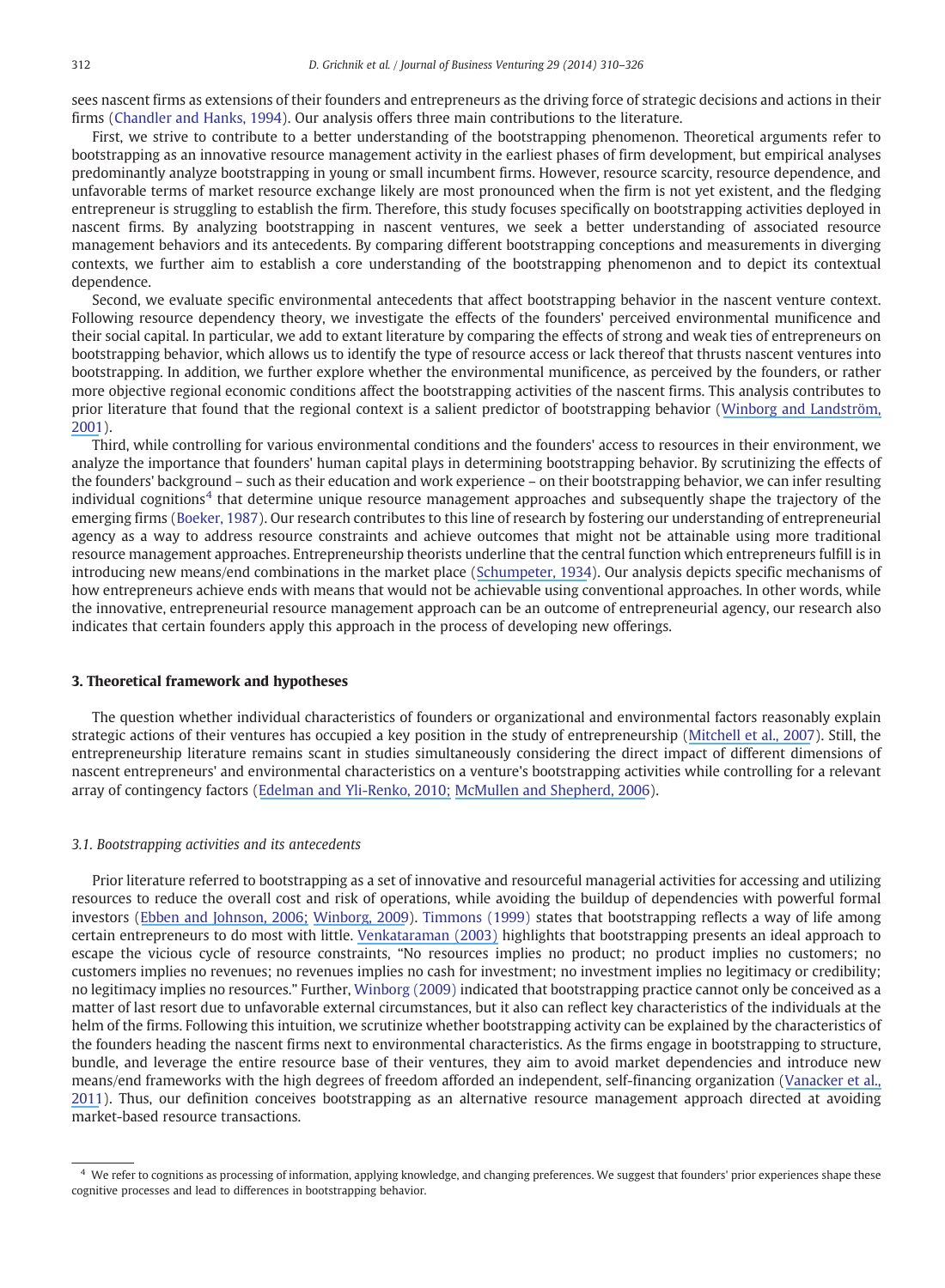#### <span id="page-4-0"></span>3.2. Environmental munificence and the degree of bootstrapping

Nascent ventures are especially affected by the environment in which they operate due to their lack of resources [\(Baum et al.,](#page-16-0) [2001](#page-16-0)). Thus, an important characteristic for nascent ventures is the environment's munificence, which reflects the scarcity or abundance of critical resources needed by firms to operate within a specific environment ([Castrogiovanni, 1991\)](#page-16-0). As a venture's environment is "everything else" outside the venture, environments are inherently multilevel and multidimensional [\(Castrogiovanni, 1991\)](#page-16-0). The distinction between a venture's geographical environment (i.e., its physical location) and its industry or market environment (i.e., its business environment) is particularly relevant in this respect. In line with previous bootstrapping studies (e.g., [Covin et al., 2000; Ebben and Johnson, 2006; Van Auken, 2005\)](#page-16-0), we primarily focus on a venture's business environment.

Business environments characterized by high munificence enable ventures to access required resources more easily [\(Baum et](#page-16-0) [al.,](https://www.researchgate.net/publication/228314247_A_Multi-Dimensional_Model_of_Venture_Growth?el=1_x_8&enrichId=rgreq-4ec0cca50bc7534f32b4d70224e43ad0-XXX&enrichSource=Y292ZXJQYWdlOzI2MDAxMTE1MjtBUzozNTc5ODE2MDM1NDkxODZAMTQ2MjM2MDg3MzQ5Mg==)[200](https://www.researchgate.net/publication/228314247_A_Multi-Dimensional_Model_of_Venture_Growth?el=1_x_8&enrichId=rgreq-4ec0cca50bc7534f32b4d70224e43ad0-XXX&enrichSource=Y292ZXJQYWdlOzI2MDAxMTE1MjtBUzozNTc5ODE2MDM1NDkxODZAMTQ2MjM2MDg3MzQ5Mg==)[1](#page-16-0)). Faced with low munificence environments, entrepreneurs can decide not to pursue their startup endeavor, or alternatively, they can devise creative ways to cope with the challenges induced by their venture's environment, such as making use of bootstrapping strategies. Consequently, most studies to date would argue that bootstrapping is a forced firm behavior induced by a low munificence environment.<sup>5</sup> In particular, the limited access to financial capital through market-based exchanges – ultimately leading to finance constraints – would force entrepreneurs to engage in bootstrapping activities ([Ebben, 2009; Ebben](#page-16-0) [and Johnson, 2006; Sapienza et al., 2003; Van Auken, 2005; Venkataraman, 2003\)](#page-16-0). For instance, [Van Auken \(2005\)](#page-17-0) showed that technology-based ventures, which are expected to be more finance-constrained compared to non-technology-based ventures, rely more heavily on bootstrapping. [Ebben and Johnson \(2006\)](#page-16-0) further demonstrated that new firms use more bootstrapping strategies than older firms do. New firms are more likely to have limited access to external financing compared to older firms because of liabilities of newness and a lack of a history, which would allow assessing business risks and entrepreneurial capabilities; these findings are consistent with the view that entrepreneurs especially engage in bootstrapping activities when confronted with financial constraints. Further, the entrepreneurship literature suggests that hostile environments characterized by low profit margins, rapidly switching customers, and high competitive pressures ([Covin et al., 2000\)](#page-16-0) urge nascent ventures into bootstrapping activities.

While previous studies tended to focus on the relationship between the actual munificence of the environment in which a nascent venture operates and an entrepreneur's use of bootstrapping strategies, we take a cognitive approach and expect that the entrepreneur's perception of the nascent firm's environment drives the use of bootstrapping strategies. [Edelman and Yli-Renko](#page-16-0) [\(2010\)](#page-16-0) recently showed that an entrepreneur's perception of the environment typically does not fully correlate with the objective reality. However, the relationship between the environment and venture's actions depends on how closely entrepreneurs' perceptions thereof match the objective environmental reality ([Castrogiovanni, 1991](#page-16-0)). Therefore, we expect that entrepreneurs' perceptions of the funding situation might be more important than the objective environmental munificence in deciding on the use of bootstrapping strategies [\(Castrogiovanni, 1991; Edelman and Yli-Renko, 2010\)](#page-16-0). Entrepreneurs will not remain passive when they perceive hostile environments, but they will engage rather actively in bootstrapping to access and utilize resources. Conversely, this implies that bootstrapping is used less if the environment is perceived to provide sufficient resources. Following these arguments, we posit:

Hypothesis 1. Entrepreneurs who perceive the nascent firm's business environment as scarcer pursue a higher degree of bootstrapping.

#### 3.3. Social capital and the degree of bootstrapping

Linked to environmental munificence, the social capital of nascent entrepreneurs is based on the heterogeneity of their available goodwill created through their personal external ties [\(A](#page-16-0)[dler](https://www.researchgate.net/publication/51992897_Social_Capital_Prospects_for_A_New_Concept?el=1_x_8&enrichId=rgreq-4ec0cca50bc7534f32b4d70224e43ad0-XXX&enrichSource=Y292ZXJQYWdlOzI2MDAxMTE1MjtBUzozNTc5ODE2MDM1NDkxODZAMTQ2MjM2MDg3MzQ5Mg==)[and](https://www.researchgate.net/publication/51992897_Social_Capital_Prospects_for_A_New_Concept?el=1_x_8&enrichId=rgreq-4ec0cca50bc7534f32b4d70224e43ad0-XXX&enrichSource=Y292ZXJQYWdlOzI2MDAxMTE1MjtBUzozNTc5ODE2MDM1NDkxODZAMTQ2MjM2MDg3MzQ5Mg==)[Kwon,](https://www.researchgate.net/publication/51992897_Social_Capital_Prospects_for_A_New_Concept?el=1_x_8&enrichId=rgreq-4ec0cca50bc7534f32b4d70224e43ad0-XXX&enrichSource=Y292ZXJQYWdlOzI2MDAxMTE1MjtBUzozNTc5ODE2MDM1NDkxODZAMTQ2MjM2MDg3MzQ5Mg==)[200](https://www.researchgate.net/publication/51992897_Social_Capital_Prospects_for_A_New_Concept?el=1_x_8&enrichId=rgreq-4ec0cca50bc7534f32b4d70224e43ad0-XXX&enrichSource=Y292ZXJQYWdlOzI2MDAxMTE1MjtBUzozNTc5ODE2MDM1NDkxODZAMTQ2MjM2MDg3MzQ5Mg==)[2](#page-16-0)). Entrepreneurs have unique ways of exposing themselves to a diverse cross-section of social interactions. Their social capital affects their nascent ventures' bootstrapping activities through two distinct mechanisms. Social capital enables access to various information sources to decide and act upon resource management decisions [\(Adner and Helfat, 2003; Nahapiet and Ghoshal, 1998](#page-16-0)) and the goodwill created through entrepreneurs' personal ties allows them to directly mobilize resources for their nascent ventures ([Alvarez](https://www.researchgate.net/publication/228264534_The_Entrepreneurship_of_Resource-Based_Theory?el=1_x_8&enrichId=rgreq-4ec0cca50bc7534f32b4d70224e43ad0-XXX&enrichSource=Y292ZXJQYWdlOzI2MDAxMTE1MjtBUzozNTc5ODE2MDM1NDkxODZAMTQ2MjM2MDg3MzQ5Mg==)[and](https://www.researchgate.net/publication/228264534_The_Entrepreneurship_of_Resource-Based_Theory?el=1_x_8&enrichId=rgreq-4ec0cca50bc7534f32b4d70224e43ad0-XXX&enrichSource=Y292ZXJQYWdlOzI2MDAxMTE1MjtBUzozNTc5ODE2MDM1NDkxODZAMTQ2MjM2MDg3MzQ5Mg==)[Busenitz,](https://www.researchgate.net/publication/228264534_The_Entrepreneurship_of_Resource-Based_Theory?el=1_x_8&enrichId=rgreq-4ec0cca50bc7534f32b4d70224e43ad0-XXX&enrichSource=Y292ZXJQYWdlOzI2MDAxMTE1MjtBUzozNTc5ODE2MDM1NDkxODZAMTQ2MjM2MDg3MzQ5Mg==) [2001; Smith, 2009\)](#page-16-0). Thus, entrepreneurs' structural and relational social embeddedness can be expected to affect bootstrapping activity of their nascent ventures [\(Jones](https://www.researchgate.net/publication/233198159_Resourcing_new_businesses_Social_networks_bootstrapping_and_firm_performance?el=1_x_8&enrichId=rgreq-4ec0cca50bc7534f32b4d70224e43ad0-XXX&enrichSource=Y292ZXJQYWdlOzI2MDAxMTE1MjtBUzozNTc5ODE2MDM1NDkxODZAMTQ2MjM2MDg3MzQ5Mg==)[and](https://www.researchgate.net/publication/233198159_Resourcing_new_businesses_Social_networks_bootstrapping_and_firm_performance?el=1_x_8&enrichId=rgreq-4ec0cca50bc7534f32b4d70224e43ad0-XXX&enrichSource=Y292ZXJQYWdlOzI2MDAxMTE1MjtBUzozNTc5ODE2MDM1NDkxODZAMTQ2MjM2MDg3MzQ5Mg==)[Jayawarna,](https://www.researchgate.net/publication/233198159_Resourcing_new_businesses_Social_networks_bootstrapping_and_firm_performance?el=1_x_8&enrichId=rgreq-4ec0cca50bc7534f32b4d70224e43ad0-XXX&enrichSource=Y292ZXJQYWdlOzI2MDAxMTE1MjtBUzozNTc5ODE2MDM1NDkxODZAMTQ2MjM2MDg3MzQ5Mg==)[2010;](https://www.researchgate.net/publication/233198159_Resourcing_new_businesses_Social_networks_bootstrapping_and_firm_performance?el=1_x_8&enrichId=rgreq-4ec0cca50bc7534f32b4d70224e43ad0-XXX&enrichSource=Y292ZXJQYWdlOzI2MDAxMTE1MjtBUzozNTc5ODE2MDM1NDkxODZAMTQ2MjM2MDg3MzQ5Mg==)[Smith,](https://www.researchgate.net/publication/247833076_Financial_bootstrapping_and_social_capital_How_technology-based_start-ups_fund_innovation?el=1_x_8&enrichId=rgreq-4ec0cca50bc7534f32b4d70224e43ad0-XXX&enrichSource=Y292ZXJQYWdlOzI2MDAxMTE1MjtBUzozNTc5ODE2MDM1NDkxODZAMTQ2MjM2MDg3MzQ5Mg==)[200](https://www.researchgate.net/publication/247833076_Financial_bootstrapping_and_social_capital_How_technology-based_start-ups_fund_innovation?el=1_x_8&enrichId=rgreq-4ec0cca50bc7534f32b4d70224e43ad0-XXX&enrichSource=Y292ZXJQYWdlOzI2MDAxMTE1MjtBUzozNTc5ODE2MDM1NDkxODZAMTQ2MjM2MDg3MzQ5Mg==)[9\)](#page-16-0).

First, social networks enable access to relevant knowledge about how to acquire the necessary resources on favorable terms so as to conduct entrepreneurial resource management activities [\(Jones and Jayawarna, 2010; Packalen, 2007; Seghers et al., 2012\)](#page-16-0). Contemporary network literature suggests that access to a larger network increases the probability for entrepreneurs to receive useful information for their resource acquisition activities ([De Carolis et al., 2009; Ozgen and Baron, 2007\)](#page-16-0). In consequence, this diversity in accessible information allows entrepreneurs to find alternative means to cope with resource dependencies [\(Jones and](#page-16-0)

<sup>5</sup> Although in munificent environments entrepreneurs might still refrain from taking investors onboard and bootstrap instead to avoid dependencies and a loss of control which would limit the importance of environmental munificence. However, we conjecture that if entrepreneurs see opportunities to obtain financial resources they will selectively acquire these especially in early stages when investors form generally part of the closer network of family and friends who should demand less control rights.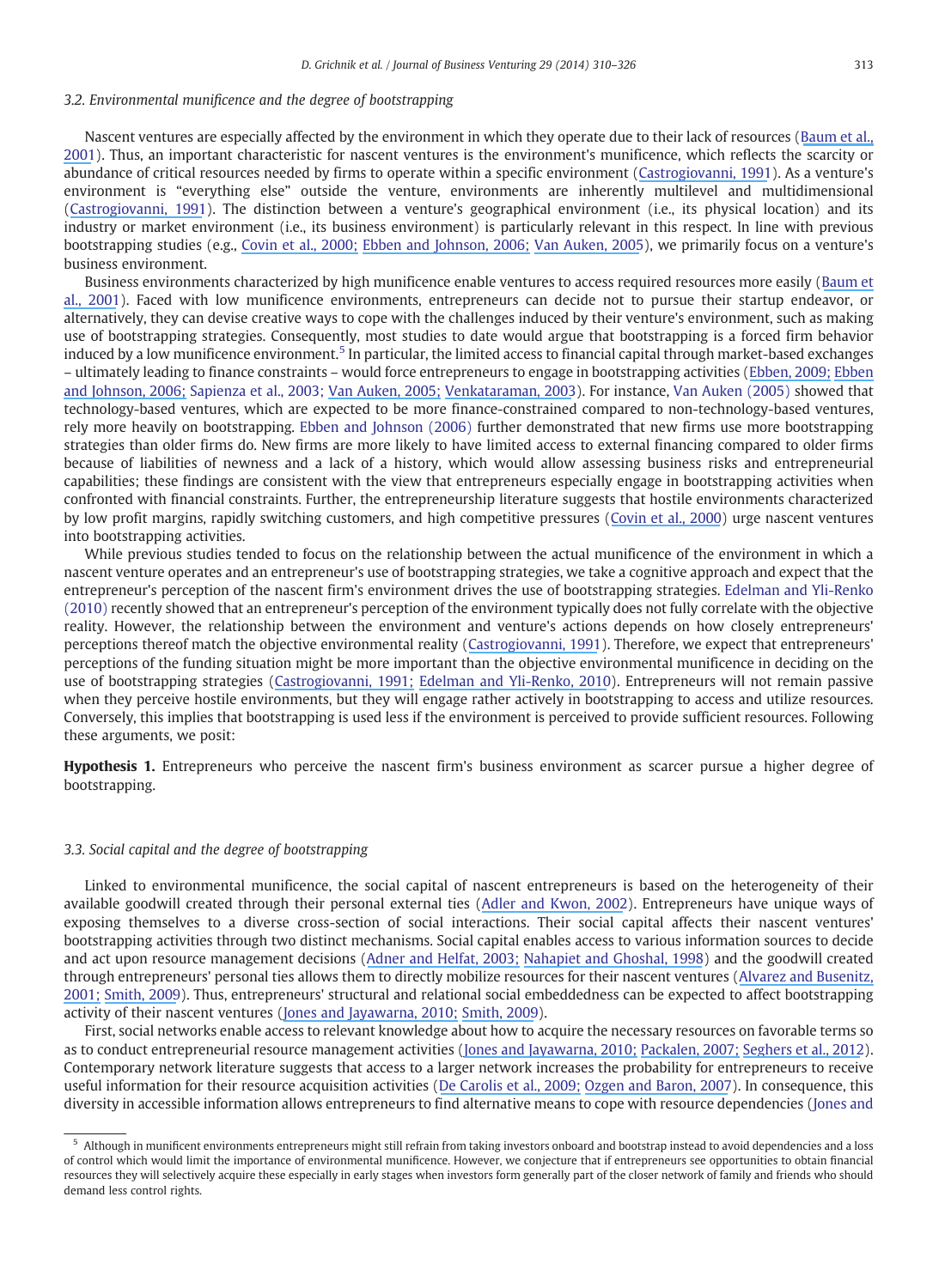<span id="page-5-0"></span>[Jayawarna,](https://www.researchgate.net/publication/233198159_Resourcing_new_businesses_Social_networks_bootstrapping_and_firm_performance?el=1_x_8&enrichId=rgreq-4ec0cca50bc7534f32b4d70224e43ad0-XXX&enrichSource=Y292ZXJQYWdlOzI2MDAxMTE1MjtBUzozNTc5ODE2MDM1NDkxODZAMTQ2MjM2MDg3MzQ5Mg==)[2010;](https://www.researchgate.net/publication/233198159_Resourcing_new_businesses_Social_networks_bootstrapping_and_firm_performance?el=1_x_8&enrichId=rgreq-4ec0cca50bc7534f32b4d70224e43ad0-XXX&enrichSource=Y292ZXJQYWdlOzI2MDAxMTE1MjtBUzozNTc5ODE2MDM1NDkxODZAMTQ2MjM2MDg3MzQ5Mg==)[Smith,](https://www.researchgate.net/publication/247833076_Financial_bootstrapping_and_social_capital_How_technology-based_start-ups_fund_innovation?el=1_x_8&enrichId=rgreq-4ec0cca50bc7534f32b4d70224e43ad0-XXX&enrichSource=Y292ZXJQYWdlOzI2MDAxMTE1MjtBUzozNTc5ODE2MDM1NDkxODZAMTQ2MjM2MDg3MzQ5Mg==)[200](https://www.researchgate.net/publication/247833076_Financial_bootstrapping_and_social_capital_How_technology-based_start-ups_fund_innovation?el=1_x_8&enrichId=rgreq-4ec0cca50bc7534f32b4d70224e43ad0-XXX&enrichSource=Y292ZXJQYWdlOzI2MDAxMTE1MjtBUzozNTc5ODE2MDM1NDkxODZAMTQ2MjM2MDg3MzQ5Mg==)[9\)](#page-16-0). Hence, entrepreneurs with high levels of social capital are expected to deploy more bootstrapping activities thanks to access to more and relevant information.

In addition to providing access to information, entrepreneurs' social capital also enables them to mobilize necessary and sometimes scarce resources from their network partners. While resources might not be available for nascent ventures through market mechanisms due to high business and agency risk, the goodwill created through their social capital could help entrepreneurs to mobilize necessary resources. Personal contacts might provide resources to support the entrepreneur, rather than based on purely economic motives [\(Bygrave and Reynolds, 2005](#page-16-0)), thereby making business risk considerations less relevant. The use of personal ties to mobilize resources can also mitigate agency risks, thanks to higher levels of trust between network partners ([McAllister, 1995](#page-17-0)).

Regarding the relational split of social networks, the literature reasons that entrepreneurs initially rely on their strong tie network [\(Hanlon and Saunders, 2007\)](#page-16-0). This network type is formed by close personal contacts, such as family members or friends. It is characterized by the high levels of affective trust and resulting goodwill that provides entrepreneurs with predominantly intangible resources, such as emotional support and a forum to freely reflect on venture development [\(Brush et al., 2001; Chua et](#page-16-0) [al., 2008; Hanlon and Saunders, 2007; McAllister, 1995\)](#page-16-0). Personal contacts or informal investors not only offer intangible resources, but also they often provide initial financial resources to entrepreneurial ventures; they do this not (solely) on economic grounds but, rather, to personally support the entrepreneur ([Bygrave and Reynolds, 2005](#page-16-0)). Hence, entrepreneurs with a good access to strong ties are expected to have easier access to resources through bootstrapping activities.

As entrepreneurs develop their ventures, they tend to deal more with their weak tie network, formed by more distant business contacts [\(H](#page-16-0)[anlon](https://www.researchgate.net/publication/228271404_Marshaling_Resources_to_Form_Small_New_Ventures_Toward_a_More_Holistic_Understanding_of_Entrepreneurial_Support?el=1_x_8&enrichId=rgreq-4ec0cca50bc7534f32b4d70224e43ad0-XXX&enrichSource=Y292ZXJQYWdlOzI2MDAxMTE1MjtBUzozNTc5ODE2MDM1NDkxODZAMTQ2MjM2MDg3MzQ5Mg==)[and](https://www.researchgate.net/publication/228271404_Marshaling_Resources_to_Form_Small_New_Ventures_Toward_a_More_Holistic_Understanding_of_Entrepreneurial_Support?el=1_x_8&enrichId=rgreq-4ec0cca50bc7534f32b4d70224e43ad0-XXX&enrichSource=Y292ZXJQYWdlOzI2MDAxMTE1MjtBUzozNTc5ODE2MDM1NDkxODZAMTQ2MjM2MDg3MzQ5Mg==)[Saunders,](https://www.researchgate.net/publication/228271404_Marshaling_Resources_to_Form_Small_New_Ventures_Toward_a_More_Holistic_Understanding_of_Entrepreneurial_Support?el=1_x_8&enrichId=rgreq-4ec0cca50bc7534f32b4d70224e43ad0-XXX&enrichSource=Y292ZXJQYWdlOzI2MDAxMTE1MjtBUzozNTc5ODE2MDM1NDkxODZAMTQ2MjM2MDg3MzQ5Mg==)[200](https://www.researchgate.net/publication/228271404_Marshaling_Resources_to_Form_Small_New_Ventures_Toward_a_More_Holistic_Understanding_of_Entrepreneurial_Support?el=1_x_8&enrichId=rgreq-4ec0cca50bc7534f32b4d70224e43ad0-XXX&enrichSource=Y292ZXJQYWdlOzI2MDAxMTE1MjtBUzozNTc5ODE2MDM1NDkxODZAMTQ2MjM2MDg3MzQ5Mg==)[7\)](#page-16-0), which provides richness in diversity of professional information, expertise, and tangible resources ([Brush et al., 2001; Chua et al., 2008; Hanlon and Saunders, 2007; Seghers et al., 2012](#page-16-0)). The weak tie network thereby serves as inspiration for how best to manage one's resources. Because the weak tie network is comprised of professional business contacts, such as competitors or suppliers, entrepreneurs have the possibility to observe and adapt certain best practices from them for managing their organizational resources [\(S](#page-17-0)[eghers](https://www.researchgate.net/publication/46443366_The_Impact_of_Human_and_Social_Capital_on_Entrepreneurs)[et](https://www.researchgate.net/publication/46443366_The_Impact_of_Human_and_Social_Capital_on_Entrepreneurs)[al.,](https://www.researchgate.net/publication/46443366_The_Impact_of_Human_and_Social_Capital_on_Entrepreneurs)[201](https://www.researchgate.net/publication/46443366_The_Impact_of_Human_and_Social_Capital_on_Entrepreneurs)[2\)](#page-17-0). Further, the weak tie network rests on cognition-based trust, which is characterized by a calculative and instrumental assessment ([McAllister, 1995\)](#page-17-0). The trust created with professional contacts enables entrepreneurs to more easily mobilize resources for their nascent ventures from weak ties, or mobilize resources on more favorable terms compared to what might be possible through market-based transactions [\(Ebbers and Wijnberg, 2012](#page-16-0)). Taken together, both the weak and the strong tie networks can be expected to facilitate the acquisition of key resources avoiding market transactions and, thus, enable bootstrapping. In order to shed light on the distinct relationships, we put forth one general hypothesis, followed by two specifications:

Hypothesis 2. Social capital of nascent entrepreneurs is positively related to a higher degree of bootstrapping of their nascent ventures.

Hypothesis 2a. Weak tie networks lead to a higher degree of bootstrapping of their nascent ventures.

Hypothesis 2b. Strong tie networks lead to a higher degree of bootstrapping of their nascent ventures.

#### 3.4. Human capital and the degree of bootstrapping

Entrepreneurs' skill sets for executing certain managerial approaches are heterogeneous based on their human capital endowments [\(Adner and Helfat, 2003; Davidsson and Honig, 2003\)](#page-16-0). As such, beyond environmental and network factors, an entrepreneur's human capital can be expected to be a driving force of bootstrapping activity at the firm level. The human capital literature has further found that nascent entrepreneurs draw from their human capital to develop subjective ex-ante judgments about the quality of resources, their prices, and future value potential when deployed in their ventures ([Arthurs et al., 2009; Mitchell](#page-16-0) [et](https://www.researchgate.net/publication/288274434_Are_entrepreneurial_cognitions_universal_Assessing_entrepreneurial_cognitions_across_cultures?el=1_x_8&enrichId=rgreq-4ec0cca50bc7534f32b4d70224e43ad0-XXX&enrichSource=Y292ZXJQYWdlOzI2MDAxMTE1MjtBUzozNTc5ODE2MDM1NDkxODZAMTQ2MjM2MDg3MzQ5Mg==)[al.,](https://www.researchgate.net/publication/288274434_Are_entrepreneurial_cognitions_universal_Assessing_entrepreneurial_cognitions_across_cultures?el=1_x_8&enrichId=rgreq-4ec0cca50bc7534f32b4d70224e43ad0-XXX&enrichSource=Y292ZXJQYWdlOzI2MDAxMTE1MjtBUzozNTc5ODE2MDM1NDkxODZAMTQ2MjM2MDg3MzQ5Mg==)[200](https://www.researchgate.net/publication/288274434_Are_entrepreneurial_cognitions_universal_Assessing_entrepreneurial_cognitions_across_cultures?el=1_x_8&enrichId=rgreq-4ec0cca50bc7534f32b4d70224e43ad0-XXX&enrichSource=Y292ZXJQYWdlOzI2MDAxMTE1MjtBUzozNTc5ODE2MDM1NDkxODZAMTQ2MjM2MDg3MzQ5Mg==)[2](#page-16-0)). This judgment is crucial to overcome resource dependencies by envisioning new ways of accessing and using resources ([Foss et al., 2008\)](#page-16-0). Thus, human capital based on work experience and education can provide entrepreneurs with different skills that could affect their nascent venture's bootstrapping activities [\(D](#page-16-0)[imov,](https://www.researchgate.net/publication/227375575_Nascent_Entrepreneurs_and_Venture_Emergence_Opportunity_Confidence_Human_Capital_and_Early_Planning?el=1_x_8&enrichId=rgreq-4ec0cca50bc7534f32b4d70224e43ad0-XXX&enrichSource=Y292ZXJQYWdlOzI2MDAxMTE1MjtBUzozNTc5ODE2MDM1NDkxODZAMTQ2MjM2MDg3MzQ5Mg==)[201](https://www.researchgate.net/publication/227375575_Nascent_Entrepreneurs_and_Venture_Emergence_Opportunity_Confidence_Human_Capital_and_Early_Planning?el=1_x_8&enrichId=rgreq-4ec0cca50bc7534f32b4d70224e43ad0-XXX&enrichSource=Y292ZXJQYWdlOzI2MDAxMTE1MjtBUzozNTc5ODE2MDM1NDkxODZAMTQ2MjM2MDg3MzQ5Mg==)[0](#page-16-0)). Subsequently, we differentiate effects resulting from prior entrepreneurial experience, prior general managerial experience, prior academic education, and prior business training.

Prior entrepreneurial experience provides insights regarding the various activities associated with starting a firm, including how to develop contacts with customers and financiers, how to gather and allocate resource, how to organize internal processes and structures, and how to attract and retain employees [\(D](#page-16-0)[elmar](https://www.researchgate.net/publication/239540396_Does_Experience_Matter_The_Effect_of_Founding_Team_Experience_on_the_Survival_and_Sales_of_Newly_Founded_Ventures?el=1_x_8&enrichId=rgreq-4ec0cca50bc7534f32b4d70224e43ad0-XXX&enrichSource=Y292ZXJQYWdlOzI2MDAxMTE1MjtBUzozNTc5ODE2MDM1NDkxODZAMTQ2MjM2MDg3MzQ5Mg==)[and](https://www.researchgate.net/publication/239540396_Does_Experience_Matter_The_Effect_of_Founding_Team_Experience_on_the_Survival_and_Sales_of_Newly_Founded_Ventures?el=1_x_8&enrichId=rgreq-4ec0cca50bc7534f32b4d70224e43ad0-XXX&enrichSource=Y292ZXJQYWdlOzI2MDAxMTE1MjtBUzozNTc5ODE2MDM1NDkxODZAMTQ2MjM2MDg3MzQ5Mg==)[Shane,](https://www.researchgate.net/publication/239540396_Does_Experience_Matter_The_Effect_of_Founding_Team_Experience_on_the_Survival_and_Sales_of_Newly_Founded_Ventures?el=1_x_8&enrichId=rgreq-4ec0cca50bc7534f32b4d70224e43ad0-XXX&enrichSource=Y292ZXJQYWdlOzI2MDAxMTE1MjtBUzozNTc5ODE2MDM1NDkxODZAMTQ2MjM2MDg3MzQ5Mg==)[200](https://www.researchgate.net/publication/239540396_Does_Experience_Matter_The_Effect_of_Founding_Team_Experience_on_the_Survival_and_Sales_of_Newly_Founded_Ventures?el=1_x_8&enrichId=rgreq-4ec0cca50bc7534f32b4d70224e43ad0-XXX&enrichSource=Y292ZXJQYWdlOzI2MDAxMTE1MjtBUzozNTc5ODE2MDM1NDkxODZAMTQ2MjM2MDg3MzQ5Mg==)[6](#page-16-0)). This explicit, or tacit, procedural knowledge can be transferred, at least in part, to different kinds of venturing situations [\(Shepherd et al., 2000](#page-17-0)). Because experienced entrepreneurs have already been exposed to the turbulent gestation process of emergent organizations and the impeding effects of the liability of newness, these entrepreneurs are likely to be more aware of the limited ability to compete on the conventional resource market for valuable resources ([Dimov, 2010](#page-16-0)). Therefore, individuals with prior entrepreneurial experience have likely learned about alternative means to bypass the conventional input factor market. Hence, given the domain specific insights, experienced entrepreneurs should be more knowledgeable than other peer founders that lack prior founding experience about ways to address liabilities and constraints when competing for resources [\(D](#page-16-0)[elmar](https://www.researchgate.net/publication/239540396_Does_Experience_Matter_The_Effect_of_Founding_Team_Experience_on_the_Survival_and_Sales_of_Newly_Founded_Ventures?el=1_x_8&enrichId=rgreq-4ec0cca50bc7534f32b4d70224e43ad0-XXX&enrichSource=Y292ZXJQYWdlOzI2MDAxMTE1MjtBUzozNTc5ODE2MDM1NDkxODZAMTQ2MjM2MDg3MzQ5Mg==)[and](https://www.researchgate.net/publication/239540396_Does_Experience_Matter_The_Effect_of_Founding_Team_Experience_on_the_Survival_and_Sales_of_Newly_Founded_Ventures?el=1_x_8&enrichId=rgreq-4ec0cca50bc7534f32b4d70224e43ad0-XXX&enrichSource=Y292ZXJQYWdlOzI2MDAxMTE1MjtBUzozNTc5ODE2MDM1NDkxODZAMTQ2MjM2MDg3MzQ5Mg==)[Shane,](https://www.researchgate.net/publication/239540396_Does_Experience_Matter_The_Effect_of_Founding_Team_Experience_on_the_Survival_and_Sales_of_Newly_Founded_Ventures?el=1_x_8&enrichId=rgreq-4ec0cca50bc7534f32b4d70224e43ad0-XXX&enrichSource=Y292ZXJQYWdlOzI2MDAxMTE1MjtBUzozNTc5ODE2MDM1NDkxODZAMTQ2MjM2MDg3MzQ5Mg==)[2006;](https://www.researchgate.net/publication/239540396_Does_Experience_Matter_The_Effect_of_Founding_Team_Experience_on_the_Survival_and_Sales_of_Newly_Founded_Ventures?el=1_x_8&enrichId=rgreq-4ec0cca50bc7534f32b4d70224e43ad0-XXX&enrichSource=Y292ZXJQYWdlOzI2MDAxMTE1MjtBUzozNTc5ODE2MDM1NDkxODZAMTQ2MjM2MDg3MzQ5Mg==)[Hitt](https://www.researchgate.net/publication/270330523_Direct_and_Moderating_Effects_of_Human_Capital_on_Strategy_and_Performance_in_Professional_Service_Firms_A_Resource-Based_Perspective?el=1_x_8&enrichId=rgreq-4ec0cca50bc7534f32b4d70224e43ad0-XXX&enrichSource=Y292ZXJQYWdlOzI2MDAxMTE1MjtBUzozNTc5ODE2MDM1NDkxODZAMTQ2MjM2MDg3MzQ5Mg==)[et](https://www.researchgate.net/publication/270330523_Direct_and_Moderating_Effects_of_Human_Capital_on_Strategy_and_Performance_in_Professional_Service_Firms_A_Resource-Based_Perspective?el=1_x_8&enrichId=rgreq-4ec0cca50bc7534f32b4d70224e43ad0-XXX&enrichSource=Y292ZXJQYWdlOzI2MDAxMTE1MjtBUzozNTc5ODE2MDM1NDkxODZAMTQ2MjM2MDg3MzQ5Mg==)[al.,](https://www.researchgate.net/publication/270330523_Direct_and_Moderating_Effects_of_Human_Capital_on_Strategy_and_Performance_in_Professional_Service_Firms_A_Resource-Based_Perspective?el=1_x_8&enrichId=rgreq-4ec0cca50bc7534f32b4d70224e43ad0-XXX&enrichSource=Y292ZXJQYWdlOzI2MDAxMTE1MjtBUzozNTc5ODE2MDM1NDkxODZAMTQ2MjM2MDg3MzQ5Mg==)[2001;](https://www.researchgate.net/publication/270330523_Direct_and_Moderating_Effects_of_Human_Capital_on_Strategy_and_Performance_in_Professional_Service_Firms_A_Resource-Based_Perspective?el=1_x_8&enrichId=rgreq-4ec0cca50bc7534f32b4d70224e43ad0-XXX&enrichSource=Y292ZXJQYWdlOzI2MDAxMTE1MjtBUzozNTc5ODE2MDM1NDkxODZAMTQ2MjM2MDg3MzQ5Mg==) [S](#page-16-0)[eghers](https://www.researchgate.net/publication/46443366_The_Impact_of_Human_and_Social_Capital_on_Entrepreneurs)[et](https://www.researchgate.net/publication/46443366_The_Impact_of_Human_and_Social_Capital_on_Entrepreneurs)[al.,](https://www.researchgate.net/publication/46443366_The_Impact_of_Human_and_Social_Capital_on_Entrepreneurs) [2012; Ucbasaran et al., 2003; Vanacker et al., 2011; Winborg, 2009](#page-16-0)).

In addition to prior entrepreneurial experience, the entrepreneurship literature has highlighted the importance of general managerial skills gained from work experience in established organizations (e.g., [Kim et al., 2006](#page-16-0)). Nascent entrepreneurs with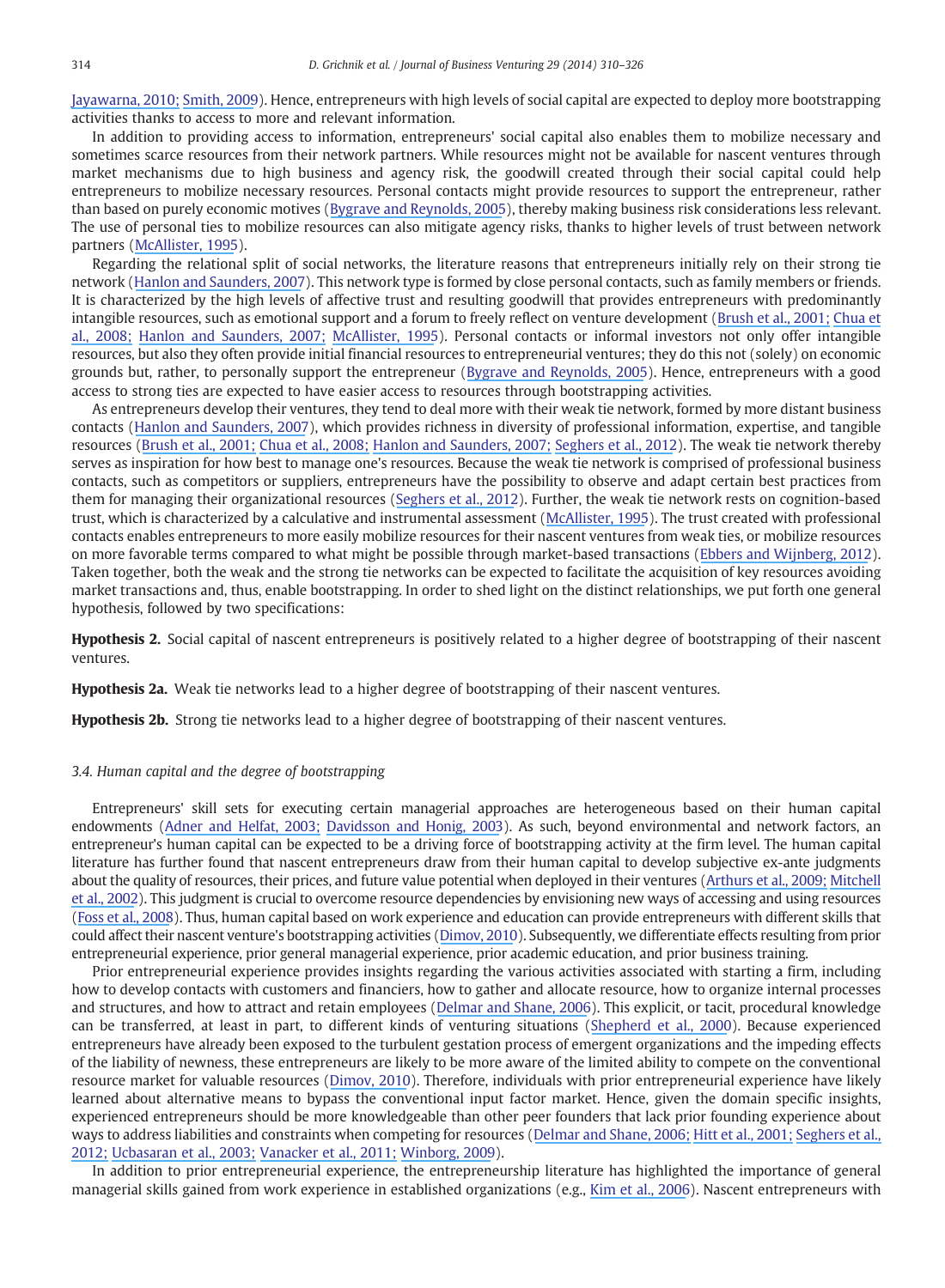<span id="page-6-0"></span>prior managerial experience can be expected to have a greater repertoire of skills regarding the acquisition of resources, such as negotiation skills, or the integration and deployment of resources, such as monitoring the effectiveness and efficiency of the resource utilization. Moreover, entrepreneurs who have been employed in established organizations frequently found new ventures in industries similar or adjacent to the ones in which they had been working ([Westhead and Wright, 1998](#page-17-0)). Hence, individuals with more managerial experience can be expected to know more about the "rules of the game in the industry" for surviving and succeeding with their nascent venture. Consequently, they can introduce more focused and resourceful approaches regarding the allocation and deployment of resources ([Delmar and Shane, 2006; Dimov, 2010](#page-16-0)). For instance, they might use the trust established with prior business contacts to obtain resource below market conditions. In a similar vein, entrepreneurs with more managerial experience might signal more legitimacy, and they can be expected to have better communication skills for approaching and convincing important stakeholders, which in consequence, facilitates the bootstrapping process [\(C](#page-16-0)[ooper](https://www.researchgate.net/publication/222124127_Initial_Human_and_Financial_Capital_As_Predictors_of_New_Venture_Performance?el=1_x_8&enrichId=rgreq-4ec0cca50bc7534f32b4d70224e43ad0-XXX&enrichSource=Y292ZXJQYWdlOzI2MDAxMTE1MjtBUzozNTc5ODE2MDM1NDkxODZAMTQ2MjM2MDg3MzQ5Mg==)[et](https://www.researchgate.net/publication/222124127_Initial_Human_and_Financial_Capital_As_Predictors_of_New_Venture_Performance?el=1_x_8&enrichId=rgreq-4ec0cca50bc7534f32b4d70224e43ad0-XXX&enrichSource=Y292ZXJQYWdlOzI2MDAxMTE1MjtBUzozNTc5ODE2MDM1NDkxODZAMTQ2MjM2MDg3MzQ5Mg==)[al.,](https://www.researchgate.net/publication/222124127_Initial_Human_and_Financial_Capital_As_Predictors_of_New_Venture_Performance?el=1_x_8&enrichId=rgreq-4ec0cca50bc7534f32b4d70224e43ad0-XXX&enrichSource=Y292ZXJQYWdlOzI2MDAxMTE1MjtBUzozNTc5ODE2MDM1NDkxODZAMTQ2MjM2MDg3MzQ5Mg==) [1994; Ebbers and Wijnberg, 2012; Packalen, 2007; Winborg, 2009](#page-16-0)).

Academic education is not only directed at enabling graduates to acquire knowledge in a specific field, but also, it more generally enhances their information processing and learning abilities. The general inclination towards learning can be expected to result in a greater propensity to learn about the various means to acquire and manage resources, which includes bootstrapping, as the individuals aim at establishing their companies. Further, the existing stock of knowledge facilitates the accumulation of new knowledge [\(Cohen and Levinthal, 1990](#page-16-0)). Entrepreneurs with more education have a stronger general knowledge base, enabling them to easily acquire more specific knowledge, including knowledge about bootstrapping options. [Lee et al. \(2011\)](#page-16-0) find that individuals with higher levels of academic education have stronger entrepreneurial intentions, often leading to special entrepreneurial activity. Based on these initial indications, we expect that entrepreneurs with higher levels of academic education will more actively use bootstrapping strategies.

In addition to general academic education, domain-specific business training can affect bootstrapping activities. Whereas general academic education might provide entrepreneurs with abstract cognitive skills, such as complex problem-solving ability, business training specifically targeted at providing insights regarding entrepreneurial endeavors might provide entrepreneurs with specific domain-related knowledge and skills. It has been shown that specific business training enhances entrepreneurs' knowledge about finance options, including bootstrapping techniques, thereby broadening the set of financing and resource acquisition strategies considered by entrepreneurs [\(Seghers et al., 2012](#page-17-0)). More broadly, business training should contribute to the entrepreneurs' capabilities and respective confidence for pursuing bootstrapping activities. As these individuals learn about bootstrapping, their likelihood to engage in respective behavior once they start their ventures increases. To this point, research shows that entrepreneurs who underwent specific search and notice learning efforts show more eagerness to utilize their acquired skills in an entrepreneurial context [\(Zhao et al., 2005\)](#page-17-0). In order to explore the various effects different human capital dimensions have on bootstrapping behavior, we posit one general hypothesis followed by four specifications:

Hypothesis 3. Human capital of nascent entrepreneurs is positively related to a higher degree of bootstrapping.

Hypothesis 3a. More prior entrepreneurial experience of nascent entrepreneurs leads to a higher degree of bootstrapping of their nascent ventures.

Hypothesis 3b. More prior managerial experience of nascent entrepreneurs leads to a higher degree of bootstrapping of their nascent ventures.

Hypothesis 3c. More prior academic education of nascent entrepreneurs leads to a higher degree of bootstrapping of their nascent ventures.

Hypothesis 3d. More prior business training of nascent entrepreneurs leads to a higher degree of bootstrapping of their nascent ventures.

#### 4. Data collection and research method

#### 4.1. Sample

Our study focuses on the nascent phase in the venturing process because it is particularly relevant for elaborating resource dependency related issues [\(Carter](https://www.researchgate.net/publication/222537764_The_Career_Reasons_of_Nascent_Entrepreneurs?el=1_x_8&enrichId=rgreq-4ec0cca50bc7534f32b4d70224e43ad0-XXX&enrichSource=Y292ZXJQYWdlOzI2MDAxMTE1MjtBUzozNTc5ODE2MDM1NDkxODZAMTQ2MjM2MDg3MzQ5Mg==)[et](https://www.researchgate.net/publication/222537764_The_Career_Reasons_of_Nascent_Entrepreneurs?el=1_x_8&enrichId=rgreq-4ec0cca50bc7534f32b4d70224e43ad0-XXX&enrichSource=Y292ZXJQYWdlOzI2MDAxMTE1MjtBUzozNTc5ODE2MDM1NDkxODZAMTQ2MjM2MDg3MzQ5Mg==)[al.,](https://www.researchgate.net/publication/222537764_The_Career_Reasons_of_Nascent_Entrepreneurs?el=1_x_8&enrichId=rgreq-4ec0cca50bc7534f32b4d70224e43ad0-XXX&enrichSource=Y292ZXJQYWdlOzI2MDAxMTE1MjtBUzozNTc5ODE2MDM1NDkxODZAMTQ2MjM2MDg3MzQ5Mg==)[200](https://www.researchgate.net/publication/222537764_The_Career_Reasons_of_Nascent_Entrepreneurs?el=1_x_8&enrichId=rgreq-4ec0cca50bc7534f32b4d70224e43ad0-XXX&enrichSource=Y292ZXJQYWdlOzI2MDAxMTE1MjtBUzozNTc5ODE2MDM1NDkxODZAMTQ2MjM2MDg3MzQ5Mg==)[3](#page-16-0)). We follow the prominent definition of nascent entrepreneurs used by the PSED (e.g., [Reynolds and Curtin, 2008; Reynolds et al., 2004\)](#page-17-0) and GEM studies (e.g., [Reynolds et al., 2000\)](#page-17-0), which define entrepreneurs as individuals (1) who are trying to start a business, (2) who have been actively doing so in the preceding twelve months, (3) who expect to be the owner of the business, (4) whose venture did not achieve monthly cash flows to cover expenses and the owner-manager salaries for more than three months, and (5) whose firm is not controlled by an established firm [\(Cassar, 2010;](#page-16-0) [Davidsson and Honig, 2003; Delmar and Shane, 2003\)](#page-16-0). In analogy, we define nascent ventures as firms that (1) are in the process of being established in the market place, (2) the founders have undertaken steps to establish the specific venture in the preceding six months (here our definition is somewhat stricter than the PSED definition, which requires that activities had to be undertaken in the preceding twelve months), (3) are owner directed, (4) the ventures are not operating profitably yet, and (5) the ventures are not controlled by an established firm. We believe that resource constraints are especially challenging for these nascent ventures and that bootstrapping activity should be of critical importance at determining future development.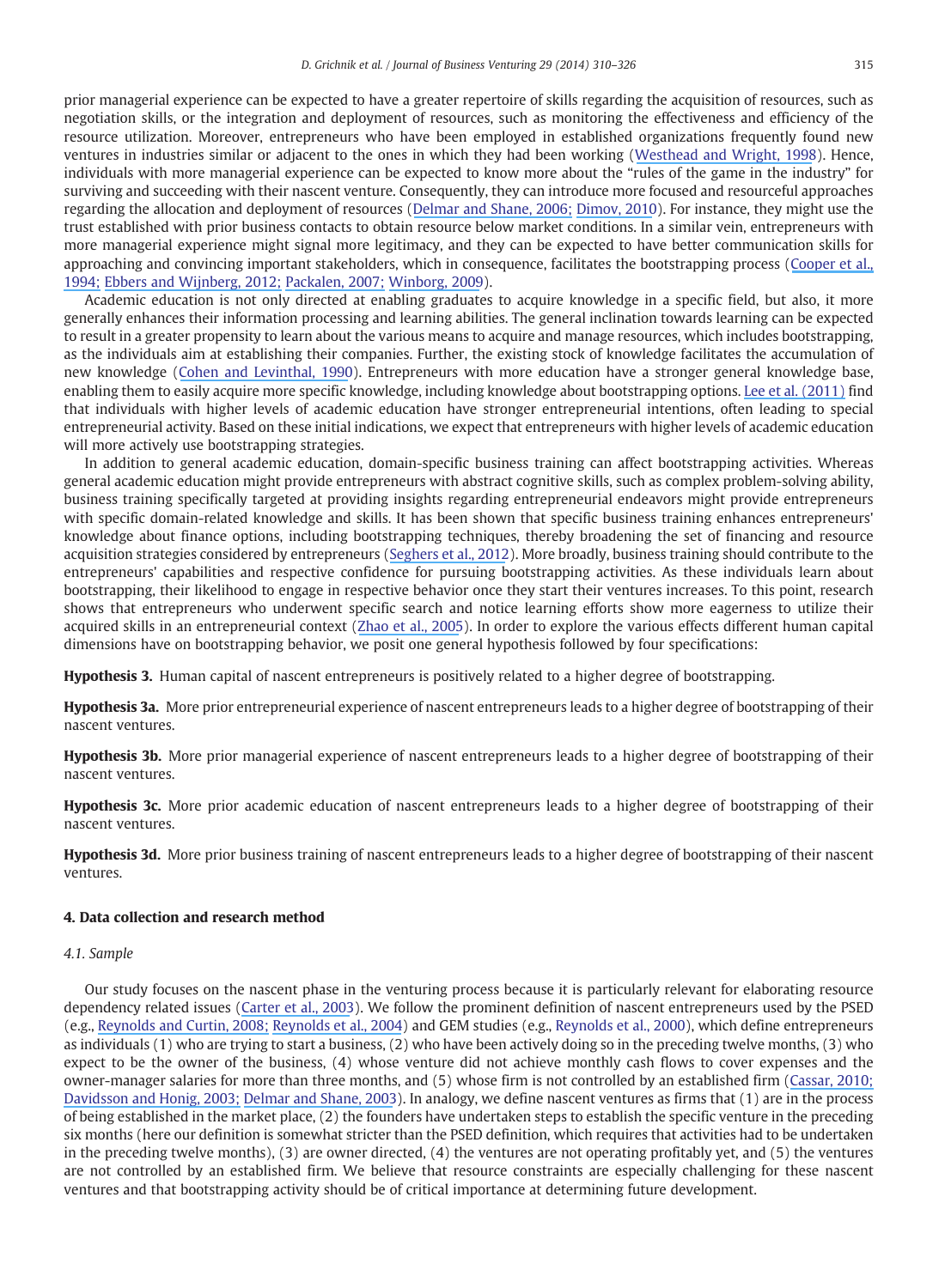It is well documented that obtaining contacts to emergent organizations is particularly challenging given that they can hardly be found in existing databases [\(Reynolds and Curtin, 2008\)](#page-17-0). In order to overcome this challenge, we surveyed entrepreneurs of nascent ventures participating in four major business plan competitions in Germany and one in Austria. Unlike their counterparts in the United States, these business plan competitions are generally not linked to specific institutions like universities or corporations. They are regional and government sponsored competitions used to foster entrepreneurial activities. Business plan competitions in Germany and Austria typically attract growth-oriented ventures, as the organizations provide a range of supporting activities next to the business plan contests, including seminars, individual coaching, and networking activities. Therefore, traditional resource providers, such as banks, often motivate ventures to participate because this helps to prepare stronger business plans. While the winners of the competition typically receive a few thousand Euros at the end of the business plan competitions, which subsequently might distort the need for bootstrapping, the actual chances of winning are very small. In addition, the respective prize money was awarded after our study period; therefore, this bias should be limited.

Nevertheless, our sample is not representative of the general population of nascent ventures. The participation in these prominent business plan competitions likely causes a self-selection towards more ambitious and growth-oriented entrepreneurs. The average age of the participants in the business plan contest was about 38 years and 71% of the entrepreneurs were male; 60% have completed a university master degree. Participants had 8.6 years of work experience, worked 4.1 years in startups, and on average, had founded one prior venture. Despite these similarities, we noted considerable variation in both the degree to which entrepreneurs in our sample engaged in bootstrapping activities (the main dependent variable) and their social and human capital. Because this paper focuses on innovative and resourceful resource management activities of nascent ventures, we believe that the sample is especially powerful for our research because the need to obtain resources in addition to traditional market interactions is of utmost importance for these more growth-oriented ventures. However, in order to control for any effects the involvement of the nascent ventures with business plan organizations might have on bootstrapping activities and thereby address concerns of representativeness, we controlled for the intensity of interactions with the business plan competitions.

In order to obtain information about the bootstrapping activities of the nascent ventures, we surveyed a member of the founding team following substantial prior literature, which proposed the validity of using a founding entrepreneur as the key respondent for research in emergent organizations (e.g., [Brinckmann](https://www.researchgate.net/publication/264358018_Effects_of_Initial_Teamwork_Capability_and_Initial_Relational_Capability_on_the_Development_of_New_Technology-Based_Firms?el=1_x_8&enrichId=rgreq-4ec0cca50bc7534f32b4d70224e43ad0-XXX&enrichSource=Y292ZXJQYWdlOzI2MDAxMTE1MjtBUzozNTc5ODE2MDM1NDkxODZAMTQ2MjM2MDg3MzQ5Mg==)[and](https://www.researchgate.net/publication/264358018_Effects_of_Initial_Teamwork_Capability_and_Initial_Relational_Capability_on_the_Development_of_New_Technology-Based_Firms?el=1_x_8&enrichId=rgreq-4ec0cca50bc7534f32b4d70224e43ad0-XXX&enrichSource=Y292ZXJQYWdlOzI2MDAxMTE1MjtBUzozNTc5ODE2MDM1NDkxODZAMTQ2MjM2MDg3MzQ5Mg==)[Hoegl,](https://www.researchgate.net/publication/264358018_Effects_of_Initial_Teamwork_Capability_and_Initial_Relational_Capability_on_the_Development_of_New_Technology-Based_Firms?el=1_x_8&enrichId=rgreq-4ec0cca50bc7534f32b4d70224e43ad0-XXX&enrichSource=Y292ZXJQYWdlOzI2MDAxMTE1MjtBUzozNTc5ODE2MDM1NDkxODZAMTQ2MjM2MDg3MzQ5Mg==)[2011;](https://www.researchgate.net/publication/264358018_Effects_of_Initial_Teamwork_Capability_and_Initial_Relational_Capability_on_the_Development_of_New_Technology-Based_Firms?el=1_x_8&enrichId=rgreq-4ec0cca50bc7534f32b4d70224e43ad0-XXX&enrichSource=Y292ZXJQYWdlOzI2MDAxMTE1MjtBUzozNTc5ODE2MDM1NDkxODZAMTQ2MjM2MDg3MzQ5Mg==) [Chandler and Lyon, 2001;](#page-16-0) [Delmar](https://www.researchgate.net/publication/40966855_Does_Business_Planning_Facilitate_the_Development_of_New_Ventures?el=1_x_8&enrichId=rgreq-4ec0cca50bc7534f32b4d70224e43ad0-XXX&enrichSource=Y292ZXJQYWdlOzI2MDAxMTE1MjtBUzozNTc5ODE2MDM1NDkxODZAMTQ2MjM2MDg3MzQ5Mg==)[and](https://www.researchgate.net/publication/40966855_Does_Business_Planning_Facilitate_the_Development_of_New_Ventures?el=1_x_8&enrichId=rgreq-4ec0cca50bc7534f32b4d70224e43ad0-XXX&enrichSource=Y292ZXJQYWdlOzI2MDAxMTE1MjtBUzozNTc5ODE2MDM1NDkxODZAMTQ2MjM2MDg3MzQ5Mg==)[Shane,](https://www.researchgate.net/publication/40966855_Does_Business_Planning_Facilitate_the_Development_of_New_Ventures?el=1_x_8&enrichId=rgreq-4ec0cca50bc7534f32b4d70224e43ad0-XXX&enrichSource=Y292ZXJQYWdlOzI2MDAxMTE1MjtBUzozNTc5ODE2MDM1NDkxODZAMTQ2MjM2MDg3MzQ5Mg==)[200](https://www.researchgate.net/publication/40966855_Does_Business_Planning_Facilitate_the_Development_of_New_Ventures?el=1_x_8&enrichId=rgreq-4ec0cca50bc7534f32b4d70224e43ad0-XXX&enrichSource=Y292ZXJQYWdlOzI2MDAxMTE1MjtBUzozNTc5ODE2MDM1NDkxODZAMTQ2MjM2MDg3MzQ5Mg==)[3](#page-16-0)).

Prior to the survey launch, we conducted pre-tests with ten entrepreneurs and gathered feedback from the managers of the business plan competition organizations that distributed our survey. In order to ensure data reliability, we used an online questionnaire-based approach to gather data from the respondents. Emails and reminders were sent to participants of the business plan competitions with the link to the website. 768 people followed these links. We obtained 298 fully usable questionnaires. Completing the questionnaires took between 30 and 40 min. A possible non-response bias was analyzed by comparing early versus late respondent data [\(Armstrong and Overton, 1977\)](#page-16-0). T-tests that compared the variable means of central measures, such as the degree of bootstrapping, and human and social capital measures indicated only marginal differences at the 0.10-level of significance between early and late respondents. In order to address a potential common source bias, we used the following procedural and statistical measures suggested by [Podsakoff](https://www.researchgate.net/publication/279796507_Common_Method_Biases_in_Behavioral_Research_A_Critical_Review_of_the_Literature_and_Recommended_Remedies?el=1_x_8&enrichId=rgreq-4ec0cca50bc7534f32b4d70224e43ad0-XXX&enrichSource=Y292ZXJQYWdlOzI2MDAxMTE1MjtBUzozNTc5ODE2MDM1NDkxODZAMTQ2MjM2MDg3MzQ5Mg==)[et](https://www.researchgate.net/publication/279796507_Common_Method_Biases_in_Behavioral_Research_A_Critical_Review_of_the_Literature_and_Recommended_Remedies?el=1_x_8&enrichId=rgreq-4ec0cca50bc7534f32b4d70224e43ad0-XXX&enrichSource=Y292ZXJQYWdlOzI2MDAxMTE1MjtBUzozNTc5ODE2MDM1NDkxODZAMTQ2MjM2MDg3MzQ5Mg==) [al.](https://www.researchgate.net/publication/279796507_Common_Method_Biases_in_Behavioral_Research_A_Critical_Review_of_the_Literature_and_Recommended_Remedies?el=1_x_8&enrichId=rgreq-4ec0cca50bc7534f32b4d70224e43ad0-XXX&enrichSource=Y292ZXJQYWdlOzI2MDAxMTE1MjtBUzozNTc5ODE2MDM1NDkxODZAMTQ2MjM2MDg3MzQ5Mg==) [\(2003](https://www.researchgate.net/publication/279796507_Common_Method_Biases_in_Behavioral_Research_A_Critical_Review_of_the_Literature_and_Recommended_Remedies?el=1_x_8&enrichId=rgreq-4ec0cca50bc7534f32b4d70224e43ad0-XXX&enrichSource=Y292ZXJQYWdlOzI2MDAxMTE1MjtBUzozNTc5ODE2MDM1NDkxODZAMTQ2MjM2MDg3MzQ5Mg==)[\).](#page-17-0) First, to improve the scales, we conducted a series of pre-tests and tracked the respondents as they thought aloud while filling out the survey to decrease the chance of ambiguous, suggestive, or difficult questions. Second, with regard to statistical analysis, we utilized Harman's single-factor test for all constructs in our analyses. The factor analysis yielded thirteen factors with Eigenvalues in excess of 1.0. These thirteen factors accounted for 64% of the total variance. Because several factors were identified, and because the first factor did not account for a large percentage of the variance (14%), a substantial amount of common source variance does not appear to be present.

#### 4.2. Dependent variable

#### 4.2.1. Degree of bootstrapping

We measured the nascent firms' bootstrapping activity using the scale provided by [Freear et al. \(1995\)](#page-16-0) and further developed by [Winborg and Landström \(2001\).](#page-17-0) We changed their 5-point Likert scale to a 7-point Likert scale, and we adjusted items that were country specific [\(Appendix A\)](#page-15-0). The scale uses a reflective measurement approach, following other prominent literature on bootstrapping (e.g., [Ebben](https://www.researchgate.net/publication/222269245_Bootstrapping_in_small_firms_An_empirical_analysis_of_change_over_time?el=1_x_8&enrichId=rgreq-4ec0cca50bc7534f32b4d70224e43ad0-XXX&enrichSource=Y292ZXJQYWdlOzI2MDAxMTE1MjtBUzozNTc5ODE2MDM1NDkxODZAMTQ2MjM2MDg3MzQ5Mg==)[and](https://www.researchgate.net/publication/222269245_Bootstrapping_in_small_firms_An_empirical_analysis_of_change_over_time?el=1_x_8&enrichId=rgreq-4ec0cca50bc7534f32b4d70224e43ad0-XXX&enrichSource=Y292ZXJQYWdlOzI2MDAxMTE1MjtBUzozNTc5ODE2MDM1NDkxODZAMTQ2MjM2MDg3MzQ5Mg==)[Johnson,](https://www.researchgate.net/publication/222269245_Bootstrapping_in_small_firms_An_empirical_analysis_of_change_over_time?el=1_x_8&enrichId=rgreq-4ec0cca50bc7534f32b4d70224e43ad0-XXX&enrichSource=Y292ZXJQYWdlOzI2MDAxMTE1MjtBUzozNTc5ODE2MDM1NDkxODZAMTQ2MjM2MDg3MzQ5Mg==)[2006;](https://www.researchgate.net/publication/222269245_Bootstrapping_in_small_firms_An_empirical_analysis_of_change_over_time?el=1_x_8&enrichId=rgreq-4ec0cca50bc7534f32b4d70224e43ad0-XXX&enrichSource=Y292ZXJQYWdlOzI2MDAxMTE1MjtBUzozNTc5ODE2MDM1NDkxODZAMTQ2MjM2MDg3MzQ5Mg==)[Winborg,](https://www.researchgate.net/publication/232975601_Use_of_financial_bootstrapping_in_new_businesses_A_question_of_last_resort?el=1_x_8&enrichId=rgreq-4ec0cca50bc7534f32b4d70224e43ad0-XXX&enrichSource=Y292ZXJQYWdlOzI2MDAxMTE1MjtBUzozNTc5ODE2MDM1NDkxODZAMTQ2MjM2MDg3MzQ5Mg==)[2009;](https://www.researchgate.net/publication/232975601_Use_of_financial_bootstrapping_in_new_businesses_A_question_of_last_resort?el=1_x_8&enrichId=rgreq-4ec0cca50bc7534f32b4d70224e43ad0-XXX&enrichSource=Y292ZXJQYWdlOzI2MDAxMTE1MjtBUzozNTc5ODE2MDM1NDkxODZAMTQ2MjM2MDg3MzQ5Mg==)[Winborg](https://www.researchgate.net/publication/4967874_Financial_bootstrapping_in_small_businesses_Examining_small_business_managers)[and](https://www.researchgate.net/publication/4967874_Financial_bootstrapping_in_small_businesses_Examining_small_business_managers)[Landström,](https://www.researchgate.net/publication/4967874_Financial_bootstrapping_in_small_businesses_Examining_small_business_managers)[200](https://www.researchgate.net/publication/4967874_Financial_bootstrapping_in_small_businesses_Examining_small_business_managers)[1\)](#page-16-0) and strategic orientations (e.g., [Covin and Slevin, 1989; Lumpkin and Dess, 1996](#page-16-0)). We see financial bootstrapping as an activity resulting from a cognitive disposition. Hence, in the strict sense, it remains a reflective concept, i.e., the bootstrapping behaviors reflect/are caused by a cognitive bootstrapping mindset, which previously was shaped by the experiences and socialization of the individuals. Thus, while the reflective measurement methodology follows previous work on bootstrapping, our theoretical underpinning, which fits the measurement approach, is novel. The final scale achieved satisfactory reliability with a Cronbach's alpha score of 0.83 ([Nunnally, 1978](#page-17-0)). The resulting score was calculated by summing up all of the individual bootstrapping indicators.

#### 4.3. Independent variables

#### 4.3.1. Environmental munificence

The environmental munificence faced by nascent ventures is measured subjectively as the entrepreneur's perception of such munificence ([Castrogiovanni, 1991\)](#page-16-0). We measured the perceived munificence of nascent ventures' business environment in two ways. First, we measured the entrepreneurs' level of satisfaction with their access to external financial capital on a 7-point scale using the opposing statements "insufficient and a great impediment to our development" and "fully satisfactory for the firm's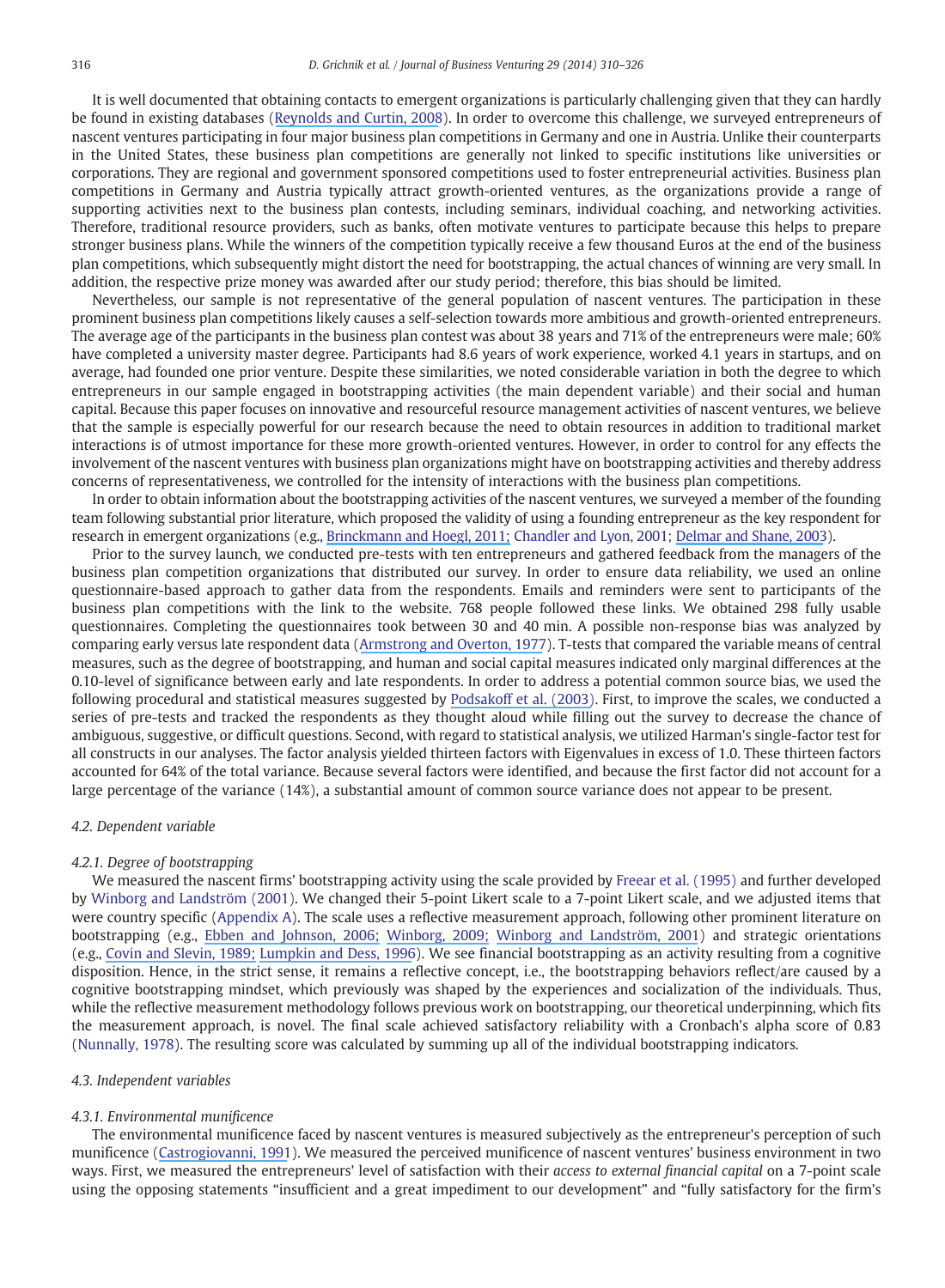development" [\(W](#page-17-0)[iklund](https://www.researchgate.net/publication/222269148_Entrepreneurial_Orientation_and_Small_Business_Performance_A_Configurational_Approach?el=1_x_8&enrichId=rgreq-4ec0cca50bc7534f32b4d70224e43ad0-XXX&enrichSource=Y292ZXJQYWdlOzI2MDAxMTE1MjtBUzozNTc5ODE2MDM1NDkxODZAMTQ2MjM2MDg3MzQ5Mg==)[and](https://www.researchgate.net/publication/222269148_Entrepreneurial_Orientation_and_Small_Business_Performance_A_Configurational_Approach?el=1_x_8&enrichId=rgreq-4ec0cca50bc7534f32b4d70224e43ad0-XXX&enrichSource=Y292ZXJQYWdlOzI2MDAxMTE1MjtBUzozNTc5ODE2MDM1NDkxODZAMTQ2MjM2MDg3MzQ5Mg==)[Shepherd,](https://www.researchgate.net/publication/222269148_Entrepreneurial_Orientation_and_Small_Business_Performance_A_Configurational_Approach?el=1_x_8&enrichId=rgreq-4ec0cca50bc7534f32b4d70224e43ad0-XXX&enrichSource=Y292ZXJQYWdlOzI2MDAxMTE1MjtBUzozNTc5ODE2MDM1NDkxODZAMTQ2MjM2MDg3MzQ5Mg==)[200](https://www.researchgate.net/publication/222269148_Entrepreneurial_Orientation_and_Small_Business_Performance_A_Configurational_Approach?el=1_x_8&enrichId=rgreq-4ec0cca50bc7534f32b4d70224e43ad0-XXX&enrichSource=Y292ZXJQYWdlOzI2MDAxMTE1MjtBUzozNTc5ODE2MDM1NDkxODZAMTQ2MjM2MDg3MzQ5Mg==)[5\)](#page-17-0). Second, the perceived environmental hostility construct was measured using a 6-item, 7-point scale originally used by [Covin et al. \(2000\).](#page-16-0) The items measure perceptions relating to the following statements: (1) "The failure rate of firms in my industry is high," (2) "My industry is very risky such that one bad decision could easily threaten the viability of my business unit," (3) "Competitive intensity is high in my industry," (4) "Customer loyalty is low in my industry," (5) "Severe price wars are characteristic of my industry," and (6) "Low profit margins are characteristic of my industry." The scale achieved acceptable internal reliability with a Cronbach's alpha score of 0.76 [\(Nunnally, 1978\)](#page-17-0).

#### 4.3.2. Social capital

To measure the social capital of entrepreneurs we used an approach that was previously applied by [De Carolis et al. \(2009\)](#page-16-0). Measures were constructed to assess the extent to which the entrepreneurs were structurally and relationally embedded in personal networks. Therefore, entrepreneurs were asked to indicate if they know people in different groups of contacts who are entrepreneurs. In addition, they were also asked which groups support them. The group options for both questions were parents, close family members, friends, mentors, relatives, neighbors, industry networks, professional organizations, academic institutions, and others. Based on the strength of the relationships with respect to emotional factors such as trust, the first five options were considered to constitute strong ties and the others weak ties, following [Nahapiet and Ghoshal \(1998\)](#page-17-0).

#### 4.3.3. Human capital

Regarding human capital measures, following prior theory, we focus on the duration of the socialization in a specific work context rather than expertise gained or displayed in a specific work area. Hence, managerial experience was measured by asking the entrepreneurs to enter the number of years they had spent working in incumbent firms. We introduced three experience groups (0 years, 1–3 years, and more than 3 years).

Entrepreneurial experience was measured similar to managerial experience, by asking the entrepreneurs to enter the number of years they had spent working for start-up firms ([Davidsson](https://www.researchgate.net/publication/222302662_The_Role_of_Social_And_Human_Capital_Among_Nascent_Entrepreneurs?el=1_x_8&enrichId=rgreq-4ec0cca50bc7534f32b4d70224e43ad0-XXX&enrichSource=Y292ZXJQYWdlOzI2MDAxMTE1MjtBUzozNTc5ODE2MDM1NDkxODZAMTQ2MjM2MDg3MzQ5Mg==)[and](https://www.researchgate.net/publication/222302662_The_Role_of_Social_And_Human_Capital_Among_Nascent_Entrepreneurs?el=1_x_8&enrichId=rgreq-4ec0cca50bc7534f32b4d70224e43ad0-XXX&enrichSource=Y292ZXJQYWdlOzI2MDAxMTE1MjtBUzozNTc5ODE2MDM1NDkxODZAMTQ2MjM2MDg3MzQ5Mg==)[Honig,](https://www.researchgate.net/publication/222302662_The_Role_of_Social_And_Human_Capital_Among_Nascent_Entrepreneurs?el=1_x_8&enrichId=rgreq-4ec0cca50bc7534f32b4d70224e43ad0-XXX&enrichSource=Y292ZXJQYWdlOzI2MDAxMTE1MjtBUzozNTc5ODE2MDM1NDkxODZAMTQ2MjM2MDg3MzQ5Mg==)[200](https://www.researchgate.net/publication/222302662_The_Role_of_Social_And_Human_Capital_Among_Nascent_Entrepreneurs?el=1_x_8&enrichId=rgreq-4ec0cca50bc7534f32b4d70224e43ad0-XXX&enrichSource=Y292ZXJQYWdlOzI2MDAxMTE1MjtBUzozNTc5ODE2MDM1NDkxODZAMTQ2MjM2MDg3MzQ5Mg==)[3\)](#page-16-0). The academic education level was measured using six options according to the German education system, ranging from 1 for high school to 6 for doctoral degree ([De Carolis et al.,](#page-16-0) [200](https://www.researchgate.net/publication/227676159_Why_Networks_Enhance_the_Progress_of_New_Venture_Creation_The_Influence_of_Social_Capital_and_Cognition?el=1_x_8&enrichId=rgreq-4ec0cca50bc7534f32b4d70224e43ad0-XXX&enrichSource=Y292ZXJQYWdlOzI2MDAxMTE1MjtBUzozNTc5ODE2MDM1NDkxODZAMTQ2MjM2MDg3MzQ5Mg==)[9](#page-16-0)). The business training measure captured how much specific education/training the entrepreneurs obtained prior to starting their ventures. We asked them if they obtained training in areas – such as legal, marketing, sales, strategy, etc. – that could be related to their venture [\(Davidsson and Honig, 2003](#page-16-0)). We summed the selected options and introduced three groups of business training scores (0 training, 1–2 trainings, more than 2 trainings).

#### 4.4. Control variables

We control for the different organizational contingency factors that prior bootstrapping literature has identified. In addition, we also controlled for demographic factors of the entrepreneur, such as gender and age.

#### 4.4.1. Organizational contingencies

We captured the *team size* (number of persons working in the venture) because it is often used as a proxy for organizational size, reflecting the general level of resource availability. Additional variables were introduced to capture the business model because service-based ventures might require lower fixed resource endowments than, for example, manufacturing firms and, thus, might be less exposed to resource scarcities. Technology-based ventures might be more inclined towards bootstrapping activity. Due to the high cost and risk associated with technology development and long market lead times, acquiring financial capital is commonly more difficult for these kinds of ventures [\(Van Auken, 2005](#page-17-0)). Therefore, we asked the entrepreneurs to state whether they consider their venture technology-based. In the same vein, we control for the *degree of innovation* of the venture, with options ranging from not innovative or marginally innovative to radical or extremely innovative [\(Dencker et al., 2008; Kirzner,](#page-16-0) [1997](#page-16-0)). Prior bootstrapping literature assumes that lack of financial capital is the major driver behind bootstrapping activity; therefore, we capture how much initial capital has been available to the nascent ventures ([Ebben, 2009; Winborg and Landström,](#page-16-0) [2001](#page-16-0)). This 5-point scale ranges from "it is not sufficient to formally incorporate the venture" to "it is sufficient to finance the venture independently for more than six months" ([W](#page-17-0)[iklund](https://www.researchgate.net/publication/222269148_Entrepreneurial_Orientation_and_Small_Business_Performance_A_Configurational_Approach?el=1_x_8&enrichId=rgreq-4ec0cca50bc7534f32b4d70224e43ad0-XXX&enrichSource=Y292ZXJQYWdlOzI2MDAxMTE1MjtBUzozNTc5ODE2MDM1NDkxODZAMTQ2MjM2MDg3MzQ5Mg==)[and](https://www.researchgate.net/publication/222269148_Entrepreneurial_Orientation_and_Small_Business_Performance_A_Configurational_Approach?el=1_x_8&enrichId=rgreq-4ec0cca50bc7534f32b4d70224e43ad0-XXX&enrichSource=Y292ZXJQYWdlOzI2MDAxMTE1MjtBUzozNTc5ODE2MDM1NDkxODZAMTQ2MjM2MDg3MzQ5Mg==)[Shepherd,](https://www.researchgate.net/publication/222269148_Entrepreneurial_Orientation_and_Small_Business_Performance_A_Configurational_Approach?el=1_x_8&enrichId=rgreq-4ec0cca50bc7534f32b4d70224e43ad0-XXX&enrichSource=Y292ZXJQYWdlOzI2MDAxMTE1MjtBUzozNTc5ODE2MDM1NDkxODZAMTQ2MjM2MDg3MzQ5Mg==)[200](https://www.researchgate.net/publication/222269148_Entrepreneurial_Orientation_and_Small_Business_Performance_A_Configurational_Approach?el=1_x_8&enrichId=rgreq-4ec0cca50bc7534f32b4d70224e43ad0-XXX&enrichSource=Y292ZXJQYWdlOzI2MDAxMTE1MjtBUzozNTc5ODE2MDM1NDkxODZAMTQ2MjM2MDg3MzQ5Mg==)[5\)](#page-17-0). Further, prior literature has explained that the overall magnitude of resource dependencies and according difficulties in acquiring required resources can be linked to the liabilities of newness, which decreases with growing venture phase ([Ebben](https://www.researchgate.net/publication/222269245_Bootstrapping_in_small_firms_An_empirical_analysis_of_change_over_time?el=1_x_8&enrichId=rgreq-4ec0cca50bc7534f32b4d70224e43ad0-XXX&enrichSource=Y292ZXJQYWdlOzI2MDAxMTE1MjtBUzozNTc5ODE2MDM1NDkxODZAMTQ2MjM2MDg3MzQ5Mg==)[and](https://www.researchgate.net/publication/222269245_Bootstrapping_in_small_firms_An_empirical_analysis_of_change_over_time?el=1_x_8&enrichId=rgreq-4ec0cca50bc7534f32b4d70224e43ad0-XXX&enrichSource=Y292ZXJQYWdlOzI2MDAxMTE1MjtBUzozNTc5ODE2MDM1NDkxODZAMTQ2MjM2MDg3MzQ5Mg==)[Johnson,](https://www.researchgate.net/publication/222269245_Bootstrapping_in_small_firms_An_empirical_analysis_of_change_over_time?el=1_x_8&enrichId=rgreq-4ec0cca50bc7534f32b4d70224e43ad0-XXX&enrichSource=Y292ZXJQYWdlOzI2MDAxMTE1MjtBUzozNTc5ODE2MDM1NDkxODZAMTQ2MjM2MDg3MzQ5Mg==)[200](https://www.researchgate.net/publication/222269245_Bootstrapping_in_small_firms_An_empirical_analysis_of_change_over_time?el=1_x_8&enrichId=rgreq-4ec0cca50bc7534f32b4d70224e43ad0-XXX&enrichSource=Y292ZXJQYWdlOzI2MDAxMTE1MjtBUzozNTc5ODE2MDM1NDkxODZAMTQ2MjM2MDg3MzQ5Mg==)[6](#page-16-0)). Rather than relying on an organizational age measure, we used an approach to capture the ventures' maturity based on its operational status in product and customer base development. The product development phase scale was taken from the prior research of [Delmar and Shane](#page-16-0) [\(2003\)](#page-16-0). We adapted a similar scale for capturing the development in the acquisition of the customer base that ranged from 1 "no activities for identifying or acquiring customers have started yet" to 6 "a solid customer base has been established already." The final scale was determined by adding both scores. Finally, we also controlled for the effect that the participation at the business plan competition has on the bootstrapping behavior by adding a measure that captures how many times the respective founder participated in an event as part of the overall business plan competition.

#### 5. Findings

Descriptive and correlation statistics can be found in [Table 1](#page-9-0). Entrepreneurs in our sample are, on average, 38 years old and 71% are male. The average number of persons working in the venture (including the entrepreneurs) amounts to three. The vast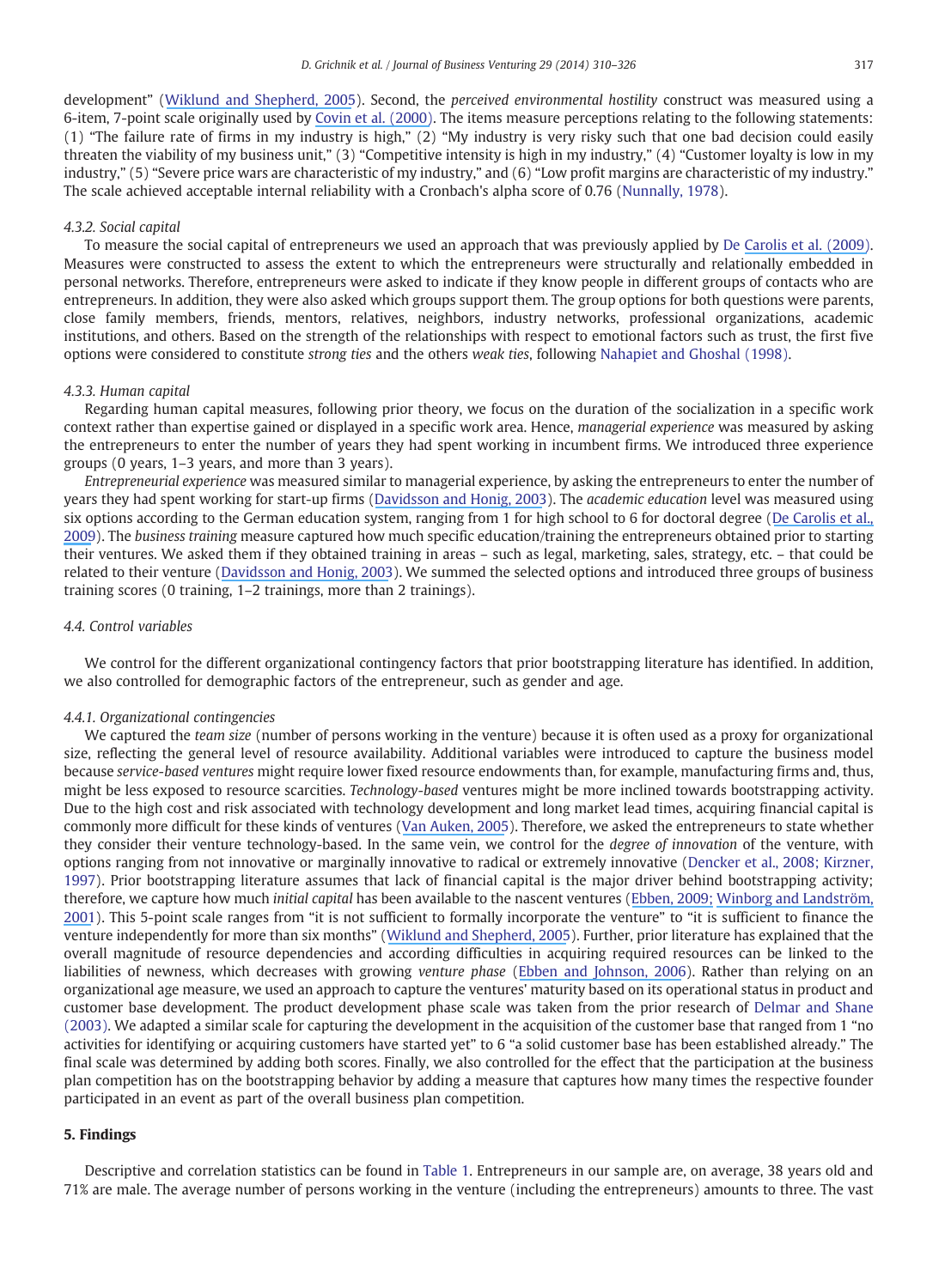<span id="page-9-0"></span>Descriptive statistics and correlations<sup>a</sup>.

|                                           | Mean S.D. |       | Min   | Max   |         | 2.      | 3.      | 4.      | 5.      | 6.      | 7.      | 8.      | 9.      | 10.     | 11.     | 12.     | 13.     | 14.     | 15.     | 16.  | 17.  | 18.  |
|-------------------------------------------|-----------|-------|-------|-------|---------|---------|---------|---------|---------|---------|---------|---------|---------|---------|---------|---------|---------|---------|---------|------|------|------|
| Control variables                         |           |       |       |       |         |         |         |         |         |         |         |         |         |         |         |         |         |         |         |      |      |      |
| 1. Gender male                            | 0.71      | 0.46  | 0.00  | 1.00  | 1.00    |         |         |         |         |         |         |         |         |         |         |         |         |         |         |      |      |      |
| 2. Age of entrepreneur                    | 37.67     | 10.51 | 20.00 | 78.00 | 0.00    | 1.00    |         |         |         |         |         |         |         |         |         |         |         |         |         |      |      |      |
| 3. Business plan competion                | 2.15      | 1.30  | 1.00  | 5.00  | $-0.20$ | 0.09    | 1.00    |         |         |         |         |         |         |         |         |         |         |         |         |      |      |      |
| 4. Team size                              | 3.13      | 2.79  | 1.00  | 30.00 | 0.17    | $-0.03$ | 0.81    | 1.00    |         |         |         |         |         |         |         |         |         |         |         |      |      |      |
| 5. Service business model                 | 0.70      | 0.46  | 0.00  | 1.00  | $-0.07$ | 0.00    | $-0.01$ | $-0.13$ | 1.00    |         |         |         |         |         |         |         |         |         |         |      |      |      |
| 6. Technology involvement                 | 0.47      | 0.50  | 0.00  | 1.00  | 0.34    | $-0.08$ | $-0.07$ | 0.19    | $-0.14$ | 1.00    |         |         |         |         |         |         |         |         |         |      |      |      |
| 7. Innovativeness                         | 1.98      | 0.59  | 1.00  | 3.00  | 0.18    | 0.16    | $-0.01$ | 0.22    | $-0.16$ | 0.30    | 1.00    |         |         |         |         |         |         |         |         |      |      |      |
| 8. Internal financial capital<br>duration | 3.33      | 1.39  | 1.00  | 5.00  | 0.07    | 0.04    | $-0.13$ | $-0.20$ | 0.27    | $-0.04$ | $-0.10$ | 1.00    |         |         |         |         |         |         |         |      |      |      |
| 9. Venture phase                          | 7.58      | 2.49  | 2.00  | 11.00 | 0.00    | 0.14    | $-0.14$ | $-0.05$ | 0.08    | $-0.05$ | 0.04    | 0.31    | 1.00    |         |         |         |         |         |         |      |      |      |
| Independent variables                     |           |       |       |       |         |         |         |         |         |         |         |         |         |         |         |         |         |         |         |      |      |      |
| 10. Environmental hostility               | 3.72      | 1.17  | 1.00  | 6.80  | 0.06    | $-0.07$ | 0.01    | 0.07    | $-0.11$ | 0.11    | $-0.08$ | $-0.01$ | $-0.10$ | 1.00    |         |         |         |         |         |      |      |      |
| 11. External financial capital access     | 3.56      | 1.75  | 1.00  | 7.00  | $-0.08$ | $-0.10$ | 0.02    | $-0.12$ | 0.10    | $-0.09$ | $-0.15$ | 0.31    | 0.10    | $-0.10$ | 1.00    |         |         |         |         |      |      |      |
| 12. Weak ties                             | 2.57      | 1.67  | 0.00  | 8.00  | 0.17    | 0.09    | 0.00    | 0.36    | $-0.08$ | 0.06    | 0.21    | 0.00    | 0.01    | $-0.03$ | $-0.04$ | 1.00    |         |         |         |      |      |      |
| 13. Strong ties                           | 4.01      | 1.98  | 0.00  | 10.00 | 0.03    | $-0.13$ | 0.03    | 0.02    | $-0.04$ | $-0.10$ | 0.01    | 0.08    | 0.05    | $-0.01$ | 0.03    | 0.34    | 1.00    |         |         |      |      |      |
| 14. Academic education level              | 4.55      | 1.03  | 1.00  | 6.00  | $-0.01$ | 0.00    | $-0.01$ | $-0.07$ | 0.12    | 0.06    | $-0.01$ | 0.07    | $-0.03$ | 0.04    | 0.12    | 0.04    | 0.02    | 1.00    |         |      |      |      |
| 15. Business training level               | 1.18      | 0.79  | 0.00  | 2.00  | $-0.07$ | 0.02    | 0.20    | $-0.03$ | $-0.04$ | $-0.09$ | 0.07    | $-0.03$ | $-0.01$ | $-0.06$ | 0.11    | 0.22    | 0.17    | $-0.07$ | 1.00    |      |      |      |
| 16. Entrepreneurial experience            | 1.12      | 0.84  | 0.00  | 2.00  | 0.08    | 0.33    | 0.00    | 0.05    | 0.08    | $-0.08$ | 0.14    | 0.10    | 0.24    | $-0.07$ | $-0.09$ | 0.13    | $-0.01$ | $-0.04$ | $-0.05$ | 1.00 |      |      |
| 17. Managerial experience                 | 1.50      | 0.74  | 0.00  | 2.00  | $-0.07$ | 0.41    | 0.11    | $-0.09$ | 0.11    | $-0.13$ | $-0.11$ | 0.08    | 0.03    | $-0.05$ | 0.06    | $-0.04$ | $-0.08$ | $-0.03$ | 0.06    | 0.12 | 1.00 |      |
| 18. Degree of bootstrapping               | 54.77     | 18.23 | 18.00 | 14.00 | 0.08    | 0.02    | $-0.01$ | $-0.03$ | $-0.05$ | $-0.05$ | 0.03    | $-0.05$ | $-0.10$ | 0.19    | $-0.12$ | 0.22    | 0.06    | 0.10    | 0.15    | 0.04 | 0.11 | 1.00 |

 $N = 298$ .

 $^{\text{a}}$  Pearson correlation of 0.15 or higher is significant at the 0.01 level; Pearson correlation of 0.12 or higher is significant at the 0.05 level (2-tailed).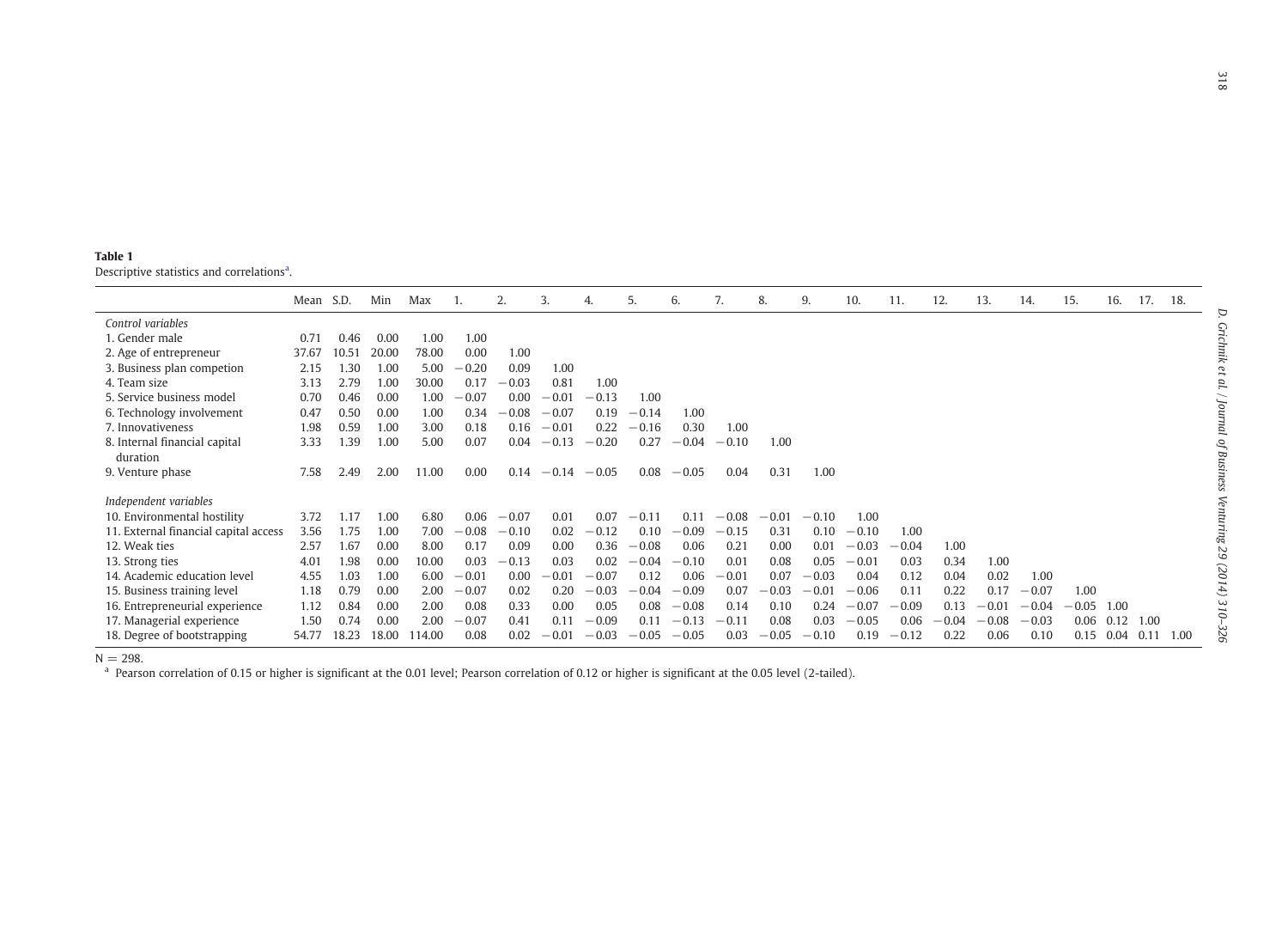majority of the ventures (70%) are service-based and almost half (47%) have a technology focus; the average entrepreneur considers the venture to be marginally innovative. The initial financial capital duration variable has an average value of 3.33, varying between 1 and 5, and the venture phase variable has an average value of 7.58, varying between 2 and 11.

The average entrepreneur in the sample has an education level of 4.5 (on a 1 to 6 scale), which responds to a graduate degree; received 1 or 2 business training courses; has between 1 and 3 years of entrepreneurial experience and slightly higher managerial experience. Correlations between dependent variables, independent variables, and control variables are weak, with the highest correlation being 0.41 (correlation between the age of the entrepreneur and his/her managerial experience).

We used a hierarchical regression analysis to stepwise elucidate how the different independent variables and contingency factors contribute to the explanation of ventures' degrees of bootstrapping activity. Model 1 includes only control variables; we then added the environmental munificence variables as well as the human and social capital variables (Model 2). The models signal limited multicollinearity concerns, as the maximum VIF is 1.45 and the condition index is below 30. The VIFs are very low which indicates limited collinearity among the independent variables. The condition index is at the threshold. However, as we further excluded all non-significant control variables the condition index drops to  $22<sup>6</sup>$  This gives us confidence that the higher condition index is rather driven by the number of independent variables than by high collinearity among the independent variables. Results of the regressions are shown in [Table 2](#page-11-0).

Adding the independent variables significantly increases the power of the regression models. The model including the independent variables (Model 2) is significantly better able to explain bootstrapping strategies compared to the model including solely control variables (Model 1); the  $R^2$  increases from 0.03 in Model 1 to 0.17 in Model 2. This finding suggests that entrepreneurial and environmental characteristics drive bootstrapping strategies. We focus on the full model (Model 2) to discuss our findings related to the hypotheses. Because of our focus on assessing the relative importance of the different independent variables, we report standardized coefficients.

Regarding the munificence of a venture's business environment, our empirical findings suggest that perceived environmental hostility (b = 0.19, p < 0.001) or lack of access to external financial capital (b = −0.12, p < 0.05) increases the degree of bootstrapping as expected. Hence, we find support for [Hypothesis 1,](#page-4-0) which states that entrepreneurs who perceive their nascent ventures' business environment as scarcer pursue a higher degree of bootstrapping.

Second, as proposed, we find mixed evidence that entrepreneurs' social capital is an antecedent of bootstrapping activity [\(Hypothesis 2](#page-5-0)). The size of the weak tie network, but not the strong tie network, has a positive association with the degree of bootstrapping ( $b = 0.19$ ,  $p < 0.01$ ). This provides support to [Hypothesis 2a,](#page-5-0) but not for [Hypothesis 2b](#page-5-0). Taken together, we cannot confirm a broad link between social capital and bootstrapping. Our results suggest that entrepreneurs that are able to draw upon a weak tie network engage in more bootstrapping activities in their nascent ventures, while entrepreneurs that mainly draw upon a strong tie network do not.

Lastly, with regard to the human capital variables, Model 3 confirms that prior managerial experience has a positive significant association with the degree of bootstrapping ( $b = 0.15$ ;  $p < 0.05$ ), but we did not find the same evidence for entrepreneurial experience. Hence, [Hypothesis 3a](#page-6-0) is rejected, and [Hypothesis 3b](#page-6-0) is supported. Furthermore, we find that both the business training that the entrepreneurs underwent as preparation for running their venture and their overall academic education level are positively related to the use of bootstrapping ( $b = 0.14$ ,  $p < 0.05$  and  $b = 0.12$ ,  $p < 0.05$  respectively). This supports [Hypotheses 3c and 3d.](#page-6-0) In general, we find that many dimensions of human capital affect bootstrapping, but not all. In total, support for the general hypothesis linking human capital and bootstrapping is mixed [\(Hypothesis 3](#page-6-0)), but a more nuanced understanding is needed. More specifically, entrepreneurs with higher levels of academic education or with more business training, or entrepreneurs with more managerial experience use more bootstrapping in their nascent firms. Interestingly, no such relationship is found for entrepreneurial experience.

Finally, few control variables affect bootstrapping activity. In contrast to expectations, technology development is weakly negatively associated with bootstrapping activity in Model 2 ( $p < 0.10$ ) and venture phase is weakly negatively associated with bootstrapping activity in Model 1 ( $p < 0.10$ ), as expected. Male entrepreneurs more actively use bootstrapping strategies in Model 1 only ( $p < 0.10$ ). However, contrary to previous literature, we find that organizational factors influencing the financial capital demand of a nascent venture do not significantly evoke bootstrapping activity (e.g., [Ebben, 2009\)](#page-16-0). Overall, we find that the contingency variables account only for less than one-tenth of the explained adjusted variance for the degree of bootstrapping.

#### 6. Post-hoc analyses

#### 6.1. Investigating antecedents of bootstrapping sub-dimensions

The bootstrapping literature acknowledges that not all bootstrapping activities are fully comparable and that antecedents might have a different effect on different types of bootstrapping activities. Early research distinguishes different types of bootstrapping activities, such as owner-related finance methods, minimizing investments, customer-related bootstrapping

<sup>6</sup> We also checked more comprehensive models, including further control variables (employment status dummies, a high growth ambition dummy, exitseeking dummy, and dummies for the different locations of the business plan contests). However, while the condition index with a model of 19 controls increased to 46, the key relationships reported subsequently did not change (direction and level of significance). Given that all of these additional variables were nonsignificant, we opted for a more conservative modeling that observed the threshold of 30 regarding the condition index.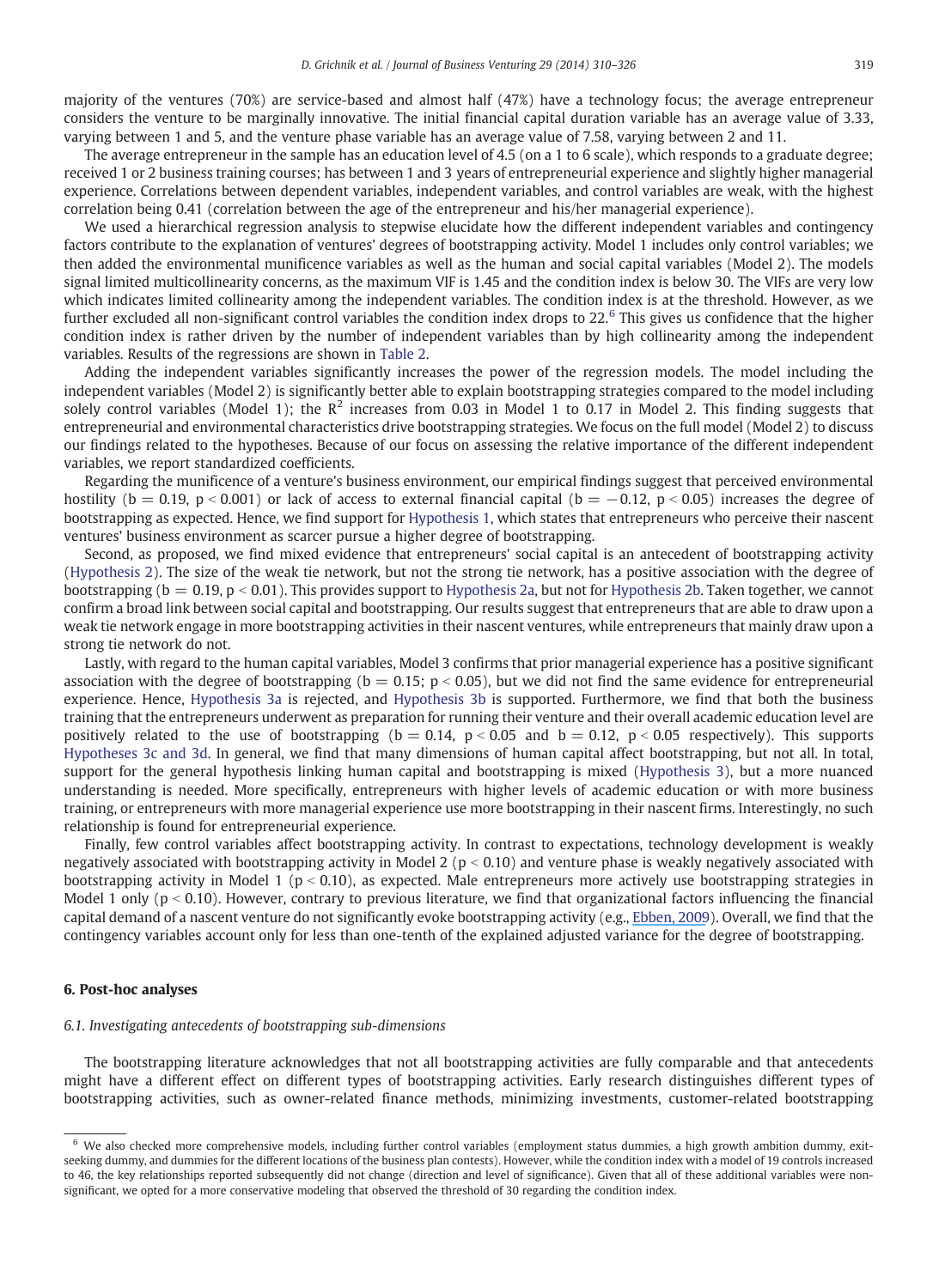#### <span id="page-11-0"></span>Table 2

Antecedents of bootstrapping activity: hierarchical regression analysis.

|                                          | Model 1<br>(controls) | Model 2<br>$( +$ environmental) | Model 3<br>Model 4<br>Model 5<br>(factor:<br>$(+)$ human<br>(factor: joint)<br>capital, social<br>customer related)<br>resource<br>capital)<br>utliziation) |                   | Model 6<br>(factor: temporary<br>resource<br>utilization) | Model 7<br>(factor: internal<br>self financing) |                  |
|------------------------------------------|-----------------------|---------------------------------|-------------------------------------------------------------------------------------------------------------------------------------------------------------|-------------------|-----------------------------------------------------------|-------------------------------------------------|------------------|
|                                          | Std. B                | Std. B                          | Std. B                                                                                                                                                      | Std. B            | Std. B                                                    | Std. B                                          | Std. B           |
| Controls                                 |                       |                                 |                                                                                                                                                             |                   |                                                           |                                                 |                  |
| Gender male                              | $0.12^{\dagger}$      | $0.11^{\dagger}$                | 0.08                                                                                                                                                        | $-0.06$           | $0.14*$                                                   | 0.07                                            | $0.14*$          |
| Age of entrepreneur                      | 0.02                  | 0.02                            | $-0.08$                                                                                                                                                     | $-0.04$           | $-0.14*$                                                  | $-0.04$                                         | 0.00             |
| Business plan<br>competion participation | 0.00                  | 0.00                            | $-0.04$                                                                                                                                                     | $-0.03$           | $-0.06$                                                   | 0.02                                            | $-0.04$          |
| Team size                                | $-0.06$               | $-0.06$                         | $-0.04$                                                                                                                                                     | $-0.1†$           | $0.15*$                                                   | $-0.05$                                         | $-0.08$          |
| Service business model                   | $-0.04$               | $-0.02$                         | $-0.04$                                                                                                                                                     | $-0.08$           | 0.06                                                      | 0.01                                            | $-0.06$          |
| Technology involvement                   | $-0.10$               | $-0.12^{\dagger}$               | $-0.11^{\dagger}$                                                                                                                                           | $-0.06$           | $-0.05$                                                   | $-0.06$                                         | $-0.14*$         |
| Innovativeness                           | 0.04                  | 0.06                            | 0.03                                                                                                                                                        | 0.07              | $-0.02$                                                   | 0.04                                            | $-0.03$          |
| Internal financial capital duration      | $-0.03$               | $-0.01$                         | $-0.01$                                                                                                                                                     | $-0.01$           | 0.06                                                      | $-0.10$                                         | $-0.04$          |
| Venture phase                            | $-0.1^{\dagger}$      | $-0.09$                         | $-0.08$                                                                                                                                                     | $-0.11^{\dagger}$ | $-0.10$                                                   | $-0.13*$                                        | $0.12^{\dagger}$ |
| Independents                             |                       |                                 |                                                                                                                                                             |                   |                                                           |                                                 |                  |
| Environmental hostility                  |                       | $0.18***$                       | $0.19***$                                                                                                                                                   | $0.16***$         | $0.09^{\dagger}$                                          | $0.15*$                                         | $0.12*$          |
| External financial capital access        |                       | $-0.08$                         | $-0.12*$                                                                                                                                                    | $-0.09$           | $-0.12$ <sup>*</sup>                                      | 0.05                                            | $-0.11$ †        |
| Strong ties                              |                       |                                 | $-0.04$                                                                                                                                                     | $-0.02$           | $-0.14*$                                                  | $-0.03$                                         | 0.08             |
| Weak ties                                |                       |                                 | $0.19***$                                                                                                                                                   | $0.13*$           | $0.21***$                                                 | $0.11^{\dagger}$                                | 0.08             |
| Academic education level                 |                       |                                 | $0.12*$                                                                                                                                                     | 0.09              | 0.09                                                      | 0.02                                            | $0.12*$          |
| Business training level                  |                       |                                 | $0.15*$                                                                                                                                                     | $0.13*$           | $0.13*$                                                   | 0.06                                            | 0.06             |
| Entrepreneurial experience               |                       |                                 | 0.05                                                                                                                                                        | 0.08              | 0.01                                                      | 0.00                                            | $-0.01$          |
| Managerial experience                    |                       |                                 | $0.15*$                                                                                                                                                     | $0.18***$         | $0.11^{\dagger}$                                          | 0.07                                            | 0.01             |
| $R^2$                                    | 0.03                  | 0.07                            | 0.17                                                                                                                                                        | 0.14              | 0.16                                                      | 0.08                                            | 0.11             |
| Adjusted $R^2$                           | 0.00                  | 0.04                            | 0.12                                                                                                                                                        | 0.09              | 0.11                                                      | 0.03                                            | 0.06             |
| F-statistic                              | 1.07                  | 2.04                            | 3.27                                                                                                                                                        | 2.73              | 3.16                                                      | 1.46                                            | 2.13             |
| Significance                             | 0.39                  | 0.03                            | 0.00                                                                                                                                                        | 0.00              | 0.00                                                      | 0.11                                            | 0.01             |

Std.  $B =$  standardized beta.

 $N = 298.$ 

 $p < 0.1.$ 

 $*$   $p < 0.05$ .

\*\*  $p < 0.01$ .

\*\*\*  $p < 0.001$ .

methods, or joint resource utilization techniques ([E](#page-16-0)[bben](https://www.researchgate.net/publication/222269245_Bootstrapping_in_small_firms_An_empirical_analysis_of_change_over_time?el=1_x_8&enrichId=rgreq-4ec0cca50bc7534f32b4d70224e43ad0-XXX&enrichSource=Y292ZXJQYWdlOzI2MDAxMTE1MjtBUzozNTc5ODE2MDM1NDkxODZAMTQ2MjM2MDg3MzQ5Mg==)[and](https://www.researchgate.net/publication/222269245_Bootstrapping_in_small_firms_An_empirical_analysis_of_change_over_time?el=1_x_8&enrichId=rgreq-4ec0cca50bc7534f32b4d70224e43ad0-XXX&enrichSource=Y292ZXJQYWdlOzI2MDAxMTE1MjtBUzozNTc5ODE2MDM1NDkxODZAMTQ2MjM2MDg3MzQ5Mg==)[Johnson,](https://www.researchgate.net/publication/222269245_Bootstrapping_in_small_firms_An_empirical_analysis_of_change_over_time?el=1_x_8&enrichId=rgreq-4ec0cca50bc7534f32b4d70224e43ad0-XXX&enrichSource=Y292ZXJQYWdlOzI2MDAxMTE1MjtBUzozNTc5ODE2MDM1NDkxODZAMTQ2MjM2MDg3MzQ5Mg==)[2006](https://www.researchgate.net/publication/222269245_Bootstrapping_in_small_firms_An_empirical_analysis_of_change_over_time?el=1_x_8&enrichId=rgreq-4ec0cca50bc7534f32b4d70224e43ad0-XXX&enrichSource=Y292ZXJQYWdlOzI2MDAxMTE1MjtBUzozNTc5ODE2MDM1NDkxODZAMTQ2MjM2MDg3MzQ5Mg==)[; V](#page-16-0)[anacker](https://www.researchgate.net/publication/228315341_A_Longitudinal_Study_on_the_Relationship_Between_Financial_Bootstrapping_and_New_Venture_Growth?el=1_x_8&enrichId=rgreq-4ec0cca50bc7534f32b4d70224e43ad0-XXX&enrichSource=Y292ZXJQYWdlOzI2MDAxMTE1MjtBUzozNTc5ODE2MDM1NDkxODZAMTQ2MjM2MDg3MzQ5Mg==)[et](https://www.researchgate.net/publication/228315341_A_Longitudinal_Study_on_the_Relationship_Between_Financial_Bootstrapping_and_New_Venture_Growth?el=1_x_8&enrichId=rgreq-4ec0cca50bc7534f32b4d70224e43ad0-XXX&enrichSource=Y292ZXJQYWdlOzI2MDAxMTE1MjtBUzozNTc5ODE2MDM1NDkxODZAMTQ2MjM2MDg3MzQ5Mg==)[al.,](https://www.researchgate.net/publication/228315341_A_Longitudinal_Study_on_the_Relationship_Between_Financial_Bootstrapping_and_New_Venture_Growth?el=1_x_8&enrichId=rgreq-4ec0cca50bc7534f32b4d70224e43ad0-XXX&enrichSource=Y292ZXJQYWdlOzI2MDAxMTE1MjtBUzozNTc5ODE2MDM1NDkxODZAMTQ2MjM2MDg3MzQ5Mg==)[2011;](https://www.researchgate.net/publication/228315341_A_Longitudinal_Study_on_the_Relationship_Between_Financial_Bootstrapping_and_New_Venture_Growth?el=1_x_8&enrichId=rgreq-4ec0cca50bc7534f32b4d70224e43ad0-XXX&enrichSource=Y292ZXJQYWdlOzI2MDAxMTE1MjtBUzozNTc5ODE2MDM1NDkxODZAMTQ2MjM2MDg3MzQ5Mg==)[Winborg](https://www.researchgate.net/publication/4967874_Financial_bootstrapping_in_small_businesses_Examining_small_business_managers)[and](https://www.researchgate.net/publication/4967874_Financial_bootstrapping_in_small_businesses_Examining_small_business_managers)[Landström,](https://www.researchgate.net/publication/4967874_Financial_bootstrapping_in_small_businesses_Examining_small_business_managers) [2001](#page-16-0)). Therefore, we re-estimated our models on individual factors, rather than on total bootstrapping activity.

While previous bootstrapping studies typically focused on new ventures ([Vanacker](https://www.researchgate.net/publication/228315341_A_Longitudinal_Study_on_the_Relationship_Between_Financial_Bootstrapping_and_New_Venture_Growth?el=1_x_8&enrichId=rgreq-4ec0cca50bc7534f32b4d70224e43ad0-XXX&enrichSource=Y292ZXJQYWdlOzI2MDAxMTE1MjtBUzozNTc5ODE2MDM1NDkxODZAMTQ2MjM2MDg3MzQ5Mg==)[et](https://www.researchgate.net/publication/228315341_A_Longitudinal_Study_on_the_Relationship_Between_Financial_Bootstrapping_and_New_Venture_Growth?el=1_x_8&enrichId=rgreq-4ec0cca50bc7534f32b4d70224e43ad0-XXX&enrichSource=Y292ZXJQYWdlOzI2MDAxMTE1MjtBUzozNTc5ODE2MDM1NDkxODZAMTQ2MjM2MDg3MzQ5Mg==) [al.,](https://www.researchgate.net/publication/228315341_A_Longitudinal_Study_on_the_Relationship_Between_Financial_Bootstrapping_and_New_Venture_Growth?el=1_x_8&enrichId=rgreq-4ec0cca50bc7534f32b4d70224e43ad0-XXX&enrichSource=Y292ZXJQYWdlOzI2MDAxMTE1MjtBUzozNTc5ODE2MDM1NDkxODZAMTQ2MjM2MDg3MzQ5Mg==) [2011;](https://www.researchgate.net/publication/228315341_A_Longitudinal_Study_on_the_Relationship_Between_Financial_Bootstrapping_and_New_Venture_Growth?el=1_x_8&enrichId=rgreq-4ec0cca50bc7534f32b4d70224e43ad0-XXX&enrichSource=Y292ZXJQYWdlOzI2MDAxMTE1MjtBUzozNTc5ODE2MDM1NDkxODZAMTQ2MjM2MDg3MzQ5Mg==) [Winborg](https://www.researchgate.net/publication/4967874_Financial_bootstrapping_in_small_businesses_Examining_small_business_managers) [and](https://www.researchgate.net/publication/4967874_Financial_bootstrapping_in_small_businesses_Examining_small_business_managers) [Landström,](https://www.researchgate.net/publication/4967874_Financial_bootstrapping_in_small_businesses_Examining_small_business_managers) [2001](#page-17-0)) or incumbent small firms ([Ebben and Johnson, 2006](#page-16-0)), the context of our study is nascent ventures. Therefore, other factors might emerge in our context. We ran exploratory principal component factor analyses in which four factors emerged, with acceptable Eigenvalues and Cronbach alphas explaining 55% of the variance across the set of bootstrapping methods (see [Appendix A\)](#page-15-0). The first factor, customer related bootstrapping methods, is comprised of seven items (Cronbach alpha of 0.83). It is the same factor as in [Winborg and Landström \(2001\)](#page-17-0) and [Ebben and Johnson \(2006\)](#page-16-0), but additionally includes an item on supplier conditions. A second factor, which is not found in previous literature, is labeled temporary resource utilization and includes two items (Cronbach alpha of 0.69), borrowing equipment from others and leasing equipment instead of buying. Third, the internal self-financing factor is composed of five items (Cronbach alpha of 0.64), including items from factors previously identified in the literature as "owner-related financing" and "delaying payments" ([Ebben and Johnson, 2006;](#page-16-0) [Winborg](https://www.researchgate.net/publication/4967874_Financial_bootstrapping_in_small_businesses_Examining_small_business_managers)[and](https://www.researchgate.net/publication/4967874_Financial_bootstrapping_in_small_businesses_Examining_small_business_managers) [Landström, 2001\)](#page-16-0). Finally, the fourth factor joint resource utilization includes four items (Cronbach alpha of 0.77) and is broadly consistent with [Winborg and Landström \(2001\)](#page-17-0) and [Ebben and Johnson \(2006\).](#page-16-0) The factor analysis suggests that some bootstrapping factors measured in a nascent venture setting are broadly consistent with those measured in a start-up setting or in older ventures. Others, such as temporary resource utilization and internal self-financing, are specific to nascent ventures.

Models 3 to 6 show how the independent and control variables relate to each factor separately. The models have an  $R^2$  ranging from 0.08 (factor temporary resource utilization) to 0.16 (factor joint resource utilization). Suest-tests are used to assess whether the coefficients of the same variable are significantly different across models; only significant differences are highlighted hereafter. Consistent with H1, we find that entrepreneurs operating in a perceived hostile business environment use each type of bootstrapping strategy significantly more: customer related bootstrapping techniques ( $b = 0.16$ ,  $p < 0.01$ ), temporary resource utilization (b = 0.15, p < 0.05), internal self-financing (b = 0.12, p < 0.05), and joint resource utilization strategies (b = 0.09,  $p < 0.1$ ; coefficient significantly different from model Temporary resource utilization). Entrepreneurs with more access to external financial capital use less internal self-financing ( $b = -0.11$ ,  $p < 0.1$ ) and less joint resource utilization strategies  $(b = -0.12, p < 0.05)$ , but they are equally active in using customer related bootstrapping methods and temporary resources. Hence, bootstrapping strategies that draw upon the resources of customers, or that focus on sharing resources with others, are avoided if entrepreneurs have more access to financial capital.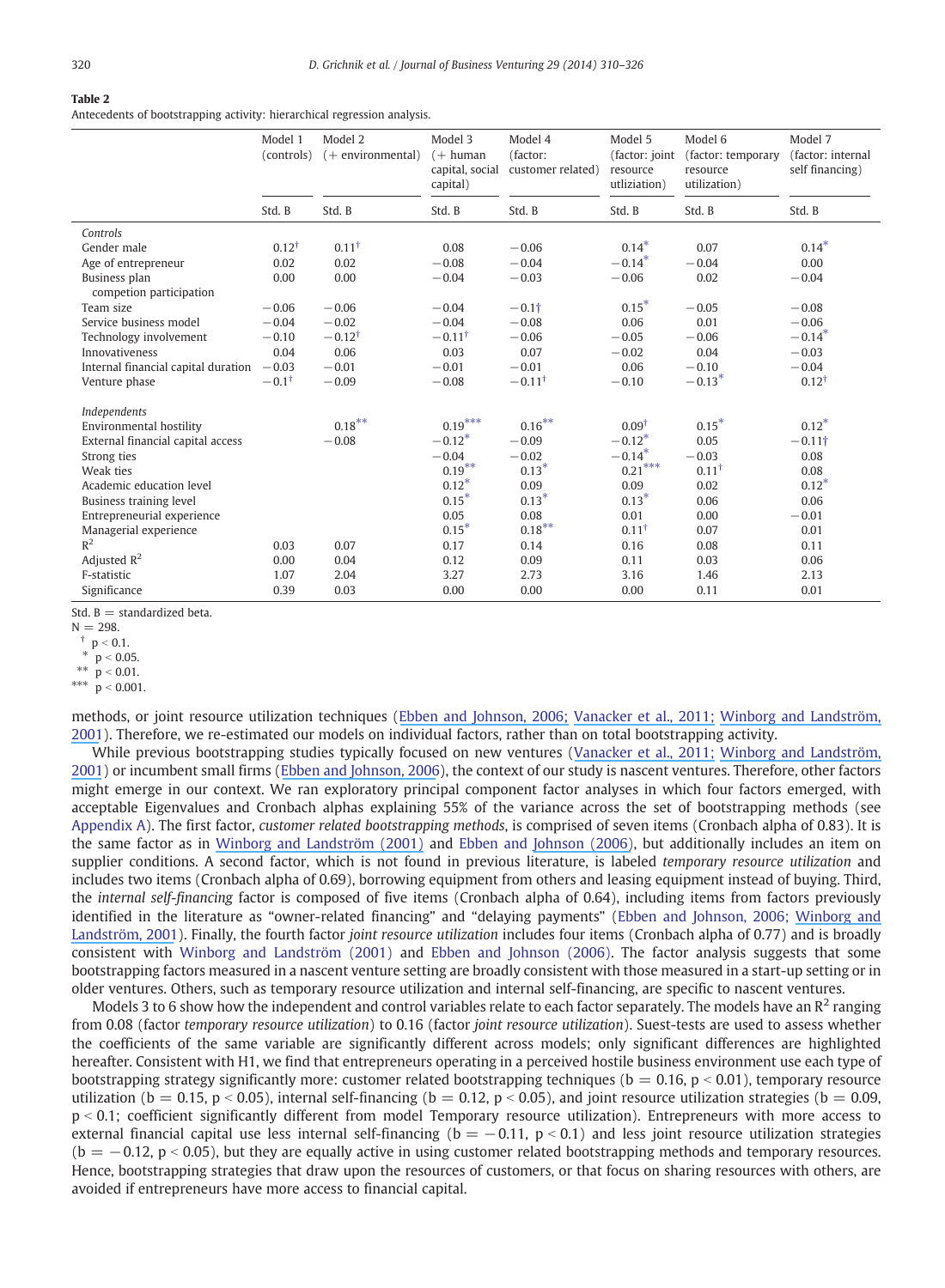[Hypothesis 2](#page-5-0) predicted a positive relationship between social capital and the use of bootstrapping strategies. Contrary to expectations, strong ties only have a significantly negative effect on joint resource utilization ( $b = -0.14$ ,  $p < 0.05$ ). Weak ties, on the other hand, positively correlate with the use of customer related bootstrapping strategies ( $b = 0.13$ ,  $p < 0.05$ ; coefficient significantly different from model Internal self-financing), temporary resource utilization ( $b = 0.11$ ,  $p < 0.10$ ), and joint resource utilization ( $b = 0.21$ ,  $p < 0.01$ ; coefficient significantly different from model Internal self-financing). Weak ties, which are mainly ties with the business community, hence, are positively related with bootstrapping activities that draw upon business partners, but not with internal self-financing. Strong ties have little relationship with the use of bootstrapping strategies.

Finally, greater human capital is expected to positively correlate with the use of bootstrapping strategies ([Hypothesis 3\)](#page-6-0). Managerial experience has a positive association with the use of customer-related bootstrapping methods ( $b = 0.18$ ,  $p < 0.01$ ; coefficient significantly different from model Internal self-financing) and joint resource utilization strategies ( $b = 0.11$ ,  $p < 0.10$ ). Entrepreneurs with managerial experience are more aware of business-related bootstrapping strategies and, consequently, use them more extensively. Having received formal business training is positively associated with the use of customer-related bootstrapping methods ( $b = 0.13$ ,  $p < 0.05$ ) and joint resource utilization ( $b = 0.13$ ,  $p < 0.05$ ), both of which are typically stressed in business education. Interestingly, an entrepreneur's academic education level is positively associated with internal self-financing ( $b = 0.12$ ,  $p < 0.05$ ) but not with other bootstrapping strategies.

Interestingly, more control variables are significant here than were in the aggregated models. Compared to female entrepreneurs, male entrepreneurs use significantly more joint resource utilization strategies and internal self-financing, but not customer related or temporary resource utilization activities. Older entrepreneurs use significantly less joint utilization strategies. Internal self-financing is less prevalent when larger teams are involved and in technology-based ventures. Finally, more developed ventures use fewer customer related bootstrapping methods and less temporary resource utilization but more internal self-financing.

While largely confirming our results pertaining to the use of total bootstrapping activity, these additional analyses allow more fine-grained insights into how antecedents shape the use of particular bootstrapping strategies.

#### 6.2. Robustness tests

In order to test the robustness of our findings, robustness checks were performed relating to measuring a venture's environmental munificence, adding more control variables, and exploring interaction effects. A first robustness check relates to the conceptualization of the environmental munificence variable. First, because a venture's environment is multidimensional [\(Castrogiovanni, 1991](#page-16-0)), we explored the impact of its geographic environment. Dummies for each of the five cities that formed our sample frame – Munich, Berlin, Cologne, and Dortmund in Germany and Vienna/Austria – were included in the regression models. However, none of the dummies was significant. This is especially striking given the substantial regional differences among the five cities. For instance, Munich is one of the most prosperous regions in Germany while Berlin is at the opposite end of the spectrum ([Audretsch et al., 2010](#page-16-0)). The lack of regional impact could be attributed to the fact that many of the public funding programs are national or devote special attention to structurally disadvantaged regions. Hence, the non-significance of the regional effects could suggest that additional funding programs for disadvantaged regions do offset regional economic differences, in part. Alternatively, the non-significance could be driven by the fact that all ventures in our sample were established in a major city, thereby omitting ventures established in rural areas and underestimating the variation in geographical munificence [\(H](#page-16-0)[arrison](https://www.researchgate.net/publication/228602829_Financial_bootstrapping_and_venture_development_the_software_industry?el=1_x_8&enrichId=rgreq-4ec0cca50bc7534f32b4d70224e43ad0-XXX&enrichSource=Y292ZXJQYWdlOzI2MDAxMTE1MjtBUzozNTc5ODE2MDM1NDkxODZAMTQ2MjM2MDg3MzQ5Mg==)[et](https://www.researchgate.net/publication/228602829_Financial_bootstrapping_and_venture_development_the_software_industry?el=1_x_8&enrichId=rgreq-4ec0cca50bc7534f32b4d70224e43ad0-XXX&enrichSource=Y292ZXJQYWdlOzI2MDAxMTE1MjtBUzozNTc5ODE2MDM1NDkxODZAMTQ2MjM2MDg3MzQ5Mg==)[al.,](https://www.researchgate.net/publication/228602829_Financial_bootstrapping_and_venture_development_the_software_industry?el=1_x_8&enrichId=rgreq-4ec0cca50bc7534f32b4d70224e43ad0-XXX&enrichSource=Y292ZXJQYWdlOzI2MDAxMTE1MjtBUzozNTc5ODE2MDM1NDkxODZAMTQ2MjM2MDg3MzQ5Mg==)[2004;](https://www.researchgate.net/publication/228602829_Financial_bootstrapping_and_venture_development_the_software_industry?el=1_x_8&enrichId=rgreq-4ec0cca50bc7534f32b4d70224e43ad0-XXX&enrichSource=Y292ZXJQYWdlOzI2MDAxMTE1MjtBUzozNTc5ODE2MDM1NDkxODZAMTQ2MjM2MDg3MzQ5Mg==)[Winborg](https://www.researchgate.net/publication/4967874_Financial_bootstrapping_in_small_businesses_Examining_small_business_managers)[and](https://www.researchgate.net/publication/4967874_Financial_bootstrapping_in_small_businesses_Examining_small_business_managers)[Landström,](https://www.researchgate.net/publication/4967874_Financial_bootstrapping_in_small_businesses_Examining_small_business_managers)[200](https://www.researchgate.net/publication/4967874_Financial_bootstrapping_in_small_businesses_Examining_small_business_managers)[1\)](#page-16-0).

Second, in order to more fully capture a venture's objective environmental munificence, we added variables that directly capture a region's economic development and its entrepreneur-friendliness, including the number of new businesses established in the region, patents, financing for early stage ventures, R&D expenditures, business insolvencies, and regional GDP per capita. These objective variables capture a region's business munificence. Interestingly, the correlation between the five objective measures of environmental munificence and the entrepreneur's perception thereof is low (varying between −0.02 and 0.21), in line with [Edelman and Yli-Renko \(2010\)](#page-16-0). Adding the objective environmental munificence variables to the multivariable models did not improve their fit and none of the variables' coefficients was statistically significant at the 0.10-level. This evidence strongly suggests that entrepreneurs' perceptions of their nascent ventures' environmental business munificence are important in shaping their bootstrapping behavior rather than their objective environmental munificence or their geographical munificence.

Further, we added other control variables, such as the entrepreneurs' willingness to take risk, their growth and exit ambitions, and their employment situation (differentiating between student, unemployed, employed, and independent). However, none of these variables was significant and the results of the multivariate models were not meaningfully affected by their inclusion. In order to avoid an over-specification of the models, we left these variables out and focused only on the most important control variables.

We further examined alternative models in which the duration of venture funding and the availability of funding were separately included in the modeling due to potential concerns that these measures could bias findings because of their relatedness. The results remained the same with regard to direction of the identified effects and the level of significance. Next, some of the nascent ventures in our sample already had an established customer base, which might affect their bootstrapping strategies. Therefore, we re-ran the regression models excluding firms without an established customer base, which reduced the sample size to 250. Overall, our main findings remain robust (same direction and level of significance) and do not indicate a bias.

A final robustness check relates to the exploration of potential interaction effects. In addition to the direct effects, potential moderation effects might exist. The different antecedents might complement and substitute each other. For instance, experience or education might be an effective substitute when lacking access to financial resources, and especially in these circumstances, it might lead to bootstrapping behavior. Following this intuition, we ran various moderation analyses between all predictor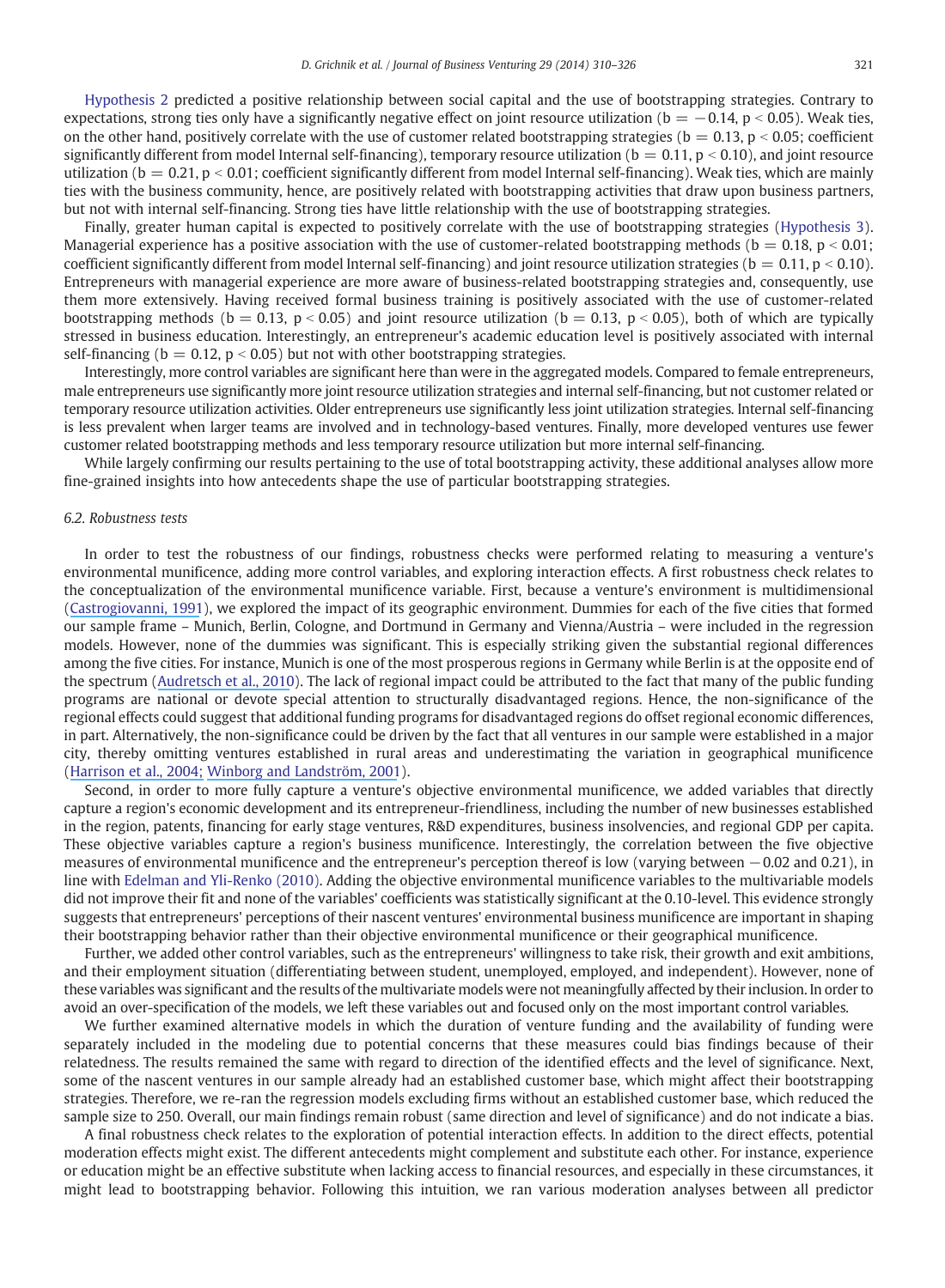variables (specifically testing HC\*SC, HC\*ENV, SC\*ENV). However, based on the data, no moderation effects were identified at the 0.10-level of significance.

#### 7. Discussion

This article intended to resolve a central ambiguity in the entrepreneurial bootstrapping literature concerning whether the bootstrapping phenomenon in nascent ventures could present an individualistic strategically driven resource management approach of entrepreneurs (e.g., [Ebben, 2009](#page-16-0)). Therefore, we jointly scrutinized antecedents of entrepreneurs vis-à-vis environmental contingencies that arguably directly dictate the discretion for entrepreneurial actions ([Adner](https://www.researchgate.net/publication/227628517_Corporate_Effects_and_Dynamic_Managerial_Capabilities?el=1_x_8&enrichId=rgreq-4ec0cca50bc7534f32b4d70224e43ad0-XXX&enrichSource=Y292ZXJQYWdlOzI2MDAxMTE1MjtBUzozNTc5ODE2MDM1NDkxODZAMTQ2MjM2MDg3MzQ5Mg==)[and](https://www.researchgate.net/publication/227628517_Corporate_Effects_and_Dynamic_Managerial_Capabilities?el=1_x_8&enrichId=rgreq-4ec0cca50bc7534f32b4d70224e43ad0-XXX&enrichSource=Y292ZXJQYWdlOzI2MDAxMTE1MjtBUzozNTc5ODE2MDM1NDkxODZAMTQ2MjM2MDg3MzQ5Mg==)[Helfat,](https://www.researchgate.net/publication/227628517_Corporate_Effects_and_Dynamic_Managerial_Capabilities?el=1_x_8&enrichId=rgreq-4ec0cca50bc7534f32b4d70224e43ad0-XXX&enrichSource=Y292ZXJQYWdlOzI2MDAxMTE1MjtBUzozNTc5ODE2MDM1NDkxODZAMTQ2MjM2MDg3MzQ5Mg==)[2003;](https://www.researchgate.net/publication/227628517_Corporate_Effects_and_Dynamic_Managerial_Capabilities?el=1_x_8&enrichId=rgreq-4ec0cca50bc7534f32b4d70224e43ad0-XXX&enrichSource=Y292ZXJQYWdlOzI2MDAxMTE1MjtBUzozNTc5ODE2MDM1NDkxODZAMTQ2MjM2MDg3MzQ5Mg==) [Edelman and Yli-Renko, 2010\)](#page-16-0). We analyzed how an individual's background shapes the bootstrapping behavior at the firm level. Both levels are closely related as individual factors determine the firm related bootstrapping activities. As such, we believe that the entrepreneurship context offers a unique opportunity to depict the origins of firm level strategies. More specifically, we show entrepreneurs' backgrounds and founding contexts affect their ventures' financing ([Ebbers and Wijnberg, 2012](#page-16-0)). We believe that this research design adds to the prominent literature on micro-foundations of strategy (e.g., [Foss et al., 2008\)](#page-16-0) and further positions financial bootstrapping behavior as a conscious or unconscious strategic choice of the founders.

Our study revealed various novel insights. First, our results show that the use of bootstrapping strategies in nascent ventures is an individualistic choice of entrepreneurs beyond what a venture's environment dictates. This view challenges prior entrepreneurship literature, which has often implicitly framed bootstrapping as a reactionary activity of entrepreneurs mainly driven by a lack of market-based alternatives (e.g., [Ebben, 2009; Sapienza et al., 2003](#page-16-0)). Our findings support recent indications from the resource dependency literature, which suggest that entrepreneurs proactively seek alternative means for enacting their environment in order to mitigate resource dependencies (e.g., [Katila et al., 2008\)](#page-16-0). As such, our analysis supplements the recently developing literature stream that views entrepreneurs as agents who seek to overcome the bounded capacities of their ventures and avoid resource dependencies ([Edelman and Yli-Renko, 2010; Haynie et al., 2010\)](#page-16-0).

Next, we detail the new insights provided by our study regarding the distinct antecedents of bootstrapping activity before reaching at our final conclusion and the resulting theoretical and managerial implications. With regard to the contingency theory based explanation of bootstrapping activity, our study supports previous research that stressed consideration of factors such as environmental hostility when explaining entrepreneurial actions [\(Ebben and Johnson, 2006; Nicholls-Nixon et al., 2000](#page-16-0)). As expected, ventures initiated in perceived hostile business environments or with insufficient access to external financial capital have a higher propensity of engaging in bootstrapping activities. This suggests that accessing resources through bootstrapping strategies supplements market-based resource acquisition strategies in nascent ventures. This finding aligns with recent literature stressing resource-based uncertainty stemming from financial constraints as a central trigger to entrepreneurial actions (e.g., [Ebben, 2009; Hoegl et al., 2008](#page-16-0)). Nonetheless, this finding raises questions about an optimal level of bootstrapping. Given that financial bootstrapping with credit cards, trade credits, and personal guarantees is rather expensive and causes high resource dependencies, too much bootstrapping might not be beneficial. Further, relying on shared resources might imply working with resources that are not optimally suited for the venture. An inverse U-shaped performance effect might result because benefits are increasingly counteracted by augmenting capital and agency costs of bootstrapping.

Beyond perceived environmental factors, characteristics associated with the entrepreneur can predict bootstrapping activity. We discover interesting findings regarding the social capital of nascent entrepreneurs. Nascent entrepreneurs draw especially on their weak tie network for bootstrapping activities, but not on their strong tie network. Hence, our result supplements and nuances previous research stating that nascent entrepreneurs with more contacts are more likely to launch and successfully establish new ventures [\(De Carolis et al., 2009\)](#page-16-0).

The finding that bootstrapping entrepreneurs prefer not to draw on resources from their close circle might be explained by two complementary mechanisms. First, as interpersonal relationships in strong tie networks do not originate from business related matters, entrepreneurs might refrain from leveraging contacts from their strong tie network. The use of resources obtained from strong ties could create a dilemma; either entrepreneurs refrain from investing in risky assets in order to preserve these resources and thereby might not be able to seize promising opportunities, or they invest in risky activities that might carry a risk of personal conflicts at some point if the resources are lost [\(Hanlon and Saunders, 2007\)](#page-16-0). Considering this conundrum, our findings suggest that bootstrapping entrepreneurs prefer to protect the affect-based trust of their close ties by not exposing their relationships to this conflict potential. Instead, they appear to favor aiming for resources from their weak tie network.

In addition, the observed absence of bootstrapping from strong ties might be due to a simple lack of relevant resources in their immediate environment. For example, entrepreneurs' strong ties might lack relevant target customers, supplier connections, or adequate monetary means to support a risky venture. In contrast, weak tie networks are broader and more extensive in scope and, hence, can be more likely to link to the relevant business community and enable access to a greater resource base. Thus, the probability is higher that these weak ties can provide valuable resources more often. In consequence, as evidenced by our findings, we are more likely to observe that the nascent entrepreneurs acquire resources from weak ties than from strong ties. Clearly, a more detailed examination of the resource acquisition strategies of nascent entrepreneurs regarding strong and weak ties is needed in future research. However, our finding that weak and strong ties have different effects on bootstrapping is important in itself, given the vibrant debate on the value of weak and strong tie networks for nascent entrepreneurs (e.g., [Davidsson and Honig, 2003; Hoang and Antoncic, 2003](#page-16-0)). Our findings support further evidence for the relevance of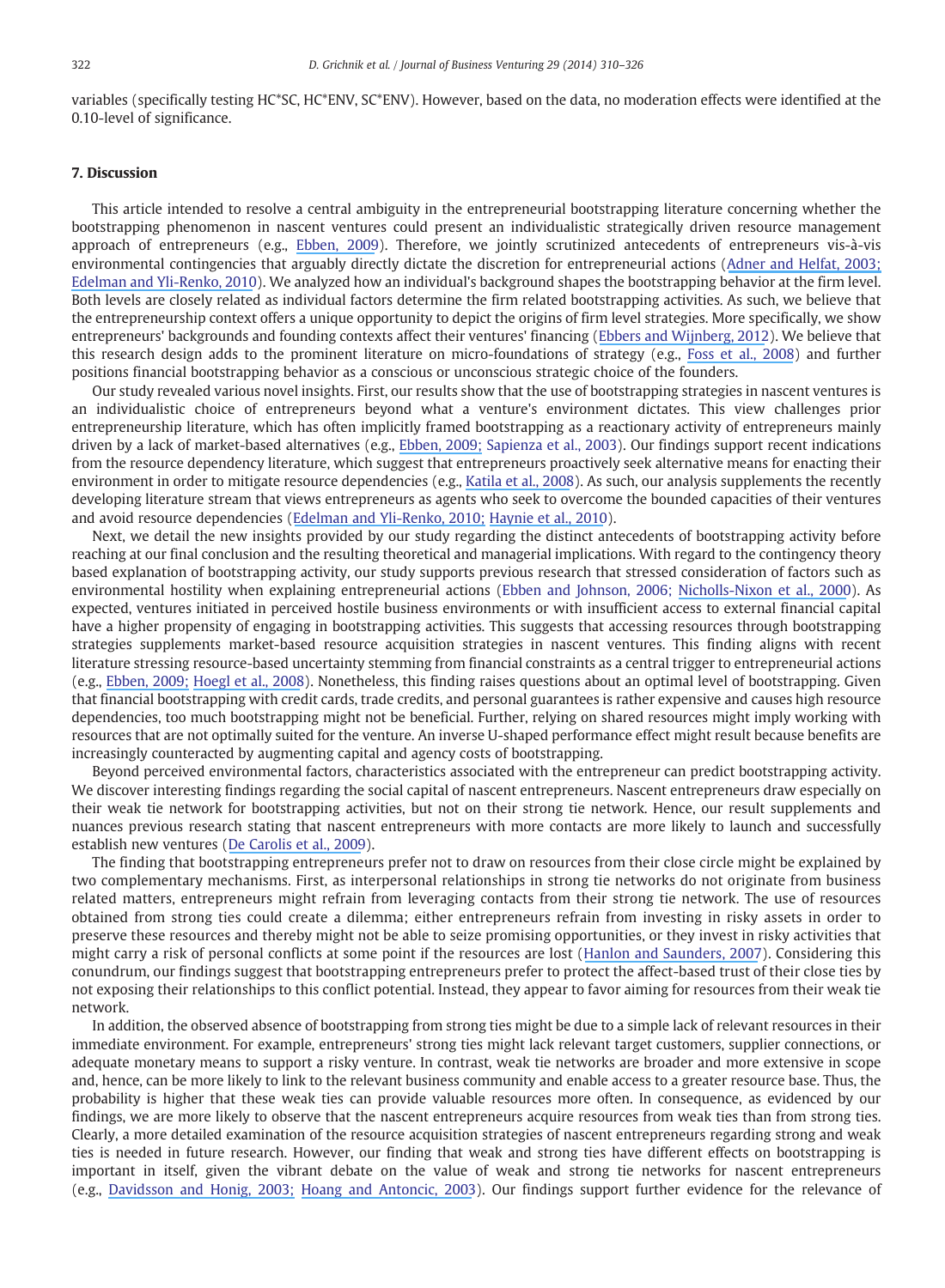considering the relational dimension of nascent entrepreneurs' social capital for explaining their managerial actions [\(C](#page-16-0)[hua](https://www.researchgate.net/publication/241114473_From_the_Head_and_the_Heart_Locating_Cognition-_and_Affect-Based_Trust_in_Managers)[et](https://www.researchgate.net/publication/241114473_From_the_Head_and_the_Heart_Locating_Cognition-_and_Affect-Based_Trust_in_Managers)[al.,](https://www.researchgate.net/publication/241114473_From_the_Head_and_the_Heart_Locating_Cognition-_and_Affect-Based_Trust_in_Managers) [2008; McAllister, 1995\)](#page-16-0).

Finally, we find that nascent entrepreneurs with greater levels of human capital in different areas employ more bootstrapping activities. Entrepreneurs with managerial experience and those who have pursued higher levels of academic education or specific business training engage in bootstrapping to a greater extent. This shows that both specific direct experiences and education can affect bootstrapping. However, surprisingly, we do not discover any impact of prior entrepreneurial experience. It appears that with regard to preferences and abilities to engage in bootstrapping or engage in alternative resource acquisition approaches, entrepreneurial experience does not have a strong impact. We conjecture that although bootstrapping abilities should increase with experience, other resource acquisition abilities should also do so. Moreover, the preference structure of experienced entrepreneurs might not be favoring bootstrapping. However, to draw more specific conclusions, future research needs to isolate the effects of these different dimensions.

To conclude, the central finding of our study is that nascent ventures not only engage more in bootstrapping activities in hostile environments, but also when the entrepreneurs have higher levels of social and human capital. This aligns with recent insights from the entrepreneurship literature implying that bootstrapping is not a matter of last resort ([Winborg, 2009\)](#page-17-0). Nascent ventures' bootstrapping activities are largely a result of the entrepreneurs' individualistic backgrounds. Our conclusion advocates that entrepreneurs have decisive influence on the destiny of their nascent ventures and should be placed center stage in the strategy-formulation process in which bootstrapping appears to play a central role ([Foss et al., 2008; Holcomb et al., 2009\)](#page-16-0).

#### 7.1. Implications for academia

Our findings are of direct relevance for the future positioning and development of the bootstrapping construct in the entrepreneurship literature. We reveal that bootstrapping is an individualistic, socially complex phenomenon, and our study supports the view that bootstrapping can be conceived as an idiosyncratic approach for managing a venture's resources ([Alvarez](https://www.researchgate.net/publication/228264534_The_Entrepreneurship_of_Resource-Based_Theory?el=1_x_8&enrichId=rgreq-4ec0cca50bc7534f32b4d70224e43ad0-XXX&enrichSource=Y292ZXJQYWdlOzI2MDAxMTE1MjtBUzozNTc5ODE2MDM1NDkxODZAMTQ2MjM2MDg3MzQ5Mg==)[and](https://www.researchgate.net/publication/228264534_The_Entrepreneurship_of_Resource-Based_Theory?el=1_x_8&enrichId=rgreq-4ec0cca50bc7534f32b4d70224e43ad0-XXX&enrichSource=Y292ZXJQYWdlOzI2MDAxMTE1MjtBUzozNTc5ODE2MDM1NDkxODZAMTQ2MjM2MDg3MzQ5Mg==)[Busenitz,](https://www.researchgate.net/publication/228264534_The_Entrepreneurship_of_Resource-Based_Theory?el=1_x_8&enrichId=rgreq-4ec0cca50bc7534f32b4d70224e43ad0-XXX&enrichSource=Y292ZXJQYWdlOzI2MDAxMTE1MjtBUzozNTc5ODE2MDM1NDkxODZAMTQ2MjM2MDg3MzQ5Mg==) [2001\)](#page-16-0). Hence, our study indicates that the inputs and outputs of the bootstrapping approach are unique to the nascent entrepreneurs, and thus, bootstrapping can present a source of competitive advantage during organizational emergence [\(S](#page-17-0)[irmon](https://www.researchgate.net/publication/228171414_Managing_Resources_Linking_Unique_Resources_Management_and_Wealth_Creation_in_Family_Firms?el=1_x_8&enrichId=rgreq-4ec0cca50bc7534f32b4d70224e43ad0-XXX&enrichSource=Y292ZXJQYWdlOzI2MDAxMTE1MjtBUzozNTc5ODE2MDM1NDkxODZAMTQ2MjM2MDg3MzQ5Mg==)[and](https://www.researchgate.net/publication/228171414_Managing_Resources_Linking_Unique_Resources_Management_and_Wealth_Creation_in_Family_Firms?el=1_x_8&enrichId=rgreq-4ec0cca50bc7534f32b4d70224e43ad0-XXX&enrichSource=Y292ZXJQYWdlOzI2MDAxMTE1MjtBUzozNTc5ODE2MDM1NDkxODZAMTQ2MjM2MDg3MzQ5Mg==)[Hitt,](https://www.researchgate.net/publication/228171414_Managing_Resources_Linking_Unique_Resources_Management_and_Wealth_Creation_in_Family_Firms?el=1_x_8&enrichId=rgreq-4ec0cca50bc7534f32b4d70224e43ad0-XXX&enrichSource=Y292ZXJQYWdlOzI2MDAxMTE1MjtBUzozNTc5ODE2MDM1NDkxODZAMTQ2MjM2MDg3MzQ5Mg==)[2003;](https://www.researchgate.net/publication/228171414_Managing_Resources_Linking_Unique_Resources_Management_and_Wealth_Creation_in_Family_Firms?el=1_x_8&enrichId=rgreq-4ec0cca50bc7534f32b4d70224e43ad0-XXX&enrichSource=Y292ZXJQYWdlOzI2MDAxMTE1MjtBUzozNTc5ODE2MDM1NDkxODZAMTQ2MjM2MDg3MzQ5Mg==) [Vanacker et al., 2011\)](#page-17-0). Accordingly, more research attention should be drawn towards fostering our understanding about which self-contained actions nascent entrepreneurs should pursue to best support their ventures' development ([Brinckmann et al., 2011\)](#page-16-0).

Further, our findings point to the importance of cognitive effects when considering different resource acquisition approaches. We believe that future research could benefit by considering more specifically perceptions, preference structures, and cognitive processes when aiming to understand the resource management decisions of individuals.

#### 7.2. Implications for practitioners

Our findings have important implications for practitioners. Educators in public organizations facilitating entrepreneurial activity, such as business plan contests, do not highlight the importance of bootstrapping in their programs. Instead, these organizations focus on decreasing structural or procedural constraints for nascent entrepreneurs by supporting them in formal planning or fundraising activities [\(Honig, 2004](#page-16-0)). Our study highlights that providing specific business training and developing the professional network of nascent entrepreneurs enable them to engage in bootstrapping, which frequently might be a more economical and more promising solution in addressing resource constraints. Therefore, this person-focused approach should merit more attention ([E](#page-16-0)[delman](https://www.researchgate.net/publication/227950339_The_Impact_of_Environment_and_Entrepreneurial_Perceptions_On_Venture-Creation_Efforts_Bridging_the_Discovery_and_Creation_Views_of_Entrepreneurship?el=1_x_8&enrichId=rgreq-4ec0cca50bc7534f32b4d70224e43ad0-XXX&enrichSource=Y292ZXJQYWdlOzI2MDAxMTE1MjtBUzozNTc5ODE2MDM1NDkxODZAMTQ2MjM2MDg3MzQ5Mg==)[and](https://www.researchgate.net/publication/227950339_The_Impact_of_Environment_and_Entrepreneurial_Perceptions_On_Venture-Creation_Efforts_Bridging_the_Discovery_and_Creation_Views_of_Entrepreneurship?el=1_x_8&enrichId=rgreq-4ec0cca50bc7534f32b4d70224e43ad0-XXX&enrichSource=Y292ZXJQYWdlOzI2MDAxMTE1MjtBUzozNTc5ODE2MDM1NDkxODZAMTQ2MjM2MDg3MzQ5Mg==)[Yli-Renko,](https://www.researchgate.net/publication/227950339_The_Impact_of_Environment_and_Entrepreneurial_Perceptions_On_Venture-Creation_Efforts_Bridging_the_Discovery_and_Creation_Views_of_Entrepreneurship?el=1_x_8&enrichId=rgreq-4ec0cca50bc7534f32b4d70224e43ad0-XXX&enrichSource=Y292ZXJQYWdlOzI2MDAxMTE1MjtBUzozNTc5ODE2MDM1NDkxODZAMTQ2MjM2MDg3MzQ5Mg==)[201](https://www.researchgate.net/publication/227950339_The_Impact_of_Environment_and_Entrepreneurial_Perceptions_On_Venture-Creation_Efforts_Bridging_the_Discovery_and_Creation_Views_of_Entrepreneurship?el=1_x_8&enrichId=rgreq-4ec0cca50bc7534f32b4d70224e43ad0-XXX&enrichSource=Y292ZXJQYWdlOzI2MDAxMTE1MjtBUzozNTc5ODE2MDM1NDkxODZAMTQ2MjM2MDg3MzQ5Mg==)[0\)](#page-16-0).

#### 7.3. Limitations and directions for future research

Our research has different limitations. It is possible that the founding team composition aspects affect the resource management choices in nascent ventures. Still, the effect on our findings should be minor because the team size is quite small, consisting of only three team members on average. Furthermore, we controlled for the team size. Additionally, in an unreported analysis to test the robustness of our results, we substituted the team size variable with a dummy variable indicating single founder ventures and received comparable results.

In addition, our analyses rely on the subjective opinions of the nascent entrepreneurs regarding the extent to which bootstrapping methods are being used. While our measures are common proxies to capture the individual background of founders, they are proxies and do not necessarily measure expertise gained or displayed in the founding process. Following our theoretical underpinnings, they are a measure for socialization experiences that the founders had been exposed to previously, which in turn, affect how these individuals pursue business opportunities. To advance research in this realm, opportunities exist to develop our measurements further.

Finally, despite the strong effect of the business environment, our research may underestimate the variation in geographical munificence. For example, our sample frame included exclusively nascent ventures active in major cities, hence excluding rural areas. Nevertheless, [Winborg and Landström \(2001\)](#page-17-0) showed that the opportunities to bootstrap vary with differences in geographical environments. The urban regions sampled in our research might provide more munificent environments than rural areas do, leading to different bootstrapping practices in different geographical areas ([Harrison et al., 2004; Winborg and](#page-16-0) [Landström, 2001\)](#page-16-0). Further exploring how regional characteristics, together with entrepreneurial characteristics, shape the use of bootstrapping strategies could provide a fruitful avenue for further research.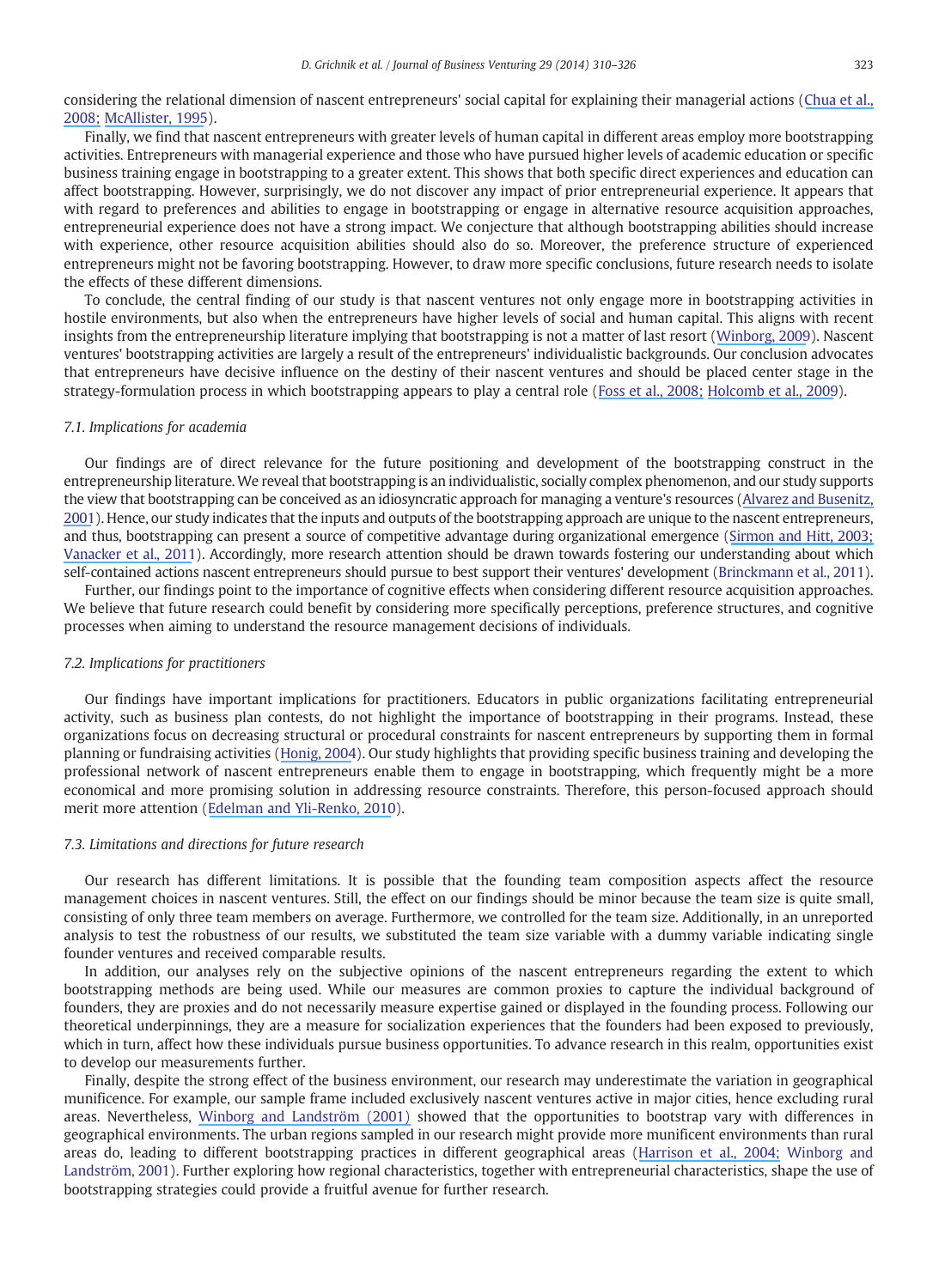<span id="page-15-0"></span>We propose some additional avenues of future research. Regarding the behavioral research stream, our research has just begun to unravel individualistic antecedents of bootstrapping and calls for a deeper understanding of the relationships. An intriguing aspect is the behavior of experienced entrepreneurs, whose level of experience does not seem to be related to bootstrapping activities. Do they refrain from bootstrapping activities because they have more alternatives, which would enhance the notion of bootstrapping as forced behavior, or because they understand how bootstrapping affects venture development, which would suggest a strategic approach to bootstrapping? Are entrepreneurs with higher levels of human capital more or less risk averse? And would this affect their bootstrapping behavior? Further, we proposed two routes through which an entrepreneur's social capital might enhance bootstrapping activities: increased access to information and increased goodwill. Understanding which of the two routes is important for developing a deeper understanding of the role of an entrepreneur's social network. While we failed to find moderating relationships between an entrepreneur's human capital, social capital, and the environment, further theorizing and testing potential substitution and complementary effects might be a fruitful avenue for future research.

Further, our sampling frame – nascent ventures that participate in a business plan contest – creates a bias, which means that our results might not be representative of the population of nascent ventures. The focus of the study was, however, on high potential ventures, making our sample frame relevant. Expanding our research to other types of nascent ventures, or to high growth oriented nascent ventures that do not participate in a business plan competition, is relevant to understand the boundaries of the current findings.

Given the discovered individualistic antecedents of the bootstrapping approach, we suggest the development of the bootstrapping construct into a more strategic construct of entrepreneurial resource management ([Sirmon](https://www.researchgate.net/publication/228171417_Managing_Firm_Resources_in_Dynamic_Environments_to_Create_Value_Looking_Inside_the_Black_Box?el=1_x_8&enrichId=rgreq-4ec0cca50bc7534f32b4d70224e43ad0-XXX&enrichSource=Y292ZXJQYWdlOzI2MDAxMTE1MjtBUzozNTc5ODE2MDM1NDkxODZAMTQ2MjM2MDg3MzQ5Mg==)[et](https://www.researchgate.net/publication/228171417_Managing_Firm_Resources_in_Dynamic_Environments_to_Create_Value_Looking_Inside_the_Black_Box?el=1_x_8&enrichId=rgreq-4ec0cca50bc7534f32b4d70224e43ad0-XXX&enrichSource=Y292ZXJQYWdlOzI2MDAxMTE1MjtBUzozNTc5ODE2MDM1NDkxODZAMTQ2MjM2MDg3MzQ5Mg==)[al.,](https://www.researchgate.net/publication/228171417_Managing_Firm_Resources_in_Dynamic_Environments_to_Create_Value_Looking_Inside_the_Black_Box?el=1_x_8&enrichId=rgreq-4ec0cca50bc7534f32b4d70224e43ad0-XXX&enrichSource=Y292ZXJQYWdlOzI2MDAxMTE1MjtBUzozNTc5ODE2MDM1NDkxODZAMTQ2MjM2MDg3MzQ5Mg==)[200](https://www.researchgate.net/publication/228171417_Managing_Firm_Resources_in_Dynamic_Environments_to_Create_Value_Looking_Inside_the_Black_Box?el=1_x_8&enrichId=rgreq-4ec0cca50bc7534f32b4d70224e43ad0-XXX&enrichSource=Y292ZXJQYWdlOzI2MDAxMTE1MjtBUzozNTc5ODE2MDM1NDkxODZAMTQ2MjM2MDg3MzQ5Mg==)[7\)](#page-17-0). As of now, the bootstrapping construct focuses on operational financing and joint resource utilization activities and is predominately presented as forced behavior due to lack of alternatives. As such, it undermines the power of bootstrapping as a coherent strategic approach across the acquisition, integration, and deployment of human, financial, organizational, and physical resources to quickly establish a self-contained organization.

The effectual logic of non-predictive control – rooting entrepreneurial action in who the entrepreneurs are, what they know, and whom they know to proactively exploit contingencies – could provide a suitable framework for this approach ([Davidsson](https://www.researchgate.net/publication/285914609_What_do_we_know_about_small_firm_growth_in_the_life_cycle_of_entrepreneurial_ventures?el=1_x_8&enrichId=rgreq-4ec0cca50bc7534f32b4d70224e43ad0-XXX&enrichSource=Y292ZXJQYWdlOzI2MDAxMTE1MjtBUzozNTc5ODE2MDM1NDkxODZAMTQ2MjM2MDg3MzQ5Mg==)[e](https://www.researchgate.net/publication/285914609_What_do_we_know_about_small_firm_growth_in_the_life_cycle_of_entrepreneurial_ventures?el=1_x_8&enrichId=rgreq-4ec0cca50bc7534f32b4d70224e43ad0-XXX&enrichSource=Y292ZXJQYWdlOzI2MDAxMTE1MjtBUzozNTc5ODE2MDM1NDkxODZAMTQ2MjM2MDg3MzQ5Mg==)[t](#page-16-0) [al., 2007; Politis et al., 2008; Sarasvathy, 2001](#page-16-0)). Regarding the resource management literature, we concentrated on disentangling the drivers of bootstrapping activity. Clearly, the literature is still missing an analysis of the impact of resource management related actions. Recently, initial attempts have been made by [Ebben \(2009\)](#page-16-0), [Perry et al. \(2008\)](#page-17-0), and [Vanacker et al.](#page-17-0) [\(2011\)](#page-17-0). However, a contingency approach was lacking and the authors mainly focused on the financial dimension of resource management. Future studies should explicitly consider that the management of different resource groups within a venture – not only financial – has implications on organizational development and should be considered simultaneously ([Edelman and](#page-16-0) [Yli-Renko,](https://www.researchgate.net/publication/227950339_The_Impact_of_Environment_and_Entrepreneurial_Perceptions_On_Venture-Creation_Efforts_Bridging_the_Discovery_and_Creation_Views_of_Entrepreneurship?el=1_x_8&enrichId=rgreq-4ec0cca50bc7534f32b4d70224e43ad0-XXX&enrichSource=Y292ZXJQYWdlOzI2MDAxMTE1MjtBUzozNTc5ODE2MDM1NDkxODZAMTQ2MjM2MDg3MzQ5Mg==)[2010](https://www.researchgate.net/publication/227950339_The_Impact_of_Environment_and_Entrepreneurial_Perceptions_On_Venture-Creation_Efforts_Bridging_the_Discovery_and_Creation_Views_of_Entrepreneurship?el=1_x_8&enrichId=rgreq-4ec0cca50bc7534f32b4d70224e43ad0-XXX&enrichSource=Y292ZXJQYWdlOzI2MDAxMTE1MjtBUzozNTc5ODE2MDM1NDkxODZAMTQ2MjM2MDg3MzQ5Mg==)[; M](#page-16-0)[ishina](https://www.researchgate.net/publication/227605864_Are_More_Resources_Always_Better_for_Growth_Resource_Stickiness_in_Market_and_Product_Expansion?el=1_x_8&enrichId=rgreq-4ec0cca50bc7534f32b4d70224e43ad0-XXX&enrichSource=Y292ZXJQYWdlOzI2MDAxMTE1MjtBUzozNTc5ODE2MDM1NDkxODZAMTQ2MjM2MDg3MzQ5Mg==)[et](https://www.researchgate.net/publication/227605864_Are_More_Resources_Always_Better_for_Growth_Resource_Stickiness_in_Market_and_Product_Expansion?el=1_x_8&enrichId=rgreq-4ec0cca50bc7534f32b4d70224e43ad0-XXX&enrichSource=Y292ZXJQYWdlOzI2MDAxMTE1MjtBUzozNTc5ODE2MDM1NDkxODZAMTQ2MjM2MDg3MzQ5Mg==)[al.,](https://www.researchgate.net/publication/227605864_Are_More_Resources_Always_Better_for_Growth_Resource_Stickiness_in_Market_and_Product_Expansion?el=1_x_8&enrichId=rgreq-4ec0cca50bc7534f32b4d70224e43ad0-XXX&enrichSource=Y292ZXJQYWdlOzI2MDAxMTE1MjtBUzozNTc5ODE2MDM1NDkxODZAMTQ2MjM2MDg3MzQ5Mg==)[200](https://www.researchgate.net/publication/227605864_Are_More_Resources_Always_Better_for_Growth_Resource_Stickiness_in_Market_and_Product_Expansion?el=1_x_8&enrichId=rgreq-4ec0cca50bc7534f32b4d70224e43ad0-XXX&enrichSource=Y292ZXJQYWdlOzI2MDAxMTE1MjtBUzozNTc5ODE2MDM1NDkxODZAMTQ2MjM2MDg3MzQ5Mg==)[4](#page-16-0)). Further, future research should also take into account important contingencies. This study hopefully provides fertile ground for measuring the impact of specific resource management activity on different dimensions of venture development.

#### Appendix A. Bootstrapping items, factors, and reliabilities

| Bootstrapping method                     | Factor                     | Explained variance | Factor loadings |         | Descriptives |         |      |           |
|------------------------------------------|----------------------------|--------------------|-----------------|---------|--------------|---------|------|-----------|
|                                          |                            |                    |                 | 2       | 3            | 4       | Mean | Std. dev. |
| Cease business relation with late payers | Customer related           | 26%                | 0.69            | 0.02    | $-0.13$      | 0.08    | 3.22 | 1.99      |
| Choose customer who pay quickly          | (Cronbach alpha = $0.83$ ) |                    | 0.66            | 0.01    | 0.06         | 0.05    | 3.67 | 2.21      |
| Offer customers discounts if paying cash |                            |                    | 0.67            | 0.13    | 0.20         | $-0.07$ | 2.79 | 2.05      |
| Obtain advance customer payments         |                            |                    | 0.62            | 0.22    | 0.16         | $-0.18$ | 3.53 | 2.22      |
| Use routines for speeding up invoicing   |                            |                    | 0.72            | 0.06    | 0.02         | 0.29    | 3.61 | 2.21      |
| Use interest on overdue payment          |                            |                    | 0.71            | 0.15    | 0.00         | 0.16    | 2.75 | 1.99      |
| Negotiate best conditions with suppliers |                            |                    | 0.50            | 0.01    | 0.24         | 0.28    | 4.49 | 2.16      |
| Share employees with others              | Joint resource utilization | 12%                | $-0.05$         | 0.73    | 0.09         | $-0.10$ | 2.66 | 1.88      |
| Share equipment in common with others    | (Cronbach alpha $= 0.77$ ) |                    | 0.22            | 0.75    | 0.13         | 0.27    | 2.80 | 2.00      |
| Share premises with others               |                            |                    | 0.11            | 0.79    | 0.02         | 0.13    | 3.09 | 2.17      |
| Bundle purchases with others             |                            |                    | 0.19            | 0.65    | 0.07         | 0.28    | 2.98 | 2.12      |
| Obtain loans from relatives/friends      | Internal self-financing    | 10%                | 0.08            | 0.04    | 0.54         | 0.18    | 2.98 | 2.06      |
| Use of own credit card                   | (Cronbach alpha $= 0.64$ ) |                    | $-0.09$         | $-0.01$ | 0.60         | 0.23    | 2.58 | 2.08      |
| Withhold own salary                      |                            |                    | 0.07            | 0.03    | 0.56         | $-0.17$ | 3.80 | 2.41      |
| Delay payment to suppliers               |                            |                    | 0.09            | 0.15    | 0.75         | 0.03    | 1.92 | 1.50      |
| Delay payment of taxes                   |                            |                    | 0.14            | 0.09    | 0.71         | 0.11    | 2.03 | 1.74      |
| Borrow equipment from others             | Temporary resources        | 6%                 | 0.08            | 0.26    | 0.35         | 0.65    | 2.98 | 1.92      |
| Lease equipment instead of buying        | (Cronbach alpha $= 0.69$ ) |                    | 0.21            | 0.21    | 0.07         | 0.79    | 2.90 | 2.09      |

Survey respondents were asked to indicate on a seven-point Likert scale the degree to which they use each technique in their venture. The Likert scale ranged from 1 (not at all) to 7 (very high use). Bold indicates items included in the factor.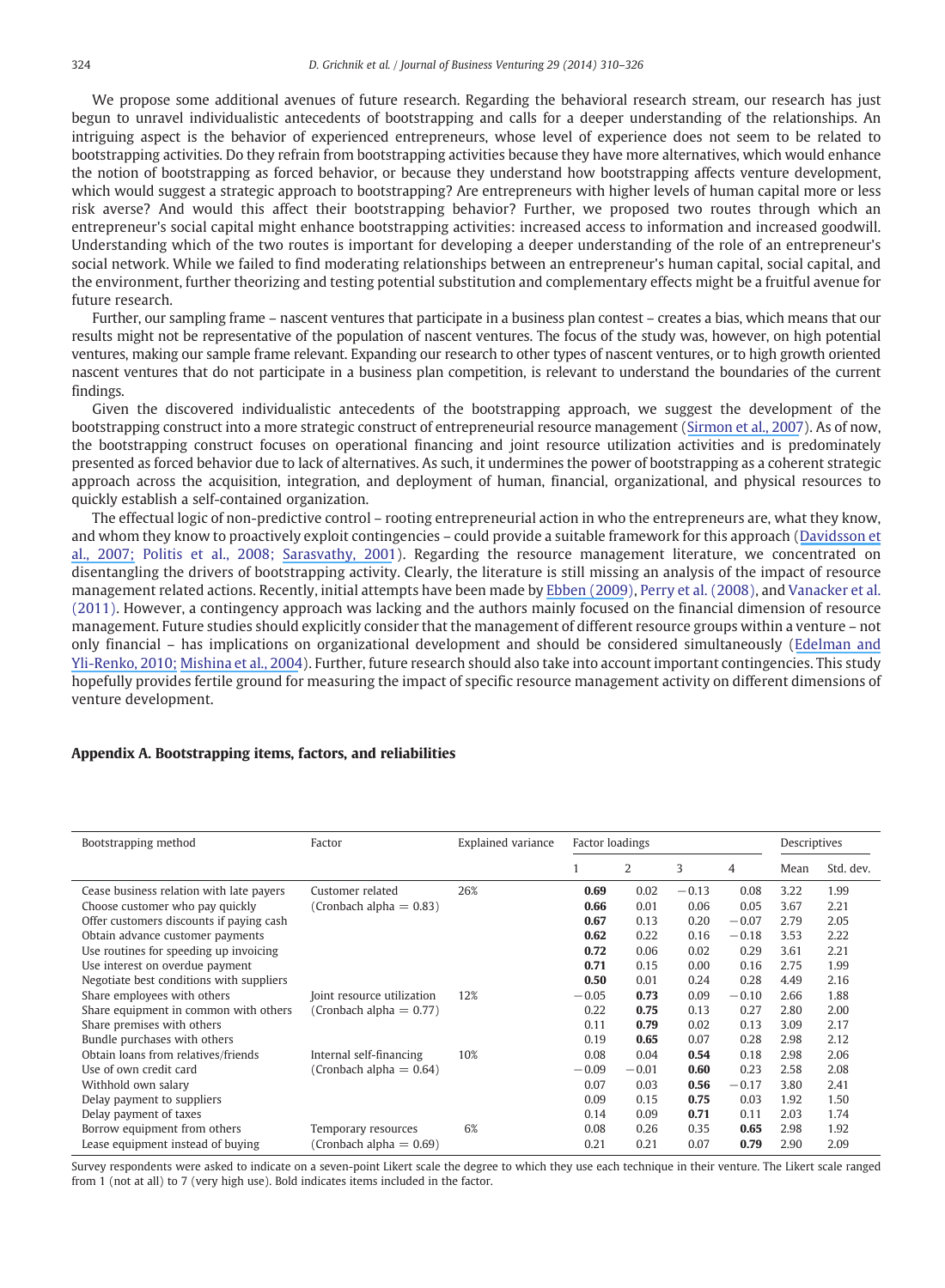#### <span id="page-16-0"></span>References

[Adler, P.S., Kwon, S.W., 2002. Social capital: prospects for a new concept. Academy of Management Review 27 \(1\), 17](https://www.researchgate.net/publication/51992897_Social_Capital_Prospects_for_A_New_Concept?el=1_x_8&enrichId=rgreq-4ec0cca50bc7534f32b4d70224e43ad0-XXX&enrichSource=Y292ZXJQYWdlOzI2MDAxMTE1MjtBUzozNTc5ODE2MDM1NDkxODZAMTQ2MjM2MDg3MzQ5Mg==)–40.

[Adner, R., Helfat, C.E., 2003. Corporate effects and dynamic managerial capabilities. Strategic Management Journal 24 \(10\), 1011](https://www.researchgate.net/publication/227628517_Corporate_Effects_and_Dynamic_Managerial_Capabilities?el=1_x_8&enrichId=rgreq-4ec0cca50bc7534f32b4d70224e43ad0-XXX&enrichSource=Y292ZXJQYWdlOzI2MDAxMTE1MjtBUzozNTc5ODE2MDM1NDkxODZAMTQ2MjM2MDg3MzQ5Mg==)–1025.

[Alvarez, S.A., Busenitz, L.W., 2001. The entrepreneurship of resource-based theory. Journal of Management 27 \(6\), 755](https://www.researchgate.net/publication/228264534_The_Entrepreneurship_of_Resource-Based_Theory?el=1_x_8&enrichId=rgreq-4ec0cca50bc7534f32b4d70224e43ad0-XXX&enrichSource=Y292ZXJQYWdlOzI2MDAxMTE1MjtBUzozNTc5ODE2MDM1NDkxODZAMTQ2MjM2MDg3MzQ5Mg==)–775.

[Armstrong, J.S., Overton, T.S., 1977. Estimating nonresponse bias in mail surveys. Journal of Marketing Research 14 \(3\), 396](https://www.researchgate.net/publication/23745083_Estimating_Nonresponse_Bias_in_Mail_Survey?el=1_x_8&enrichId=rgreq-4ec0cca50bc7534f32b4d70224e43ad0-XXX&enrichSource=Y292ZXJQYWdlOzI2MDAxMTE1MjtBUzozNTc5ODE2MDM1NDkxODZAMTQ2MjM2MDg3MzQ5Mg==)–402.

[Arthurs, J.D., Busenitz, L.W., Hoskisson, R.E., Johnson, R.A., 2009. Firm-specific human capital and governance in ipo firms: addressing agency and resource](https://www.researchgate.net/publication/227671843_Firm-Specific_Human_Capital_and_Governance_in_IPO_Firms_Addressing_Agency_and_Resource_Dependence_Concerns?el=1_x_8&enrichId=rgreq-4ec0cca50bc7534f32b4d70224e43ad0-XXX&enrichSource=Y292ZXJQYWdlOzI2MDAxMTE1MjtBUzozNTc5ODE2MDM1NDkxODZAMTQ2MjM2MDg3MzQ5Mg==) [dependence concerns. Entrepreneurship Theory and Practice 33 \(4\), 845](https://www.researchgate.net/publication/227671843_Firm-Specific_Human_Capital_and_Governance_in_IPO_Firms_Addressing_Agency_and_Resource_Dependence_Concerns?el=1_x_8&enrichId=rgreq-4ec0cca50bc7534f32b4d70224e43ad0-XXX&enrichSource=Y292ZXJQYWdlOzI2MDAxMTE1MjtBUzozNTc5ODE2MDM1NDkxODZAMTQ2MjM2MDg3MzQ5Mg==)–865.

[Audretsch, D., Dohse, D., Niebuhr, A., 2010. Cultural diversity and entrepreneurship: a regional analysis for Germany. The Annals of Regional Science 45 \(1\), 55](https://www.researchgate.net/publication/24016501_Cultural_Diversity_and_Entrepreneurship_A_Regional_Analysis_for_Germany?el=1_x_8&enrichId=rgreq-4ec0cca50bc7534f32b4d70224e43ad0-XXX&enrichSource=Y292ZXJQYWdlOzI2MDAxMTE1MjtBUzozNTc5ODE2MDM1NDkxODZAMTQ2MjM2MDg3MzQ5Mg==)–85. [Baum, R.J., Locke, E.A., Smith, K.G., 2001. A multidimensional model of venture growth. Academy of Management Journal 44 \(2\), 292](https://www.researchgate.net/publication/228314247_A_Multi-Dimensional_Model_of_Venture_Growth?el=1_x_8&enrichId=rgreq-4ec0cca50bc7534f32b4d70224e43ad0-XXX&enrichSource=Y292ZXJQYWdlOzI2MDAxMTE1MjtBUzozNTc5ODE2MDM1NDkxODZAMTQ2MjM2MDg3MzQ5Mg==)–303.

[Bhidé, A., 1992. Bootstrap finance: the art of start-ups. Harvard Business Review 70 \(6\), 109](https://www.researchgate.net/publication/13174665_Bootstrap_Finance_The_Art_of_Start-Ups?el=1_x_8&enrichId=rgreq-4ec0cca50bc7534f32b4d70224e43ad0-XXX&enrichSource=Y292ZXJQYWdlOzI2MDAxMTE1MjtBUzozNTc5ODE2MDM1NDkxODZAMTQ2MjM2MDg3MzQ5Mg==)–117.

Boeker, W., 1987. Strategic origins: entrepreneurial and environmental imprinting at founding. Paper Presented at the Academy of Management Best Papers Proceedings, New Orleans, LA.

Brinckmann,  $\int$ , Hoegl, M., 2011. Effects of initial teamwork capability and initial relational capability on the development of new technology-based firms. Strategic [Entrepreneurship Journal 5 \(1\), 37](https://www.researchgate.net/publication/264358018_Effects_of_Initial_Teamwork_Capability_and_Initial_Relational_Capability_on_the_Development_of_New_Technology-Based_Firms?el=1_x_8&enrichId=rgreq-4ec0cca50bc7534f32b4d70224e43ad0-XXX&enrichSource=Y292ZXJQYWdlOzI2MDAxMTE1MjtBUzozNTc5ODE2MDM1NDkxODZAMTQ2MjM2MDg3MzQ5Mg==)–57.

[Brinckmann, J., Salomo, S., Gemuenden, H.G., 2011. Financial management competence of founding teams and growth of new technology-based firms.](https://www.researchgate.net/publication/227969048_Financial_Management_Competence_of_Founding_Teams_and_Growth_of_New_Technology-Based_Firms?el=1_x_8&enrichId=rgreq-4ec0cca50bc7534f32b4d70224e43ad0-XXX&enrichSource=Y292ZXJQYWdlOzI2MDAxMTE1MjtBUzozNTc5ODE2MDM1NDkxODZAMTQ2MjM2MDg3MzQ5Mg==) [Entrepreneurship Theory and Practice 35 \(2\), 217](https://www.researchgate.net/publication/227969048_Financial_Management_Competence_of_Founding_Teams_and_Growth_of_New_Technology-Based_Firms?el=1_x_8&enrichId=rgreq-4ec0cca50bc7534f32b4d70224e43ad0-XXX&enrichSource=Y292ZXJQYWdlOzI2MDAxMTE1MjtBUzozNTc5ODE2MDM1NDkxODZAMTQ2MjM2MDg3MzQ5Mg==)–243.

[Brush, C.G., Greene, P.G., Hart, M.M., 2001. From initial idea to unique advantage: the entrepreneurial challenge of constructing a resource base. The Academy of](https://www.researchgate.net/publication/3228143_From_Initial_Idea_to_Unique_Advantage_The_Entrepreneurial_Challenge_of_Constructing_a_Resource_Base?el=1_x_8&enrichId=rgreq-4ec0cca50bc7534f32b4d70224e43ad0-XXX&enrichSource=Y292ZXJQYWdlOzI2MDAxMTE1MjtBUzozNTc5ODE2MDM1NDkxODZAMTQ2MjM2MDg3MzQ5Mg==) [Management Executive 15 \(1\), 64](https://www.researchgate.net/publication/3228143_From_Initial_Idea_to_Unique_Advantage_The_Entrepreneurial_Challenge_of_Constructing_a_Resource_Base?el=1_x_8&enrichId=rgreq-4ec0cca50bc7534f32b4d70224e43ad0-XXX&enrichSource=Y292ZXJQYWdlOzI2MDAxMTE1MjtBUzozNTc5ODE2MDM1NDkxODZAMTQ2MjM2MDg3MzQ5Mg==)–80.

[Bygrave, W.D., Reynolds, P., 2005. Who finances startups in the USA? A comprehensive study of informal investors, 1999](https://www.researchgate.net/publication/228292613_Who_Finances_Startups_in_the_USA_A_Comprehensive_Study_of_Informal_Investors_1999-2003?el=1_x_8&enrichId=rgreq-4ec0cca50bc7534f32b4d70224e43ad0-XXX&enrichSource=Y292ZXJQYWdlOzI2MDAxMTE1MjtBUzozNTc5ODE2MDM1NDkxODZAMTQ2MjM2MDg3MzQ5Mg==)–2003. In: Zahra, et al. (Ed.), Frontiers of [Entrepreneurship Research 2004, pp. 37](https://www.researchgate.net/publication/228292613_Who_Finances_Startups_in_the_USA_A_Comprehensive_Study_of_Informal_Investors_1999-2003?el=1_x_8&enrichId=rgreq-4ec0cca50bc7534f32b4d70224e43ad0-XXX&enrichSource=Y292ZXJQYWdlOzI2MDAxMTE1MjtBUzozNTc5ODE2MDM1NDkxODZAMTQ2MjM2MDg3MzQ5Mg==)–46.

[Carter, N.M., Gartner, W.B., Shaver, K.G., Gatewood, E.J., 2003. The career reasons of nascent entrepreneur. Journal of Business Venturing 18 \(1\), 13](https://www.researchgate.net/publication/222537764_The_Career_Reasons_of_Nascent_Entrepreneurs?el=1_x_8&enrichId=rgreq-4ec0cca50bc7534f32b4d70224e43ad0-XXX&enrichSource=Y292ZXJQYWdlOzI2MDAxMTE1MjtBUzozNTc5ODE2MDM1NDkxODZAMTQ2MjM2MDg3MzQ5Mg==)–39.

[Cassar, G., 2010. Are individuals entering self-employment overly optimistic? An empirical test of plans and projections on nascent entrepreneur expectations.](https://www.researchgate.net/publication/228210831_Are_Individuals_Entering_Self-Employment_Overly-Optimistic_An_Empirical_Test_of_Plans_and_Projections_on_Nascent_Entrepreneur_Expectations?el=1_x_8&enrichId=rgreq-4ec0cca50bc7534f32b4d70224e43ad0-XXX&enrichSource=Y292ZXJQYWdlOzI2MDAxMTE1MjtBUzozNTc5ODE2MDM1NDkxODZAMTQ2MjM2MDg3MzQ5Mg==) [Strategic Management Journal 31 \(8\), 822](https://www.researchgate.net/publication/228210831_Are_Individuals_Entering_Self-Employment_Overly-Optimistic_An_Empirical_Test_of_Plans_and_Projections_on_Nascent_Entrepreneur_Expectations?el=1_x_8&enrichId=rgreq-4ec0cca50bc7534f32b4d70224e43ad0-XXX&enrichSource=Y292ZXJQYWdlOzI2MDAxMTE1MjtBUzozNTc5ODE2MDM1NDkxODZAMTQ2MjM2MDg3MzQ5Mg==)–840.

[Castrogiovanni, G.J., 1991. Environmental munificence: a theoretical assessment. Academy of Management Review 16 \(3\), 542](https://www.researchgate.net/publication/274752231_Environmental_Munificence_A_Theoretical_Assessment?el=1_x_8&enrichId=rgreq-4ec0cca50bc7534f32b4d70224e43ad0-XXX&enrichSource=Y292ZXJQYWdlOzI2MDAxMTE1MjtBUzozNTc5ODE2MDM1NDkxODZAMTQ2MjM2MDg3MzQ5Mg==)–565.

Chandler, G., Hanks, S., 1994. Founder competence, the environment, and venture performance. Entrepreneurship Theory and Practice 18, 77–89.

- Chandler, G.N., Lyon, D.W., 2001. Issues of research design and construct measurement in entrepreneurship research: the past decade. Entrepreneurship Theory and Practice 25 (4), 101–114.
- [Chua, R.Y.J., Ingram, P., Morris, M.W., 2008. From the head and the heart: locating cognition- and affect-based trust in managers' professional networks. Academy](https://www.researchgate.net/publication/241114473_From_the_Head_and_the_Heart_Locating_Cognition-_and_Affect-Based_Trust_in_Managers) [of Management Journal 51 \(3\), 436](https://www.researchgate.net/publication/241114473_From_the_Head_and_the_Heart_Locating_Cognition-_and_Affect-Based_Trust_in_Managers)–452.

[Cohen, W.M., Levinthal, D., 1990. Absorptive capacity: a new perspective on learning and innovation. Administrative Science Quarterly 35, 128](https://www.researchgate.net/publication/220019726_Absorptive_Capacity_A_New_Perspective_on_Learning_and_Innovation?el=1_x_8&enrichId=rgreq-4ec0cca50bc7534f32b4d70224e43ad0-XXX&enrichSource=Y292ZXJQYWdlOzI2MDAxMTE1MjtBUzozNTc5ODE2MDM1NDkxODZAMTQ2MjM2MDg3MzQ5Mg==)–152.

[Cooper, A.C., Gimeno-Gascón, F.J., Woo, C.Y., 1994. Initial human and financial capital as predictors of new venture performance. Journal of Business Venturing 9](https://www.researchgate.net/publication/222124127_Initial_Human_and_Financial_Capital_As_Predictors_of_New_Venture_Performance?el=1_x_8&enrichId=rgreq-4ec0cca50bc7534f32b4d70224e43ad0-XXX&enrichSource=Y292ZXJQYWdlOzI2MDAxMTE1MjtBUzozNTc5ODE2MDM1NDkxODZAMTQ2MjM2MDg3MzQ5Mg==) [\(5\), 371](https://www.researchgate.net/publication/222124127_Initial_Human_and_Financial_Capital_As_Predictors_of_New_Venture_Performance?el=1_x_8&enrichId=rgreq-4ec0cca50bc7534f32b4d70224e43ad0-XXX&enrichSource=Y292ZXJQYWdlOzI2MDAxMTE1MjtBUzozNTc5ODE2MDM1NDkxODZAMTQ2MjM2MDg3MzQ5Mg==)–395.

[Covin, J.G., Slevin, D.P., 1989. Strategic management of small firms in hostile and benign environments. Strategic Management Journal 10 \(1\), 75](https://www.researchgate.net/publication/228314332_Strategic_Management_of_Small_Firms_in_Hostile_and_Benign_Environments_Strategic_Management_Journal_Jg_10_S_75-87?el=1_x_8&enrichId=rgreq-4ec0cca50bc7534f32b4d70224e43ad0-XXX&enrichSource=Y292ZXJQYWdlOzI2MDAxMTE1MjtBUzozNTc5ODE2MDM1NDkxODZAMTQ2MjM2MDg3MzQ5Mg==)–87.

[Covin, J.G., Slevin, D.P., Heeley, M.B., 2000. Pioneers and followers: competitive tactics, environment, and firm growth. Journal of Business Venturing 15 \(2\),](https://www.researchgate.net/publication/223772550_Pioneers_and_followers_Competitive_tactics_environment_and_firm_growth?el=1_x_8&enrichId=rgreq-4ec0cca50bc7534f32b4d70224e43ad0-XXX&enrichSource=Y292ZXJQYWdlOzI2MDAxMTE1MjtBUzozNTc5ODE2MDM1NDkxODZAMTQ2MjM2MDg3MzQ5Mg==) 175–[210.](https://www.researchgate.net/publication/223772550_Pioneers_and_followers_Competitive_tactics_environment_and_firm_growth?el=1_x_8&enrichId=rgreq-4ec0cca50bc7534f32b4d70224e43ad0-XXX&enrichSource=Y292ZXJQYWdlOzI2MDAxMTE1MjtBUzozNTc5ODE2MDM1NDkxODZAMTQ2MjM2MDg3MzQ5Mg==)

[Davidsson, P., Honig, B., 2003. The role of social and human capital among nascent entrepreneurs. Journal of Business Venturing 18 \(3\), 301](https://www.researchgate.net/publication/222302662_The_Role_of_Social_And_Human_Capital_Among_Nascent_Entrepreneurs?el=1_x_8&enrichId=rgreq-4ec0cca50bc7534f32b4d70224e43ad0-XXX&enrichSource=Y292ZXJQYWdlOzI2MDAxMTE1MjtBUzozNTc5ODE2MDM1NDkxODZAMTQ2MjM2MDg3MzQ5Mg==)–331.

[Davidsson, P., Achtenhagen, L., Naldi, L., 2007. What do we know about small firm growth? In: Parker, S. \(Ed.\), The Life Cycle of Entrepreneurial Ventures, 3.](https://www.researchgate.net/publication/285914609_What_do_we_know_about_small_firm_growth_in_the_life_cycle_of_entrepreneurial_ventures?el=1_x_8&enrichId=rgreq-4ec0cca50bc7534f32b4d70224e43ad0-XXX&enrichSource=Y292ZXJQYWdlOzI2MDAxMTE1MjtBUzozNTc5ODE2MDM1NDkxODZAMTQ2MjM2MDg3MzQ5Mg==) [Springer, US, Boston, MA, pp. 361](https://www.researchgate.net/publication/285914609_What_do_we_know_about_small_firm_growth_in_the_life_cycle_of_entrepreneurial_ventures?el=1_x_8&enrichId=rgreq-4ec0cca50bc7534f32b4d70224e43ad0-XXX&enrichSource=Y292ZXJQYWdlOzI2MDAxMTE1MjtBUzozNTc5ODE2MDM1NDkxODZAMTQ2MjM2MDg3MzQ5Mg==)-398.<br>De Carolis, D.M., Litzky, B.E., Eddleston, K.A.,

. 2009. Why networks enhance the progress of new venture creation: the influence of social capital and cognition. [Entrepreneurship Theory and Practice 33 \(2\), 527](https://www.researchgate.net/publication/227676159_Why_Networks_Enhance_the_Progress_of_New_Venture_Creation_The_Influence_of_Social_Capital_and_Cognition?el=1_x_8&enrichId=rgreq-4ec0cca50bc7534f32b4d70224e43ad0-XXX&enrichSource=Y292ZXJQYWdlOzI2MDAxMTE1MjtBUzozNTc5ODE2MDM1NDkxODZAMTQ2MjM2MDg3MzQ5Mg==)–545.

[Delmar, F., Shane, S., 2003. Does business planning facilitate the development of new ventures? Strategic Management Journal 24 \(12\), 1165](https://www.researchgate.net/publication/40966855_Does_Business_Planning_Facilitate_the_Development_of_New_Ventures?el=1_x_8&enrichId=rgreq-4ec0cca50bc7534f32b4d70224e43ad0-XXX&enrichSource=Y292ZXJQYWdlOzI2MDAxMTE1MjtBUzozNTc5ODE2MDM1NDkxODZAMTQ2MjM2MDg3MzQ5Mg==)–1185.

[Delmar, F., Shane, S., 2006. Does experience matter? The effect of founding team experience on the survival and sales of newly founded ventures. Strategic](https://www.researchgate.net/publication/239540396_Does_Experience_Matter_The_Effect_of_Founding_Team_Experience_on_the_Survival_and_Sales_of_Newly_Founded_Ventures?el=1_x_8&enrichId=rgreq-4ec0cca50bc7534f32b4d70224e43ad0-XXX&enrichSource=Y292ZXJQYWdlOzI2MDAxMTE1MjtBUzozNTc5ODE2MDM1NDkxODZAMTQ2MjM2MDg3MzQ5Mg==) [Organization 4 \(3\), 215](https://www.researchgate.net/publication/239540396_Does_Experience_Matter_The_Effect_of_Founding_Team_Experience_on_the_Survival_and_Sales_of_Newly_Founded_Ventures?el=1_x_8&enrichId=rgreq-4ec0cca50bc7534f32b4d70224e43ad0-XXX&enrichSource=Y292ZXJQYWdlOzI2MDAxMTE1MjtBUzozNTc5ODE2MDM1NDkxODZAMTQ2MjM2MDg3MzQ5Mg==)–247.

Dencker, J.C., Gruber, M., Shah, S.K., 2008. Pre-entry knowledge, learning, and the survival of new firms. Organization Science 20 (3), 516–537.

[Dimov, D., 2010. Nascent entrepreneurs and venture emergence: opportunity confidence, human capital, and early planning. Journal of Management Studies 47](https://www.researchgate.net/publication/227375575_Nascent_Entrepreneurs_and_Venture_Emergence_Opportunity_Confidence_Human_Capital_and_Early_Planning?el=1_x_8&enrichId=rgreq-4ec0cca50bc7534f32b4d70224e43ad0-XXX&enrichSource=Y292ZXJQYWdlOzI2MDAxMTE1MjtBUzozNTc5ODE2MDM1NDkxODZAMTQ2MjM2MDg3MzQ5Mg==) [\(6\), 1123](https://www.researchgate.net/publication/227375575_Nascent_Entrepreneurs_and_Venture_Emergence_Opportunity_Confidence_Human_Capital_and_Early_Planning?el=1_x_8&enrichId=rgreq-4ec0cca50bc7534f32b4d70224e43ad0-XXX&enrichSource=Y292ZXJQYWdlOzI2MDAxMTE1MjtBUzozNTc5ODE2MDM1NDkxODZAMTQ2MjM2MDg3MzQ5Mg==)–1153.

[Ebben, J.J., 2009. Bootstrapping and the financial condition of small firms. International Journal of Entrepreneurial Behavior and Research 15 \(4\), 346](https://www.researchgate.net/publication/235261869_Bootstrapping_and_the_financial_condition_of_small_firms?el=1_x_8&enrichId=rgreq-4ec0cca50bc7534f32b4d70224e43ad0-XXX&enrichSource=Y292ZXJQYWdlOzI2MDAxMTE1MjtBUzozNTc5ODE2MDM1NDkxODZAMTQ2MjM2MDg3MzQ5Mg==)–363.

[Ebben, J.J., Johnson, A.C., 2006. Bootstrapping in small firms: an empirical analysis of change over time. Journal of Business Venturing 21 \(6\), 851](https://www.researchgate.net/publication/222269245_Bootstrapping_in_small_firms_An_empirical_analysis_of_change_over_time?el=1_x_8&enrichId=rgreq-4ec0cca50bc7534f32b4d70224e43ad0-XXX&enrichSource=Y292ZXJQYWdlOzI2MDAxMTE1MjtBUzozNTc5ODE2MDM1NDkxODZAMTQ2MjM2MDg3MzQ5Mg==)–865.

[Ebbers, J.J., Wijnberg, N.M., 2012. Nascent ventures competing for start-up capital: matching reputations and investors. Journal of Business Venturing 27 \(3\),](https://www.researchgate.net/publication/228240370_Nascent_Ventures_Competing_for_Start-Up_Capital_Matching_Reputations_and_Investors?el=1_x_8&enrichId=rgreq-4ec0cca50bc7534f32b4d70224e43ad0-XXX&enrichSource=Y292ZXJQYWdlOzI2MDAxMTE1MjtBUzozNTc5ODE2MDM1NDkxODZAMTQ2MjM2MDg3MzQ5Mg==) 372–[384.](https://www.researchgate.net/publication/228240370_Nascent_Ventures_Competing_for_Start-Up_Capital_Matching_Reputations_and_Investors?el=1_x_8&enrichId=rgreq-4ec0cca50bc7534f32b4d70224e43ad0-XXX&enrichSource=Y292ZXJQYWdlOzI2MDAxMTE1MjtBUzozNTc5ODE2MDM1NDkxODZAMTQ2MjM2MDg3MzQ5Mg==)

- [Edelman, L.F., Yli-Renko, H., 2010. The impact of environment and entrepreneurial perceptions on venture-creation efforts: bridging the discovery and creation](https://www.researchgate.net/publication/227950339_The_Impact_of_Environment_and_Entrepreneurial_Perceptions_On_Venture-Creation_Efforts_Bridging_the_Discovery_and_Creation_Views_of_Entrepreneurship?el=1_x_8&enrichId=rgreq-4ec0cca50bc7534f32b4d70224e43ad0-XXX&enrichSource=Y292ZXJQYWdlOzI2MDAxMTE1MjtBUzozNTc5ODE2MDM1NDkxODZAMTQ2MjM2MDg3MzQ5Mg==) [views of entrepreneurship. Entrepreneurship Theory and Practice 34 \(5\), 833](https://www.researchgate.net/publication/227950339_The_Impact_of_Environment_and_Entrepreneurial_Perceptions_On_Venture-Creation_Efforts_Bridging_the_Discovery_and_Creation_Views_of_Entrepreneurship?el=1_x_8&enrichId=rgreq-4ec0cca50bc7534f32b4d70224e43ad0-XXX&enrichSource=Y292ZXJQYWdlOzI2MDAxMTE1MjtBUzozNTc5ODE2MDM1NDkxODZAMTQ2MjM2MDg3MzQ5Mg==)–856.
- [Foss, N.J., Klein, P.G., Kor, Y.Y., Mahoney, J.T., 2008. Entrepreneurship, subjectivism, and the resource-based view: toward a new synthesis. Strategic](https://www.researchgate.net/publication/302568542_Entrepreneurship_Subjectivism_and_the_Resource-Based_View_Toward_a_New_Synthesis?el=1_x_8&enrichId=rgreq-4ec0cca50bc7534f32b4d70224e43ad0-XXX&enrichSource=Y292ZXJQYWdlOzI2MDAxMTE1MjtBUzozNTc5ODE2MDM1NDkxODZAMTQ2MjM2MDg3MzQ5Mg==) [Entrepreneurship Journal 2 \(1\), 73](https://www.researchgate.net/publication/302568542_Entrepreneurship_Subjectivism_and_the_Resource-Based_View_Toward_a_New_Synthesis?el=1_x_8&enrichId=rgreq-4ec0cca50bc7534f32b4d70224e43ad0-XXX&enrichSource=Y292ZXJQYWdlOzI2MDAxMTE1MjtBUzozNTc5ODE2MDM1NDkxODZAMTQ2MjM2MDg3MzQ5Mg==)–94.

Freear, J., Sohl, J.E., Wetzel, W.E., 1995. Who bankrolls software founders? In: Bygrave, W.D., Bird, B.J., Birley, S., et al. (Eds.), Frontiers of Entrepreneurship Research. Babson College, Wellesley, MA.

[Hanlon, D., Saunders, C., 2007. Marshaling resources to form small new ventures: toward a more holistic understanding of entrepreneurial support.](https://www.researchgate.net/publication/228271404_Marshaling_Resources_to_Form_Small_New_Ventures_Toward_a_More_Holistic_Understanding_of_Entrepreneurial_Support?el=1_x_8&enrichId=rgreq-4ec0cca50bc7534f32b4d70224e43ad0-XXX&enrichSource=Y292ZXJQYWdlOzI2MDAxMTE1MjtBUzozNTc5ODE2MDM1NDkxODZAMTQ2MjM2MDg3MzQ5Mg==) [Entrepreneurship Theory and Practice 31 \(4\), 619](https://www.researchgate.net/publication/228271404_Marshaling_Resources_to_Form_Small_New_Ventures_Toward_a_More_Holistic_Understanding_of_Entrepreneurial_Support?el=1_x_8&enrichId=rgreq-4ec0cca50bc7534f32b4d70224e43ad0-XXX&enrichSource=Y292ZXJQYWdlOzI2MDAxMTE1MjtBUzozNTc5ODE2MDM1NDkxODZAMTQ2MjM2MDg3MzQ5Mg==)–641.

[Harrison, R.T., Mason, C., Girling, P., 2004. Financial bootstrapping and venture development in the software industry. Entrepreneurship and Regional](https://www.researchgate.net/publication/228602829_Financial_bootstrapping_and_venture_development_the_software_industry?el=1_x_8&enrichId=rgreq-4ec0cca50bc7534f32b4d70224e43ad0-XXX&enrichSource=Y292ZXJQYWdlOzI2MDAxMTE1MjtBUzozNTc5ODE2MDM1NDkxODZAMTQ2MjM2MDg3MzQ5Mg==) [Development 16 \(4\), 307](https://www.researchgate.net/publication/228602829_Financial_bootstrapping_and_venture_development_the_software_industry?el=1_x_8&enrichId=rgreq-4ec0cca50bc7534f32b4d70224e43ad0-XXX&enrichSource=Y292ZXJQYWdlOzI2MDAxMTE1MjtBUzozNTc5ODE2MDM1NDkxODZAMTQ2MjM2MDg3MzQ5Mg==)–333.

[Haynie, J.M., Shepherd, D.A., Mosakowski, E., Earley, P.C., 2010. A situated metacognitive model of the entrepreneurial mindset. Journal of Business Venturing 25](https://www.researchgate.net/publication/223337749_A_situated_metacognitive_model_of_the_entrepreneurial_mindset?el=1_x_8&enrichId=rgreq-4ec0cca50bc7534f32b4d70224e43ad0-XXX&enrichSource=Y292ZXJQYWdlOzI2MDAxMTE1MjtBUzozNTc5ODE2MDM1NDkxODZAMTQ2MjM2MDg3MzQ5Mg==) [\(2\), 217](https://www.researchgate.net/publication/223337749_A_situated_metacognitive_model_of_the_entrepreneurial_mindset?el=1_x_8&enrichId=rgreq-4ec0cca50bc7534f32b4d70224e43ad0-XXX&enrichSource=Y292ZXJQYWdlOzI2MDAxMTE1MjtBUzozNTc5ODE2MDM1NDkxODZAMTQ2MjM2MDg3MzQ5Mg==)–229.

[Hitt, M.A., Bierman, L., Shimizu, K., Kochhar, R., 2001. Direct and moderating effects of human capital on strategy and performance in professional service firms: a](https://www.researchgate.net/publication/270330523_Direct_and_Moderating_Effects_of_Human_Capital_on_Strategy_and_Performance_in_Professional_Service_Firms_A_Resource-Based_Perspective?el=1_x_8&enrichId=rgreq-4ec0cca50bc7534f32b4d70224e43ad0-XXX&enrichSource=Y292ZXJQYWdlOzI2MDAxMTE1MjtBUzozNTc5ODE2MDM1NDkxODZAMTQ2MjM2MDg3MzQ5Mg==) [resource-based perspective. Academy of Management Journal 44 \(1\), 13](https://www.researchgate.net/publication/270330523_Direct_and_Moderating_Effects_of_Human_Capital_on_Strategy_and_Performance_in_Professional_Service_Firms_A_Resource-Based_Perspective?el=1_x_8&enrichId=rgreq-4ec0cca50bc7534f32b4d70224e43ad0-XXX&enrichSource=Y292ZXJQYWdlOzI2MDAxMTE1MjtBUzozNTc5ODE2MDM1NDkxODZAMTQ2MjM2MDg3MzQ5Mg==)–28.

[Hoang, H., Antoncic, B., 2003. Network-based research in entrepreneurship: a critical review. Journal of Business Venturing 18 \(2\), 165](https://www.researchgate.net/publication/223405209_Network-Based_Research_in_Entrepreneurship_A_Critical_Review?el=1_x_8&enrichId=rgreq-4ec0cca50bc7534f32b4d70224e43ad0-XXX&enrichSource=Y292ZXJQYWdlOzI2MDAxMTE1MjtBUzozNTc5ODE2MDM1NDkxODZAMTQ2MjM2MDg3MzQ5Mg==)–187.

[Hoegl, M., Gibbert, M., Mazursky, D., 2008. Financial constraints in innovation projects: when is less more? Research Policy 37 \(8\), 1382](https://www.researchgate.net/publication/222660143_Financial_constraints_in_innovation_projects_When_is_less_more?el=1_x_8&enrichId=rgreq-4ec0cca50bc7534f32b4d70224e43ad0-XXX&enrichSource=Y292ZXJQYWdlOzI2MDAxMTE1MjtBUzozNTc5ODE2MDM1NDkxODZAMTQ2MjM2MDg3MzQ5Mg==)–1391.

[Holcomb, T.R., Holmes Jr., R.M., Connelly, B.L., 2009. Making the most of what you have: managerial ability as a source of resource value creation. Strategic](https://www.researchgate.net/publication/227730309_Making_the_most_of_what_you_have_Managerial_ability_as_a_source_of_resource_value_creation?el=1_x_8&enrichId=rgreq-4ec0cca50bc7534f32b4d70224e43ad0-XXX&enrichSource=Y292ZXJQYWdlOzI2MDAxMTE1MjtBUzozNTc5ODE2MDM1NDkxODZAMTQ2MjM2MDg3MzQ5Mg==) [Management Journal 30 \(5\), 457](https://www.researchgate.net/publication/227730309_Making_the_most_of_what_you_have_Managerial_ability_as_a_source_of_resource_value_creation?el=1_x_8&enrichId=rgreq-4ec0cca50bc7534f32b4d70224e43ad0-XXX&enrichSource=Y292ZXJQYWdlOzI2MDAxMTE1MjtBUzozNTc5ODE2MDM1NDkxODZAMTQ2MjM2MDg3MzQ5Mg==)–485.

[Honig, B., 2004. Entrepreneurship education: toward a model of contingency-based business planning. The Academy of Management Learning and Education 3](https://www.researchgate.net/publication/253483251_Entrepreneurship_Education_Toward_A_Model_Of_Contingency_Based_Business_Planning?el=1_x_8&enrichId=rgreq-4ec0cca50bc7534f32b4d70224e43ad0-XXX&enrichSource=Y292ZXJQYWdlOzI2MDAxMTE1MjtBUzozNTc5ODE2MDM1NDkxODZAMTQ2MjM2MDg3MzQ5Mg==) [\(3\), 258](https://www.researchgate.net/publication/253483251_Entrepreneurship_Education_Toward_A_Model_Of_Contingency_Based_Business_Planning?el=1_x_8&enrichId=rgreq-4ec0cca50bc7534f32b4d70224e43ad0-XXX&enrichSource=Y292ZXJQYWdlOzI2MDAxMTE1MjtBUzozNTc5ODE2MDM1NDkxODZAMTQ2MjM2MDg3MzQ5Mg==)–273.

[Jones, O., Jayawarna, D., 2010. Resourcing new businesses: social networks, bootstrapping and firm performance. Venture Capital 12 \(2\), 127](https://www.researchgate.net/publication/233198159_Resourcing_new_businesses_Social_networks_bootstrapping_and_firm_performance?el=1_x_8&enrichId=rgreq-4ec0cca50bc7534f32b4d70224e43ad0-XXX&enrichSource=Y292ZXJQYWdlOzI2MDAxMTE1MjtBUzozNTc5ODE2MDM1NDkxODZAMTQ2MjM2MDg3MzQ5Mg==)–152.

[Katila, R., Rosenberger, J.D., Eisenhardt, K.M., 2008. Swimming with sharks: technology ventures, defense mechanisms and corporate relationships.](https://www.researchgate.net/publication/247870312_Swimming_with_Sharks_Technology_Ventures_Defense_Mechanisms_and_Corporate_Relationships?el=1_x_8&enrichId=rgreq-4ec0cca50bc7534f32b4d70224e43ad0-XXX&enrichSource=Y292ZXJQYWdlOzI2MDAxMTE1MjtBUzozNTc5ODE2MDM1NDkxODZAMTQ2MjM2MDg3MzQ5Mg==) [Administrative Science Quarterly 53 \(2\), 295](https://www.researchgate.net/publication/247870312_Swimming_with_Sharks_Technology_Ventures_Defense_Mechanisms_and_Corporate_Relationships?el=1_x_8&enrichId=rgreq-4ec0cca50bc7534f32b4d70224e43ad0-XXX&enrichSource=Y292ZXJQYWdlOzI2MDAxMTE1MjtBUzozNTc5ODE2MDM1NDkxODZAMTQ2MjM2MDg3MzQ5Mg==)–332.

[Kim, P.H., Aldrich, H.E., Keister, L.A., 2006. Access \(not\) denied: the impact of financial, human, and cultural capital on entrepreneurial entry in](https://www.researchgate.net/publication/5158366_Access_Not_Denied_The_Impact_of_Financial_Human_and_Cultural_Capital_on_Entrepreneurial_Entryin_the_United_States?el=1_x_8&enrichId=rgreq-4ec0cca50bc7534f32b4d70224e43ad0-XXX&enrichSource=Y292ZXJQYWdlOzI2MDAxMTE1MjtBUzozNTc5ODE2MDM1NDkxODZAMTQ2MjM2MDg3MzQ5Mg==) the United States. [Small Business Economics 27 \(1\), 5](https://www.researchgate.net/publication/5158366_Access_Not_Denied_The_Impact_of_Financial_Human_and_Cultural_Capital_on_Entrepreneurial_Entryin_the_United_States?el=1_x_8&enrichId=rgreq-4ec0cca50bc7534f32b4d70224e43ad0-XXX&enrichSource=Y292ZXJQYWdlOzI2MDAxMTE1MjtBUzozNTc5ODE2MDM1NDkxODZAMTQ2MjM2MDg3MzQ5Mg==)–22.

Kirzner, I.M., 1997. Perception, Opportunity, and Profit. University of Chicago Press, Chicago, IL.

[Lee, L., Wong, P.K., Foo, M.D., Leung, A., 2011. Entrepreneurial intentions: the influence of organizational and individual factors. Journal of Business Venturing 26](https://www.researchgate.net/publication/222813944_Entrepreneurial_Intentions_The_Influence_of_Organizational_and_Individual_Factors?el=1_x_8&enrichId=rgreq-4ec0cca50bc7534f32b4d70224e43ad0-XXX&enrichSource=Y292ZXJQYWdlOzI2MDAxMTE1MjtBUzozNTc5ODE2MDM1NDkxODZAMTQ2MjM2MDg3MzQ5Mg==) [\(1\), 124](https://www.researchgate.net/publication/222813944_Entrepreneurial_Intentions_The_Influence_of_Organizational_and_Individual_Factors?el=1_x_8&enrichId=rgreq-4ec0cca50bc7534f32b4d70224e43ad0-XXX&enrichSource=Y292ZXJQYWdlOzI2MDAxMTE1MjtBUzozNTc5ODE2MDM1NDkxODZAMTQ2MjM2MDg3MzQ5Mg==)–136.